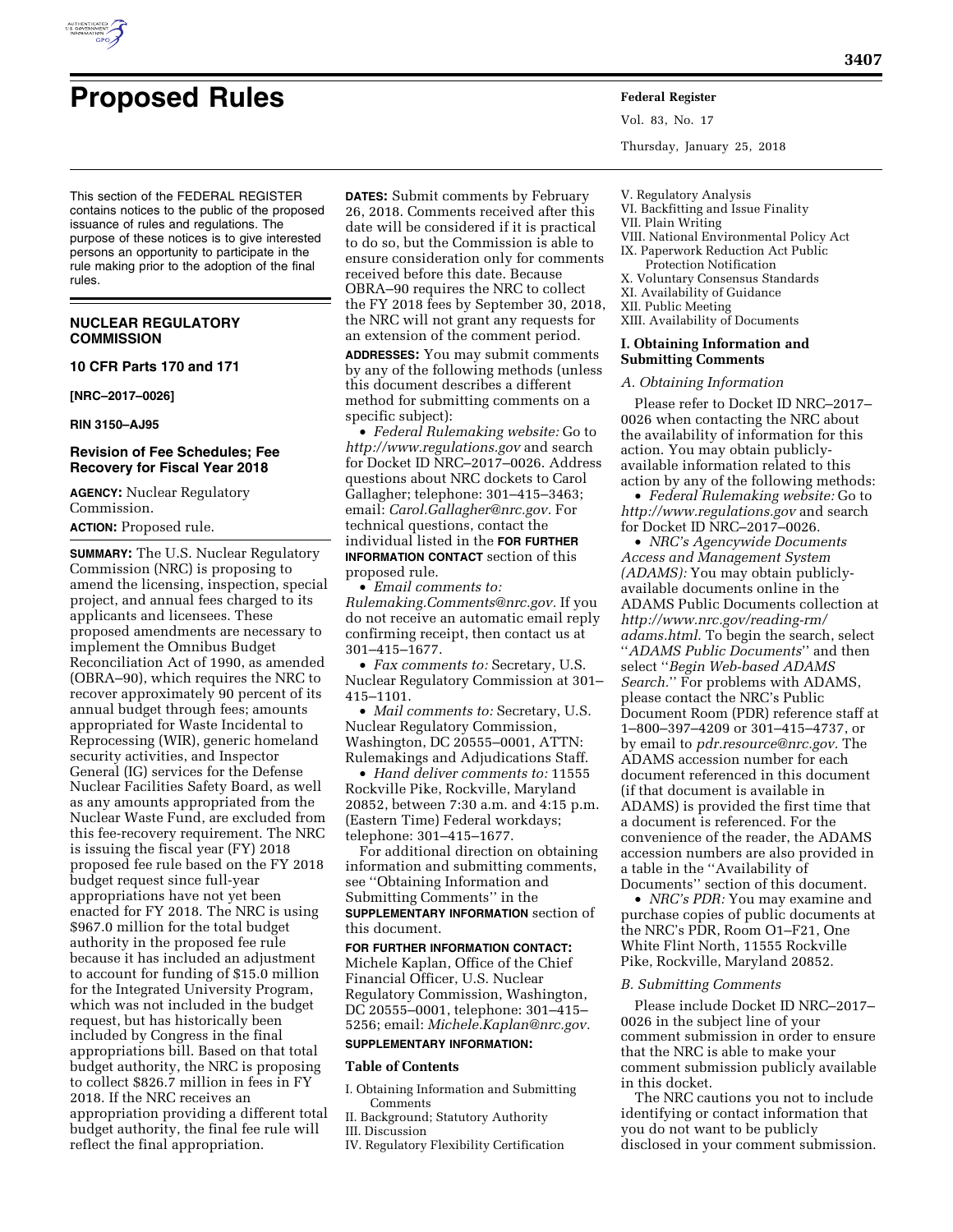The NRC posts all comment submissions at *[http://](http://www.regulations.gov) [www.regulations.gov](http://www.regulations.gov)* as well as entering the comment submissions into ADAMS. The NRC does not routinely edit comment submissions to remove identifying or contact information.

If you are requesting or aggregating comments from other persons for submission to the NRC, then you should inform those persons not to include identifying or contact information that they do not want to be publicly disclosed in their comment submissions. Your request should state that the NRC does not routinely edit comment submissions to remove such information before making the comment submissions available to the public or entering the comment submissions into ADAMS.

#### **II. Background; Statutory Authority**

The NRC's fee regulations are primarily governed by two laws: (1) The Independent Offices Appropriation Act, 1952 (IOAA) (31 U.S.C. 9701), and (2) OBRA–90 (42 U.S.C. 2214). The IOAA generally authorizes and encourages Federal regulatory agencies to recover to the fullest extent possible—costs attributable to services provided to identifiable recipients. The OBRA–90 requires the NRC to recover approximately 90 percent of its budget authority for the fiscal year through fees; amounts appropriated for WIR, generic homeland security activities, and IG services for the Defense Nuclear Facilities Safety Board, as well as any amounts appropriated from the Nuclear Waste Fund, are excluded from this feerecovery requirement. The OBRA–90 first requires the NRC to use its IOAA authority to collect service fees for NRC work that provides specific benefits to identifiable applicants and licensees (such as licensing work, inspections,

and special projects). The regulations at part 170 of title 10 of the *Code of Federal Regulations* (10 CFR) authorize these fees. But, because the NRC's fee recovery under the IOAA (10 CFR part 170) does not equal 90 percent of the NRC's budget authority for the fiscal year, the NRC also assesses ''annual fees'' under 10 CFR part 171 to recover the remaining amount necessary to meet OBRA–90's fee-recovery requirement. These annual fees recover costs that are not otherwise collected through 10 CFR part 170.

#### **III. Discussion**

#### *FY 2018 Fee Collection—Overview*

The NRC is issuing the FY 2018 proposed fee rule based on the FY 2018 budget request as further described in the NRC's FY 2018 Congressional Budget Justification (CBJ) (NUREG– 1100, Volume 33, ADAMS Accession No. ML17137A246), as adjusted, because full-year appropriations have not yet been enacted for FY 2018. The total budget requested for the NRC in FY 2018 is \$952.0 million. The amount used for total budget authority in the proposed fee rule (\$967.0 million) includes an adjustment for an additional \$15.0 million for the NRC's Integrated University Program, which was not included in the budget request, but has historically been included by Congress in the final appropriations bill. The total budget authority used in the proposed fee rule represents an increase of \$49.9 million from FY 2017 of which \$30.0 million is from the Nuclear Waste Fund. As explained previously, certain portions of the NRC's total budget are excluded from OBRA–90's fee-recovery requirement. Based on the FY 2018 budget request, these exclusions total to \$47.6 million, consisting of \$30.0 million from the Nuclear Waste Fund,

\$1.3 million for WIR activities, \$1.1 million for IG services for the Defense Nuclear Facilities Safety Board, and \$15.2 million for generic homeland security activities. Additionally, OBRA– 90 requires the NRC to recover only approximately 90 percent of the remaining budget authority for the fiscal year—10 percent of the remaining budget authority is not recovered through fees. The NRC refers to the activities included in this 10-percent as ''fee-relief'' activities. After accounting for the fee-recovery exclusions, the feerelief activities, and net billing adjustments (*i.e.,* the sum of unpaid current year invoices (estimated) minus payments for prior year invoices), the NRC must bill approximately \$826.7 million in fees in FY 2018. Of this amount, the NRC estimates that \$289.4 million will be recovered through 10 CFR part 170 service fees; that leaves approximately \$537.3 million to be recovered through 10 CFR part 171 annual fees. Table I summarizes the feerecovery amounts for the FY 2018 proposed fee rule using the adjusted CBJ amounts, and taking into account excluded activities, fee-relief activities, and net billing adjustments. For all information presented in the following tables, individual values may not sum to totals due to rounding. Please see the work papers (ADAMS Accession No. ML17348A377) for actual amounts.

The FY 2018 proposed fee rule is based on the FY 2018 budget request, as adjusted. In accordance with OBRA–90, the final fee rule will be based on the NRC's actual appropriation rather than the budget request, and so the NRC will update the final fee schedule as appropriate. If the NRC receives a yearlong continuing resolution, then the final fee schedule may look similar to the FY 2017 final fee rule.

## TABLE I—BUDGET AND FEE RECOVERY AMOUNTS [Dollars in millions]

|                                                                               | FY 2017<br>final rule | FY 2018<br>proposed rule | Percentage<br>change |
|-------------------------------------------------------------------------------|-----------------------|--------------------------|----------------------|
|                                                                               | \$917.1               | \$967.0                  | 5.4                  |
|                                                                               | $-23.1$               | $-47.6$                  | 106.0                |
|                                                                               | 894.0                 | 919.4                    | 2.8                  |
|                                                                               | 90                    | 90                       | 0.0                  |
| 10 CFR part 171 Billing Adjustments:                                          | 804.6                 | 827.5                    | 2.8                  |
|                                                                               | 6.2                   | 6.5                      | 4.6                  |
|                                                                               | 0.0                   | 0.0                      | 0.0                  |
| Less Payments Received in Current Year for Previous Year Invoices (estimated) | $-4.9$                | $-7.3$                   | 32.8                 |
| Subtotal                                                                      | 1.3                   | $-0.8$                   | $-161.5$             |
|                                                                               | 805.9                 | 826.7                    | 2.5                  |
|                                                                               | $-297.3$              | $-289.4$                 | $-2.7$               |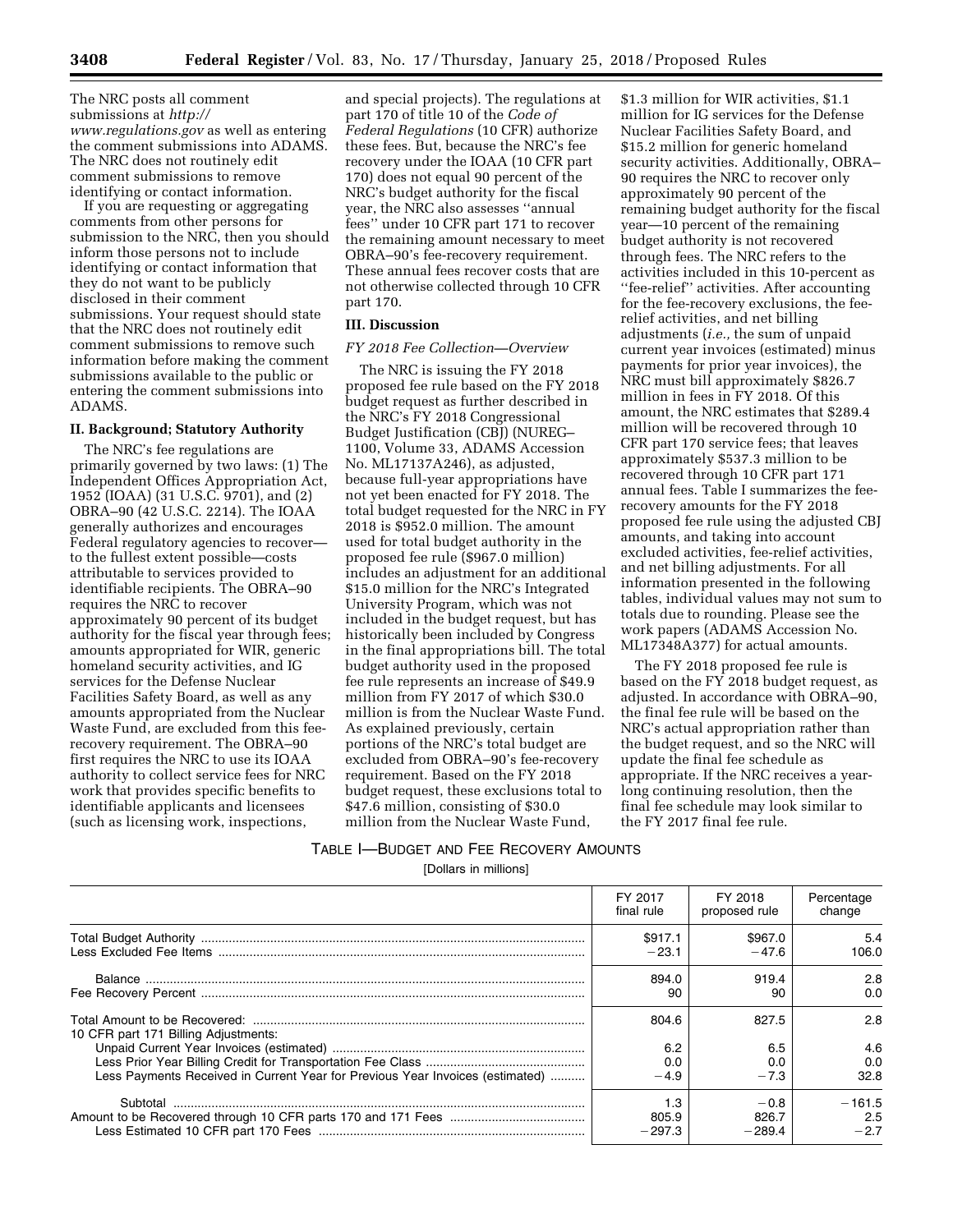# TABLE I—BUDGET AND FEE RECOVERY AMOUNTS—Continued

[Dollars in millions]

|                                          | FY 2017    | FY 2018       | Percentage |
|------------------------------------------|------------|---------------|------------|
|                                          | final rule | proposed rule | change     |
| 10 CFR part 171 Fee Collections Required | 508.6      | 537.3         | 5.6        |

#### *FY 2018 Fee Collection—Professional Hourly Rate*

The NRC uses a professional hourly rate to assess fees for specific services provided by the NRC under 10 CFR part 170. The professional hourly rate also helps determine flat fees (which are used for the review of certain types of license applications). This rate would be applicable to all activities for which fees are assessed under §§ 170.21 and 170.31.

The NRC's professional hourly rate is derived by adding budgeted resources for: (1) Mission-direct program salaries and benefits; (2) mission-indirect program support; and (3) agency support (corporate support and the IG), and then subtracting certain offsetting receipts, and then dividing this total by the mission-direct full-time equivalents (FTE) converted to hours. The NRC is proposing to add the definitions for 'mission-direct program salaries and benefits,'' ''mission-indirect program support,'' and ''agency support

# Budgeted Resources<sup>1</sup>

#### Mission-Direct FTE Converted to Hours

For FY 2018, the NRC is proposing to increase the professional hourly rate from \$263 to \$270. The 2.6 percent increase in the FY 2018 professional hourly rate is due to the decline in the number of mission-direct FTE compared to FY 2017, primarily due to reduced Fukushima-related work and combined license review work, offset by the small increase in annual mission-direct FTE

productive hours. For additional information about the decline in the number of mission-direct FTE, see the Operating Power Reactors section of this rule. The FY 2018 estimated annual mission-direct FTE productive hours is 1,510 hours, up from 1,500 hours in FY 2017. This estimate, also referred to as the productive hours assumption, reflects the average number of hours

= Professional

**Hourly Rate** 

(corporate support and the IG)'' to 10 CFR 170.3, ''Definitions.'' The missiondirect FTE converted to hours is the product of the mission-direct FTE multiplied by the estimated annual mission-direct FTE productive hours. The only budgeted resources excluded from the professional hourly rate are those for mission-direct contract resources, which are generally billed to licensees separately. The following shows the professional hourly rate calculation:

#### \$790.3 million  $=$  \$270 1,938 x 1,510

that a mission-direct employee spends on mission-direct work in a given year. This excludes hours charged to annual leave, sick leave, holidays, training and general administration tasks. Table II shows the professional hourly rate calculation methodology. The FY 2017 amounts are provided for comparison purposes.

#### TABLE II—PROFESSIONAL HOURLY RATE CALCULATION

[Dollars in millions, except as noted]

|                                                                                                                                                              | FY 2017<br>final rule     | FY 2018<br>proposed rule  | Percentage<br>change |
|--------------------------------------------------------------------------------------------------------------------------------------------------------------|---------------------------|---------------------------|----------------------|
|                                                                                                                                                              | \$340.6<br>137.3<br>309.6 | \$341.2<br>136.1<br>313.1 | 0.2<br>$-0.9$        |
|                                                                                                                                                              | 787.5<br>$-0.1$           | 790.3<br>0.0              | 0.4<br>0.0           |
| Mission-Direct FTE Converted to Hours (Mission-Direct FTE multiplied by Annual Mission-                                                                      | 787.4<br>1.996<br>1.500   | 790.3<br>1.938<br>1.510   | 0.4<br>$-3.0$<br>0.7 |
| Professional Hourly Rate (Total Budgeted Resources Included in Professional Hourly Rate<br>Divided by Mission-Direct FTE Converted to Hours) (Whole Numbers) | 3.0<br>263                | 2.9<br>270                | $-3.4$<br>2.6        |

from the budgeted resources amount when calculating the 10 CFR part 170 professional hourly rate, per the guidance in Office of Management and Budget (OMB) Circular A–25, User Charges. The budgeted resources for FOIA activities are allocated under the product for Information Services within

<sup>1</sup> Does not include mission-direct contract resources.

<sup>2</sup>The fees collected by the NRC for Freedom of Information Act (FOIA) services and indemnity (financial protection required of licensees for public liability claims at 10 CFR part 140) are subtracted

the Corporate Support business line. The indemnity activities are allocated under the Licensing Actions and the Research & Test Reactors products within the Operating Reactors business line.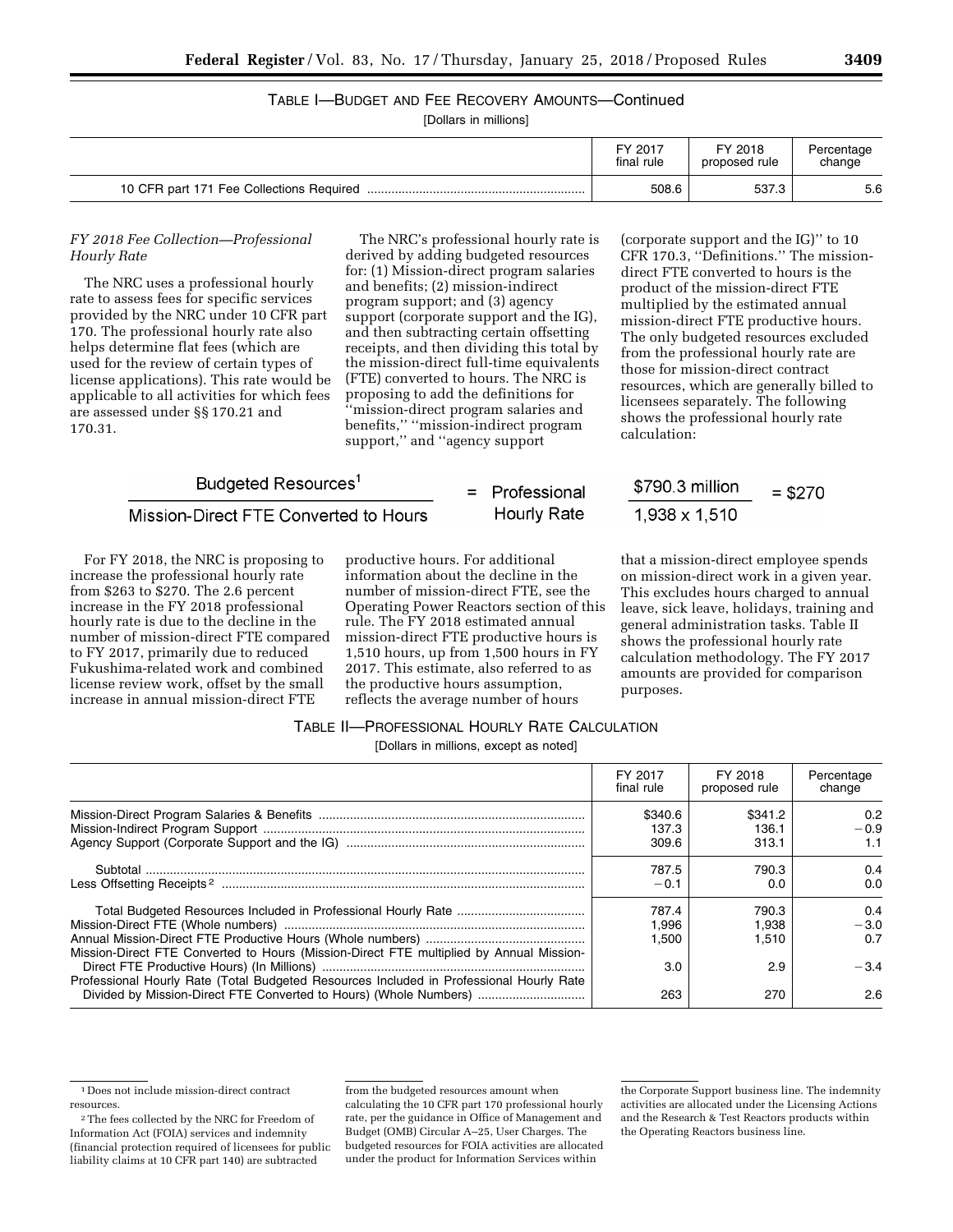#### *FY 2018 Fee Collection—Flat Application Fee Changes*

The NRC proposes to amend the flat application fees that it charges to applicants for import and export licenses, applicants for materials licenses and other regulatory services, and holders of materials, import, and export licenses in its schedule of fees in §§ 170.21 and 170.31 to reflect the revised professional hourly rate of \$270. The NRC calculates these flat fees by multiplying the average professional staff hours needed to process the licensing actions by the proposed professional hourly rate for FY 2018. The NRC analyzes the actual hours spent performing licensing actions and then estimates the average professional staff hours that are needed to process licensing actions as part of its biennial review of fees, which is required by Section 205(a) of the Chief Financial Officers Act of 1990 (31 U.S.C. 902(a)(8)). The NRC performed this review in FY 2017 and will perform this review again in FY 2019. The higher professional hourly rate of \$270 is the primary reason for the increase in

application fees. Please see the work papers for more detail.

The NRC rounds these flat fees in such a way that ensures both convenience for its stakeholders and that any rounding effects are minimal. Accordingly, fees under \$1,000 are rounded to the nearest \$10, fees between \$1,000 and \$100,000 are rounded to the nearest \$100, and fees greater than \$100,000 are rounded to the nearest \$1,000.

The proposed licensing flat fees are applicable for import and export licensing actions (see fee categories K.1. through K.5. of  $\S 170.21$ , as well as certain materials licensing actions (see fee categories 1.C. through 1.D., 2.B. through 2.F., 3.A. through 3.S., 4.B. through 5.A., 6.A. through 9.D., 10.B., 15.A. through 15.L., 15.R., and 16 of § 170.31). Applications filed on or after the effective date of the FY 2018 final fee rule will be subject to the revised fees in the final rule.

*FY 2018 Fee Collection—Fee-Relief and Low-Level Waste (LLW) Surcharge* 

As previously noted, OBRA–90 requires the NRC to recover only

# TABLE III—FEE-RELIEF ACTIVITIES

[Dollars in millions]

approximately 90 percent of its annual budget authority for the fiscal year. The NRC applies the remaining 10 percent that is not recovered to offset certain budgeted activities—see Table III for a full listing of these "fee-relief" activities. If the amount budgeted for these fee-relief activities is greater or less than 10 percent of the NRC's annual budget authority (less the fee-recovery exclusions), then the NRC applies a fee adjustment (either an increase or decrease) to all licensees' annual fees, based on their percentage share of the NRC's budget.

In FY 2018, the amount budgeted for fee-relief activities is projected to be higher than the 10-percent threshold. Therefore, the NRC proposes to assess a fee-relief surcharge to increase all licensees' annual fees based on their percentage share of the budget. Table III summarizes the fee-relief activities budgeted for FY 2018. The FY 2017 amounts are provided for comparison purposes.

| Fee-relief activities                                                                                                                       | FY 2017<br>budgeted<br>costs | FY 2018<br>budgeted<br>costs | Percentage<br>change |
|---------------------------------------------------------------------------------------------------------------------------------------------|------------------------------|------------------------------|----------------------|
| 1. Activities not attributable to an existing NRC licensee or class of licensees:                                                           |                              |                              |                      |
|                                                                                                                                             | \$13.8                       | \$13.7                       | $-0.7$               |
|                                                                                                                                             | 12.9                         | 13.2                         | 2.9                  |
|                                                                                                                                             | 17.9                         | 15.0                         | $-19.3$              |
|                                                                                                                                             | 4.2                          | 2.9                          | $-44.8$              |
| 2. Activities not assessed under 10 CFR part 170 service fees or 10 CFR part 171 annual<br>fees based on existing law or Commission policy: |                              |                              |                      |
|                                                                                                                                             | 9.7                          | 8.9                          | $-8.0$               |
| b. Costs not recovered from small entities under 10 CFR 171.16(c)                                                                           | 7.4                          | 7.1                          | $-4.3$               |
|                                                                                                                                             | 18.5                         | 17.4                         | $-6.0$               |
| d. Generic decommissioning/reclamation (not related to the power reactor and spent fuel                                                     |                              |                              |                      |
|                                                                                                                                             | 14.6                         | 14.6                         | 0.0                  |
|                                                                                                                                             | 1.4                          | 1.5                          | 6.7                  |
| f. Potential Department of Defense remediation program MOU activities                                                                       | 1.1                          | 1.1                          | 0.0                  |
|                                                                                                                                             | N/A                          | 1.7                          | N/A                  |
|                                                                                                                                             | 101.5                        | 97.1                         | $-4.3$               |
| Less 10 percent of the NRC's total FY budget (less the fee recovery exclusions)                                                             | $-89.4$                      | $-91.9$                      | 2.8                  |
| Fee-Relief Adjustment to be Allocated to All Licensees' Annual Fees                                                                         | 12.1                         | 5.2                          | $-57.3$              |

Table IV shows how the NRC proposes to allocate the \$5.2 million feerelief surcharge to each licensee fee class. Also, in accordance with the Staff Requirements Memorandum dated September 7, 2017, (ADAMS Accession No. ML17250A841), for SECY–17–0026,

''Policy Considerations and Recommendations for Remediation of Non-Military, Unlicensed Historic Radium Sites in Non-Agreement States'' dated February 22, 2017 (ADAMS Accession No. ML17130A783), the NRC has established a new fee-relief category for non-military sites contaminated due to historic uses of radium.

In addition to the fee-relief surcharge, the NRC also proposes to assess a generic LLW surcharge of \$3.4 million. Disposal of LLW occurs at commercially operated LLW disposal facilities that are

<sup>3</sup>This amount includes international assistance activities. This amount also includes conventions and treaty activities that are not attributable to an

existing NRC licensee or class of licensees, and it includes international cooperation activities that

are not attributable to an existing NRC licensee or class of licensees.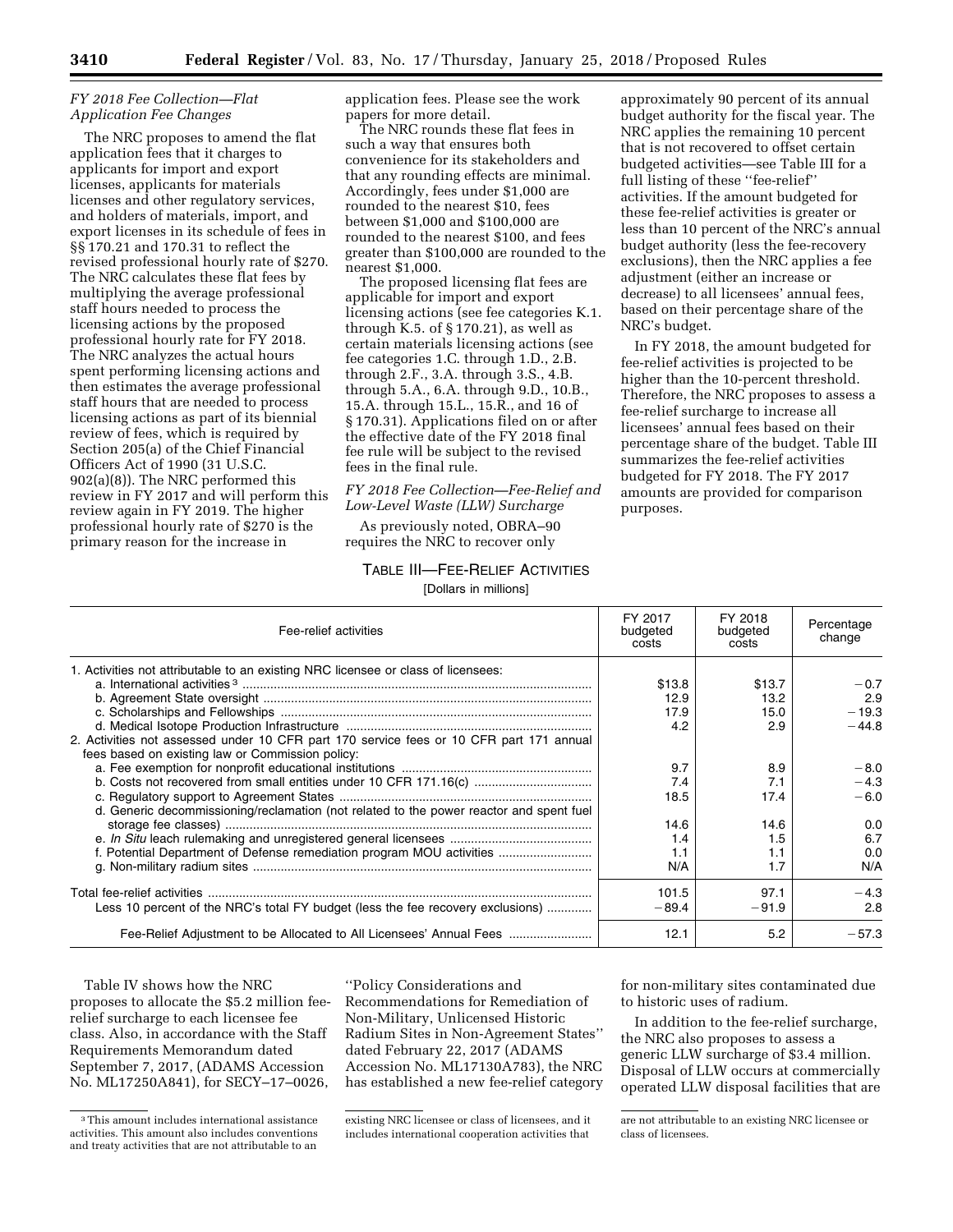licensed by either the NRC or an Agreement State. Four existing LLW disposal facilities in the United States accept various types of LLW. All are located in Agreement States and, therefore, are regulated by an Agreement State, rather than the NRC. The NRC will allocate this surcharge to its licensees based on data available in the U.S. Department of Energy's (DOE)

Manifest Information Management System. This database contains information on total LLW volumes and NRC usage information from four generator classes: Academic, industrial, medical, and utility. The ratio of utility waste volumes to total LLW volumes over a period of time is used to estimate the portion of this surcharge that will be allocated to the power reactors, fuel

facilities, and materials fee classes. The materials portion is adjusted to account for the fact that a large percentage of materials licensees are licensed by the Agreement States rather than the NRC.

Table IV shows the surcharge, and its proposed allocation across the various fee classes.

# TABLE IV—ALLOCATION OF FEE-RELIEF ADJUSTMENT AND LLW SURCHARGE, FY 2018

[Dollars in millions]

|                                            | LLW surcharge |     | Fee-relief adjustment |     | Total |  |
|--------------------------------------------|---------------|-----|-----------------------|-----|-------|--|
|                                            | Percent       |     | Percent               |     |       |  |
|                                            | 41.0          | .4  | 85.2                  | 4.4 | 5.8   |  |
| Spent Fuel Storage/Reactor Decommissioning | 0.0           | 0.0 | 4.3                   | 0.2 | 0.2   |  |
|                                            | 0.0           | 0.0 | 0.4                   | 0.0 | 0.0   |  |
|                                            | 46.0          | l.6 | 4.5                   | 0.3 | 1.8   |  |
|                                            | 13.0          | 0.4 | 3.4                   | 0.2 | 0.6   |  |
|                                            | 0.0           | 0.0 | 0.5                   | 0.0 | 0.0   |  |
|                                            | 0.0           | 0.0 | 0.0                   | 0.0 | 0.0   |  |
|                                            | 0.0           | 0.0 | 1.7                   | 0.1 | 0.1   |  |
| Total                                      | 100.0         | 3.4 | 100.0                 | 5.2 | 8.5   |  |

#### *FY 2018 Fee Collection—Revised Annual Fees*

In accordance with SECY–05–0164, ''Annual Fee Calculation Method,'' dated September 15, 2005 (ADAMS Accession No. ML052580332), the NRC rebaselines its annual fees every year. ''Rebaselining'' entails analyzing the budget in detail and then allocating the budgeted costs to various classes or subclasses of licensees. It also includes

updating the number of NRC licensees in its fee calculation methodology.

The NRC proposes to revise its annual fees in §§ 171.15 and 171.16 to recover approximately 90 percent of the NRC's FY 2018 budget authority (less the feerecovery exclusions and the estimated amount to be recovered through 10 CFR part 170 fees). The total estimated 10 CFR part 170 collections for this proposed rule total are \$289.4 million, a decrease of \$7.9 million from the FY

2017 fee rule (see the specific fee class sections for a discussion of this decrease). The NRC, therefore, proposes to recover \$537.3 million through annual fees from its licensees, which is an increase of \$28.7 million from the FY 2017 final rule.

Table V shows the proposed rebaselined fees for FY 2018 for a representative list of categories of licensees. The FY 2017 amounts are provided for comparison purposes.

#### TABLE V—REBASELINED ANNUAL FEES

| Class/category of licenses      | FY 2017<br>final annual<br>fee | FY 2018<br>proposed<br>annual fee | Percentage<br>change |
|---------------------------------|--------------------------------|-----------------------------------|----------------------|
|                                 | \$4,308,000                    | \$4,559,000                       | 5.8                  |
|                                 | 188.000                        | 225,000                           | 19.7                 |
|                                 | 4.496.000                      | 4,784,000                         | 6.4                  |
|                                 | 188.000                        | 225,000                           | 19.7                 |
|                                 | 81.400                         | 81.300                            | $-0.1$               |
|                                 | 7.255.000                      | 7.726.000                         | 6.5                  |
|                                 | 2.629.000                      | 2.799.000                         | 6.5                  |
|                                 | 1.498.000                      | 1.596.000                         | 6.5                  |
|                                 | 38.900                         | 38,800                            | $-0.3$               |
| <b>Typical Materials Users:</b> |                                |                                   |                      |
|                                 | 27.000                         | 25.700                            | $-4.8$               |
|                                 | 16.000                         | 15.600                            | $-2.5$               |
|                                 | 9.300                          | 9.000                             | $-3.2$               |
|                                 | 33,800                         | 32.700                            | $-3.3$               |

The work papers that support this proposed rule show in detail how the NRC proposes to allocate the budgeted resources for each class of licensees and calculate the fees.

Paragraphs a. through h. of this section describe budgeted resources allocated to each class of licensees and the calculations of the rebaselined fees. For more information about detailed fee calculations for each class, please consult the accompanying work papers.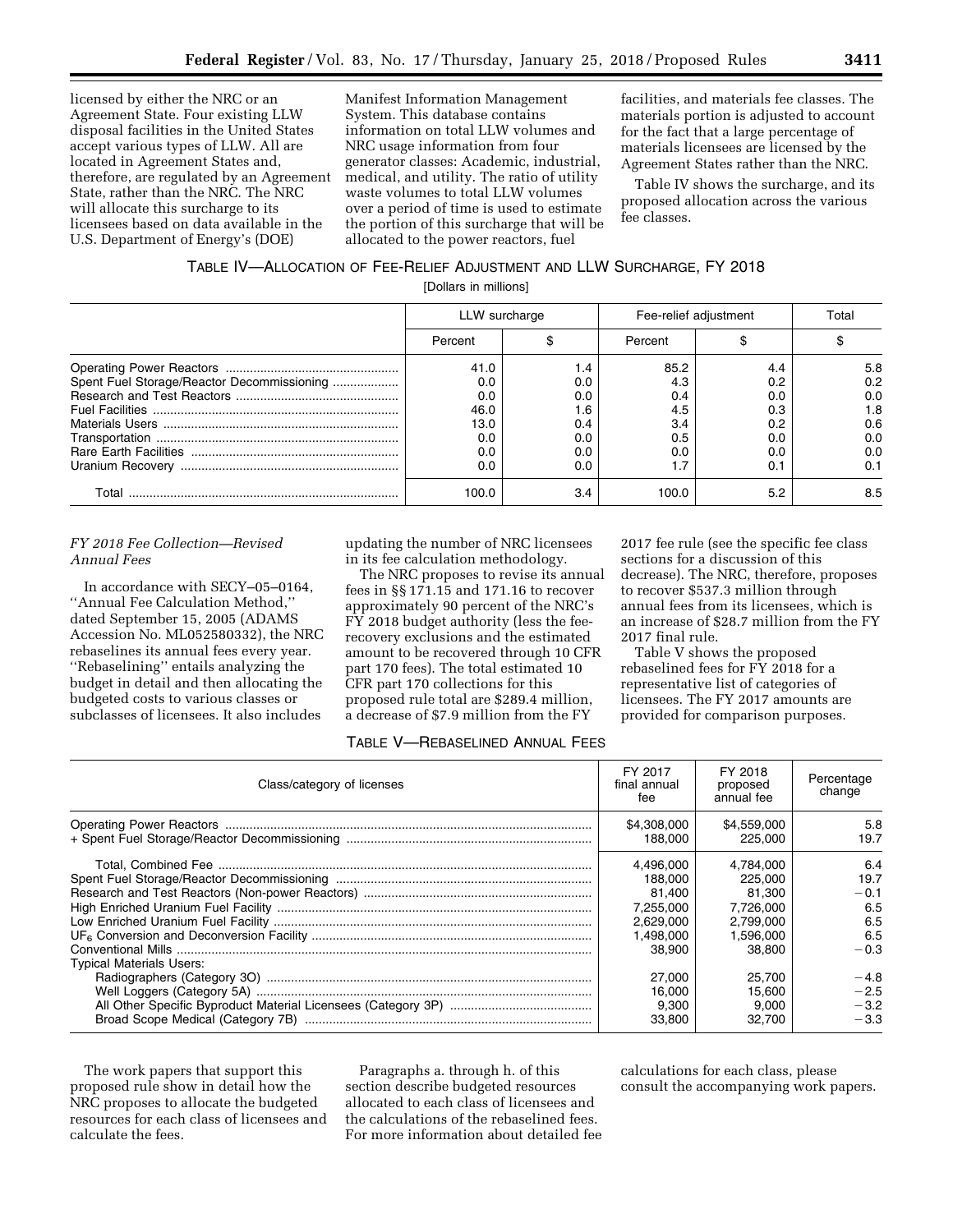a. Fuel Facilities

The NRC proposes to collect \$29.2 million in annual fees from the fuel facilities class.

TABLE VI—ANNUAL FEE SUMMARY CALCULATIONS FOR FUEL FACILITIES

[Dollars in millions]

| Summary fee calculations | FY 2017 | FY 2018  | Percentage |
|--------------------------|---------|----------|------------|
|                          | final   | proposed | change     |
|                          | \$33.9  | \$35.1   | 3.5        |
|                          | $-9.6$  | $-9.3$   | $-3.2$     |
|                          | 24.3    | 25.8     | 6.2        |
|                          | . 6. ،  | 1.6      | 0.0        |
|                          | 2.5     | 8.،      | $-28.0$    |
|                          | 0.0     | 0.0      | 0.0        |
|                          | 28.4    | 29.2     | 2.8        |

In FY 2018, although the fuel facilities budgeted resources increased slightly, there is a slight decrease in estimated 10 CFR part 170 billings as a result of completing the Mixed Oxide Fuel Fabrication Facility's structure review and completing Westinghouse's license renewal (offset by billings for the Honeywell International's license renewal application beginning in FY

2018). There was also a reduction to the LLW percentage allotment because of decreased usage of LLW by this fee class.

The NRC allocates annual fees to individual fuel facility licensees based on the effort/fee determination matrix developed in the FY 1999 final fee rule (64 FR 31447; June 10, 1999). To briefly recap, the matrix groups licensees

within this fee class into various fee categories. The matrix lists processes conducted at licensed sites and assigns effort factors for the safety and safeguards activities associated with each process (these effort levels are reflected in Table VII). The annual fees are then distributed across the fee class based on the regulatory effort predicted by the matrix.

#### TABLE VII—EFFORT FACTORS FOR FUEL FACILITIES, FY 2018

| Facility type<br>(fee category) | Number of<br>facilities | Effort factors<br>(percent of total) |              |
|---------------------------------|-------------------------|--------------------------------------|--------------|
|                                 |                         | Safetv                               | Safeguards   |
|                                 |                         | 88                                   | 96           |
|                                 |                         | 70                                   | 30           |
|                                 |                         |                                      | $\Omega$     |
|                                 |                         |                                      | $\Omega$     |
|                                 |                         |                                      | <sup>0</sup> |
|                                 |                         | $^{\circ}$                           | 23           |
|                                 |                         |                                      |              |

In FY 2018, the total remaining required annual fee recovery amount of \$29.2 million is comprised of safety activities, safeguards activities and the fee-relief adjustment/LLW surcharge. For FY 2018, the total budgeted resources to be recovered as annual fees for safety activities are \$15.1 million. To calculate the annual fee, the NRC allocates this amount to each fee category based on its percent of the total regulatory effort for safety activities. Similarly, the NRC allocates the

budgeted resources to be recovered as annual fees for safeguards activities, \$12.3 million, to each fee category based on its percent of the total regulatory effort for safeguards activities. Finally, the fuel facility fee class' portion of the fee-relief adjustment/LLW surcharge— \$1.8 million—is allocated to each fee category based on its percentage of the total regulatory effort for both safety and safeguards activities. The annual fee per licensee is then calculated by dividing the total allocated budgeted resources

for the fee category by the number of licensees in that fee category. In comparison to FY 2017, for FY 2018 there was an increase of 2.8% for the total remaining required annual fee recovery (see Table VI). However, in comparison to FY 2017 for FY 2018, there was an increase of 6.5% in each fee category. The differences in the percentage increase was due to two licensees leaving the fee class in FY 2017. The fee for each facility is summarized in Table VIII.

<sup>4</sup>See Table VII for percentage change for each fee category.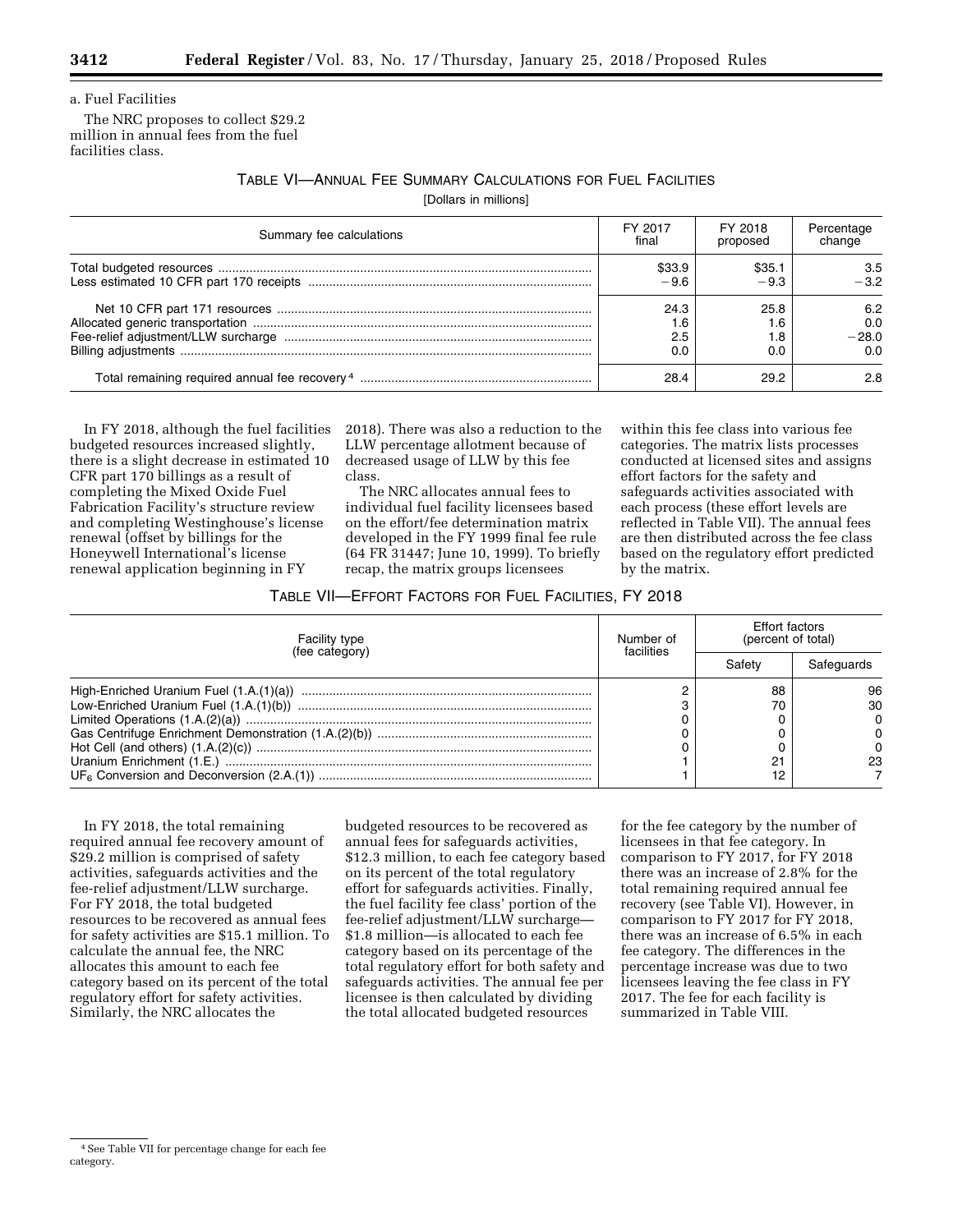## TABLE VIII—ANNUAL FEES FOR FUEL FACILITIES

| <b>Facility type</b><br>(fee category) | FY 2017<br>final<br>annual fee | FY 2018<br>proposed<br>annual fee | Percentage<br>change |
|----------------------------------------|--------------------------------|-----------------------------------|----------------------|
|                                        | \$7,255,000                    | \$7,726,000                       | 6.5                  |
|                                        | 2.629.000                      | 2.799.000                         | 6.5                  |
|                                        | 1.366.000                      | 5 N/A                             | N/A                  |
|                                        | 710.000                        | 5 N/A                             | N/A                  |
|                                        | 3.470.000                      | 3.695.000                         | 6.5                  |
|                                        | 1.498.000                      | 1.596.000                         | 6.5                  |

b. Uranium Recovery Facilities The NRC proposes to collect \$0.6 million in annual fees from the uranium

recovery facilities fee class, a decrease of 66.7 percent from FY 2017.

#### TABLE IX—ANNUAL FEE SUMMARY CALCULATIONS FOR URANIUM RECOVERY FACILITIES

[Dollars in millions]

| Summary fee calculations | FY 2017                  | FY 2018           | Percentage                       |
|--------------------------|--------------------------|-------------------|----------------------------------|
|                          | final                    | proposed          | change                           |
|                          | \$14.3                   | \$13.5            | $-5.6$                           |
|                          | $-13.5$                  | $-13.0$           | $-3.8$                           |
|                          | 0.8<br>N/A<br>0.2<br>0.0 | 0.5<br>N/A<br>0.C | $-60.0$<br>N/A<br>$-50.0$<br>0.0 |
|                          | l .0                     | 0.6               | -66.7                            |

In comparison to FY 2017, the FY 2018 budgeted resources for uranium recovery licensees decreased due to reductions in associated licensing work, realignment of the Uranium Mill Tailings Radiation Control Act (UMTRCA) program, and completed reviews for license amendments for Strata Energy and Jane Dough, offset by increased workload for the Marsland license amendment review.

The NRC computes the annual fee for the uranium recovery fee class by dividing the total annual fee recovery amount among DOE and the other licensees in this fee class. The annual fee decreased for the DOE/UMTRCA

program due to the decreased budgeted resources and an increase in 10 CFR part 170 billings for the Atlantic Richfield review. The annual fee decreased slightly for the remaining Uranium Recovery licensees due to a decrease in estimated 10 CFR part 170 billings for completed reviews for license amendments for Strata Energy and Jane Dough, offset by an increase in 10 CFR part 170 billings for the Marsland license amendment review.

The NRC regulates DOE's Title I and Title II activities under UMTRCA 6 and the proposed annual fee to DOE includes the costs specifically budgeted for the NRC's UMTRCA Title I and II

activities, as well as 10 percent of the remaining budgeted costs for this fee class. The DOE's UMTRCA annual fee decreased mainly due to the budgeted resources reduction and an increase in estimated 10 CFR part 170 billings for work on the Atlantic Richfield review. The annual fee decreased for the overall fee class due to the decrease in budgeted resources. The NRC assesses the remaining 90 percent of its budgeted costs to the rest of the licensees in this fee class, as described in the work papers. This is reflected in Table X as follows:

| Summary of costs                                                                                                                                  | FY 2017<br>final<br>annual fee | FY 2018<br>proposed<br>annual fee | Percentage<br>change       |
|---------------------------------------------------------------------------------------------------------------------------------------------------|--------------------------------|-----------------------------------|----------------------------|
| DOE Annual Fee Amount (UMTRCA Title I and Title II) General Licenses:<br>UMTRCA Title I and Title II budgeted costs less 10 CFR part 170 receipts | \$574,595<br>19.079<br>21.940  | \$147.161<br>32.434<br>8.547      | $-74.4$<br>41.2<br>$-61.0$ |
| Annual Fee Amount for Other Uranium Recovery Licenses:<br>90 percent of generic/other uranium recovery budgeted costs less the amounts specifi-   | 616,000<br>171.714             | 188,000<br>291.903                | $-69.5$<br>70.0            |

5No licensees in this fee category in FY 2018. <sup>6</sup>The Congress established the two programs, Title I and Title II, under UMTRCA to protect the public and the environment from uranium milling. The UMTRCA Title I program is for remedial action at abandoned mill tailings sites where tailings resulted largely from production of uranium for the weapons program. The NRC also regulates DOE's

UMTRCA Title II program, which is directed toward uranium mill sites licensed by the NRC or Agreement States in or after 1978.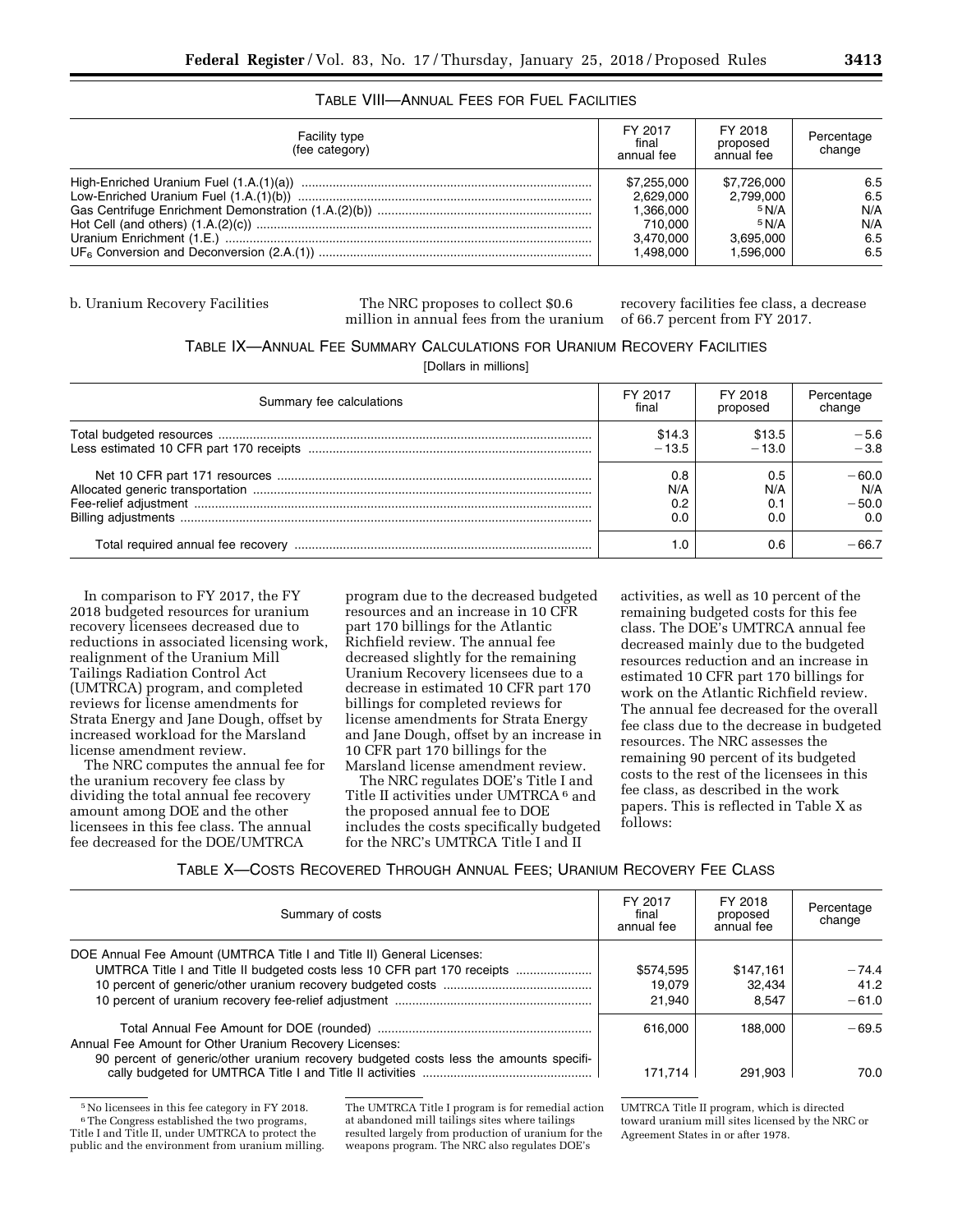|  |  |  |  | TABLE X—COSTS RECOVERED THROUGH ANNUAL FEES; URANIUM RECOVERY FEE CLASS—Continued |  |  |  |
|--|--|--|--|-----------------------------------------------------------------------------------|--|--|--|
|--|--|--|--|-----------------------------------------------------------------------------------|--|--|--|

| Summary of costs | FY 2017<br>final<br>annual fee | FY 2018<br>proposed<br>annual fee | Percentage<br>change |
|------------------|--------------------------------|-----------------------------------|----------------------|
|                  | 197.464                        | 76.924                            | $-61.0$              |
|                  | 369.178                        | 368,828                           | $-0.1$               |

Further, for the non-DOE licensees, the NRC continues to use a matrix to determine the effort levels associated with conducting the generic regulatory actions for the different licensees in this fee class; this is similar to the NRC's approach for fuel facilities, described previously.

The matrix methodology for uranium recovery licensees first identifies the

licensee categories included within this fee class (excluding DOE). These categories are: Conventional uranium mills and heap leach facilities; uranium *In Situ* Recovery (ISR) and resin ISR facilities; mill tailings disposal facilities; and uranium water treatment facilities. The matrix identifies the types of operating activities that support and

benefit these licensees, along with each activity's relative weight (for more information, see the work papers). Table XI displays the benefit factors per licensee and per fee category, for each of the non-DOE fee categories included in the uranium recovery fee class as follows:

| Fee category                                                             | Number of<br>licensees | Benefit factor<br>per licensee | Total value                   | Benefit factor<br>percent total    |
|--------------------------------------------------------------------------|------------------------|--------------------------------|-------------------------------|------------------------------------|
| Section 11e.(2) disposal incidental to existing tailings sites (2.A.(4)) |                        | 150<br>190<br>215<br>85<br>25  | 150<br>950<br>215<br>85<br>25 | 10.5<br>66.7<br>15.1<br>6.0<br>1.7 |
| Total                                                                    | 9                      | 665                            | .425                          | 100.0                              |

Applying these factors to the approximately \$368,828 in budgeted costs to be recovered from non-DOE uranium recovery licensees results in the total annual fees for each fee category. The annual fee per licensee is calculated by dividing the total allocated budgeted resources for the fee category by the number of licensees in that fee category, as summarized in Table XII.

#### TABLE XII—ANNUAL FEES FOR URANIUM RECOVERY LICENSEES

[Other than DOE]

| <b>Facility type</b><br>(fee category) | FY 2017 final<br>annual fee | FY 2018<br>proposed<br>annual fee | Percentage<br>change |
|----------------------------------------|-----------------------------|-----------------------------------|----------------------|
|                                        | \$38.900                    | \$38,800                          | $-0.3$               |
|                                        | 49.200                      | 49.200                            | 0.0                  |
|                                        | 55.700                      | 55.600                            | $-0.2$               |
|                                        | 22,000                      | 22,000                            | 0.0                  |
|                                        | 6,500                       | 6.500                             | 0.0                  |

c. Operating Power Reactors

The NRC proposes to collect \$451.3 million in annual fees from the power reactor fee class in FY 2018, as shown in Table XIII. The FY 2017 fees and

percentage change are shown for comparison purposes.

TABLE XIII—ANNUAL FEE SUMMARY CALCULATIONS FOR OPERATING POWER REACTORS

[Dollars in millions]

| Summary fee calculations | FY 2017  | FY 2018  | Percentage |
|--------------------------|----------|----------|------------|
|                          | final    | proposed | change     |
|                          | \$670.3  | \$693.0  | 3.4        |
|                          | $-256.3$ | $-247.1$ | $-3.6$     |
|                          | 414.0    | 445.9    | 7.7        |
|                          | 0.3      | 0.3      | 0.0        |
|                          | 11.1     | 5.8      | $-47.7$    |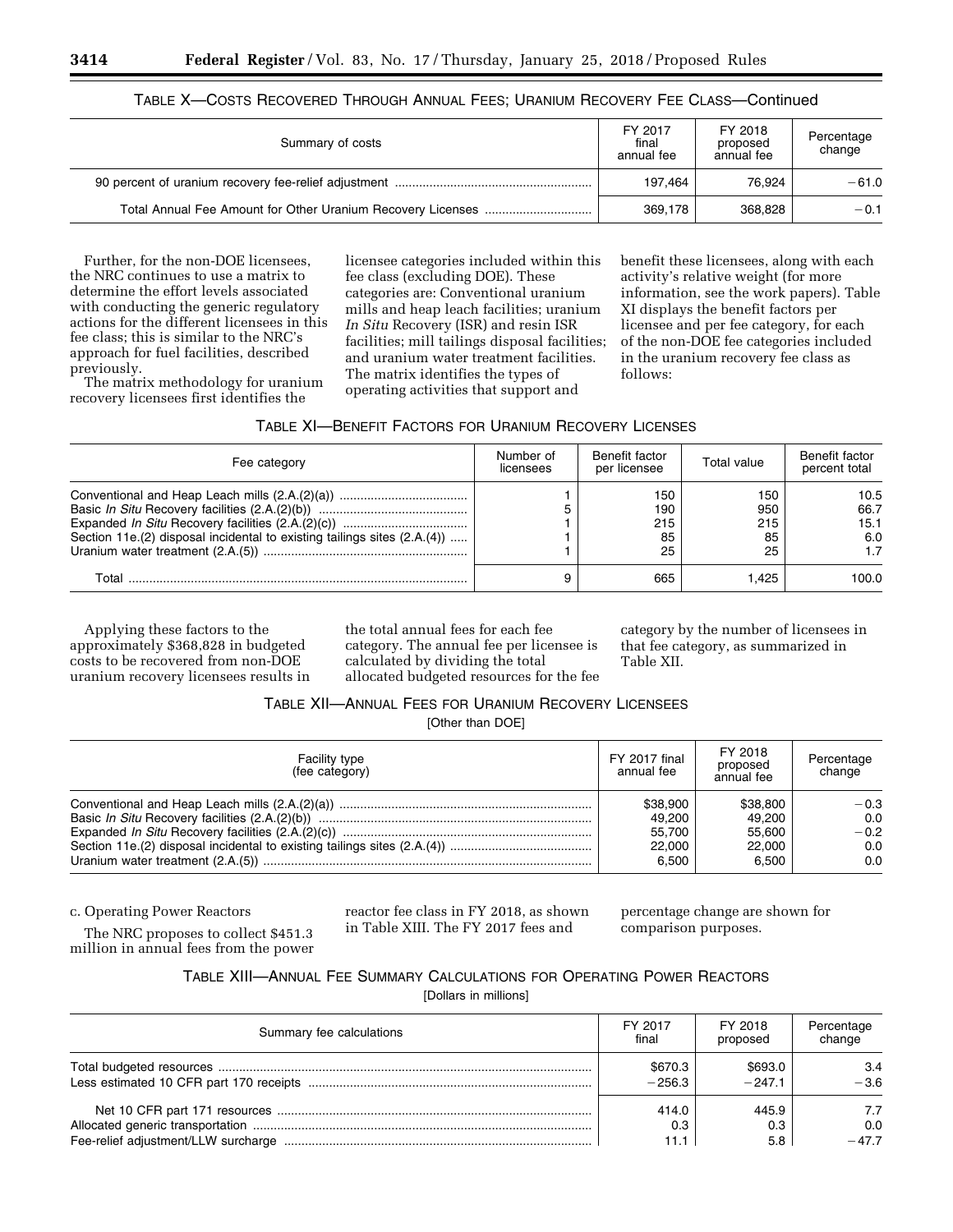| TABLE XIII—ANNUAL FEE SUMMARY CALCULATIONS FOR OPERATING POWER REACTORS—Continued |  |  |
|-----------------------------------------------------------------------------------|--|--|
|                                                                                   |  |  |

[Dollars in millions]

| Summary fee calculations | FY 2017<br>final | FY 2018<br>proposed | Percentage<br>change |
|--------------------------|------------------|---------------------|----------------------|
|                          | 1.1              | $-0.7$              | $-163.6$             |
|                          | 426.5            | 451.3               | 5.8                  |
|                          | 99<br>4.308.0    | 99<br>4.559.0       | 0.0<br>5.8           |

In comparison to FY 2017, the operating power reactors budgeted resources increased in FY 2018 primarily because contract costs associated with research in the areas of safety and security of digital systems, materials degradation, the aging of cables, and the effects of concrete degradation were funded in FY 2017 with prior year unobligated carryover. Contract costs also increased to support the new reactor design certification and early site permit reviews, as well as related infrastructure and technical assistance. Offsetting factors include a decrease in staff needed for Fukushimarelated work and combined license reviews. Estimated billings under 10 CFR part 170 also slightly declined primarily due to South Carolina Electric and Gas Company's decision to abandon the construction of the two new nuclear units at V.C. Summer Nuclear Station, offset by the increased work for new reactor design certification and early site permit reviews.

The recoverable budgeted costs are divided equally among the 99 licensed power reactors, resulting in a proposed annual fee of \$4,559,000 per reactor. Additionally, each licensed power reactor is assessed the FY 2018 spent fuel storage/reactor decommissioning proposed annual fee of \$225,000 (see Table XIV and the discussion that follows). The combined proposed FY 2018 annual fee for power reactors is, therefore, \$4,784,000.

On May 24, 2016, the NRC amended its licensing, inspection, and annual fee regulations to establish a variable

annual fee structure for light-water small modular reactors (SMRs). Under the variable annual fee structure, effective June 23, 2016, an SMR's annual fee would be calculated as a function of its licensed thermal power rating. Currently, there are no operating SMRs; therefore, the NRC is not proposing an annual fee in FY 2018 for this type of licensee.

d. Spent Fuel Storage/Reactor Decommissioning

The NRC proposes to collect \$27.4 million in annual fees from 10 CFR part 50 power reactors, and from 10 CFR part 72 licensees that do not hold a 10 CFR part 50 license, to collect the budgeted costs for spent fuel storage/reactor decommissioning.

TABLE XIV—ANNUAL FEE SUMMARY CALCULATIONS FOR THE SPENT FUEL STORAGE/REACTOR DECOMMISSIONING FEE CLASS

[Dollars in millions]

| Summary fee calculations | FY 2017 | FY 2018  | Percentage |
|--------------------------|---------|----------|------------|
|                          | final   | proposed | change     |
|                          | \$29.5  | \$34.6   | 17.3       |
|                          | $-7.9$  | $-8.3$   | 5.1        |
|                          | 21.6    | 26.3     | 21.7       |
|                          | 0.8     | 0.9      | 12.5       |
|                          | 0.5     | 0.2      | $-60.0$    |
|                          | 0.1     | n n      | $-100.0$   |
|                          | 23.0    | 27.4     | 19.4       |
|                          | 122     | 122      | 0.0        |
|                          | 0.188   | 0.225    | 19.7       |

Compared to FY 2017, the FY 2018 budgeted resources for spent fuel storage/reactor decommissioning increased due to (1) an increase in resources to support the safety, security, emergency preparedness, and environmental reviews for two applications for consolidated interim storage facilities (one of which has been suspended), and (2) efforts to update/ consolidate the standard review plan for these facilities. For this fee class,

estimated billings under 10 CFR part 170 increased slightly because although there was a decline in 10 CFR part 170 estimated billings due to suspension of the review for the Waste Control Specialists consolidated interim storage facility application, there was an overall increase in 10 CFR part 170 estimated billings due to an anticipated increase in workload for the Holtec International consolidated interim storage facility application, a renewal request for DOE

Idaho, and an amendment request by TN Americas.

The required annual fee recovery amount is divided equally among 122 licensees, resulting in an FY 2018 annual fee of \$225,000 per licensee.

e. Research and Test Reactors (Non-Power Reactors)

The NRC proposes to collect \$0.325 million in annual fees from the research and test reactor licensee class.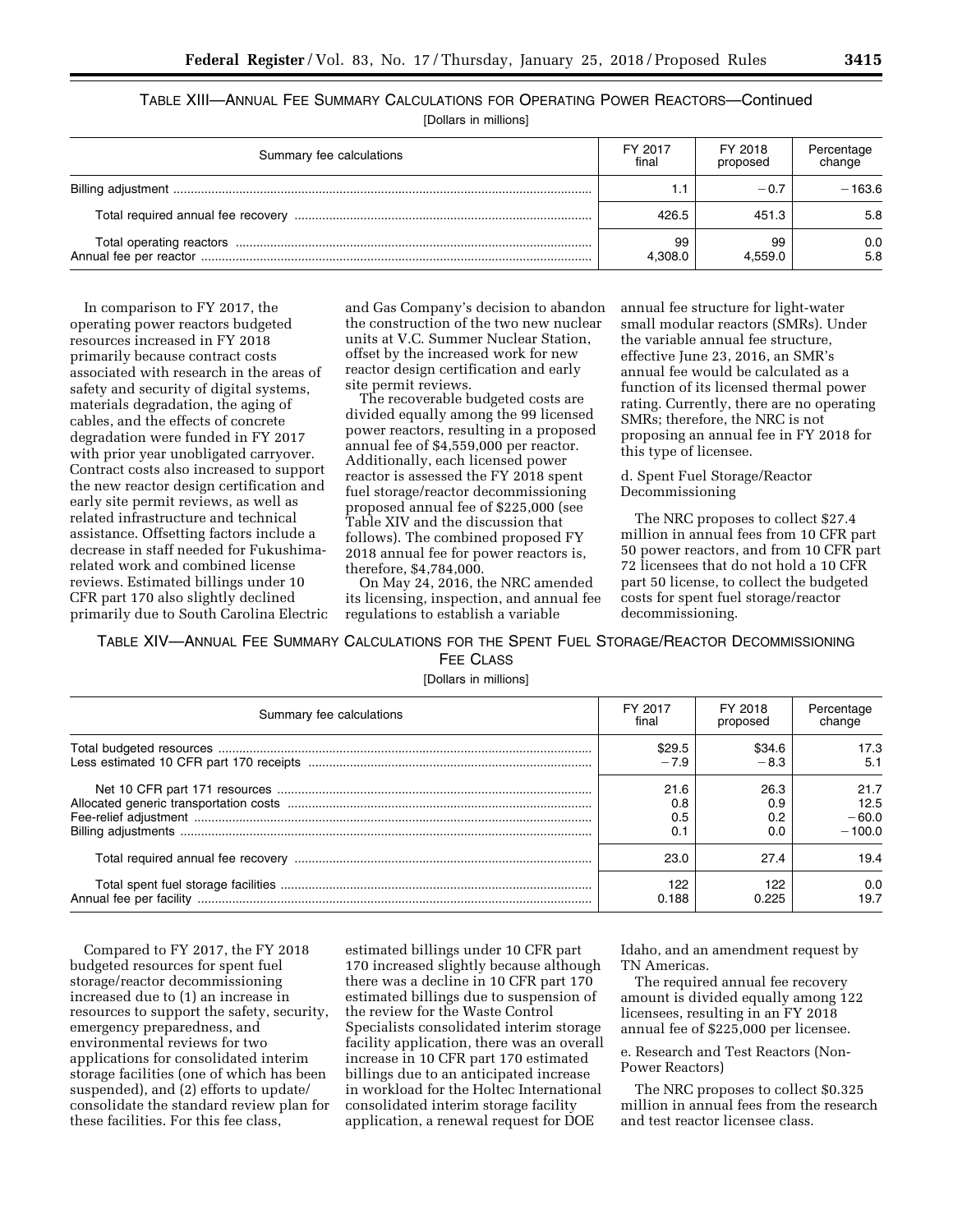# TABLE XV—ANNUAL FEE SUMMARY CALCULATIONS FOR RESEARCH AND TEST REACTORS

[Dollars in millions]

| Summary fee calculations | FY 2017  | FY 2018  | Percentage |
|--------------------------|----------|----------|------------|
|                          | final    | proposed | change     |
|                          | \$1.982  | \$2.997  | 51.2       |
|                          | $-1.724$ | $-2.722$ | 57.9       |
|                          | 0.258    | 0.275    | 6.6        |
|                          | 0.034    | 0.034    | 0.9        |
|                          | 0.031    | 0.019    | $-38.7$    |
|                          | 0.003    | $-0.003$ | $-200.0$   |
|                          | 0.326    | 0.325    | $-0.3$     |
|                          | 4        |          | 0.0        |
|                          | 0.0814   | 0.0813   | $-0.1$     |

For this fee class, the budgeted resources increased due to increased licensing and inspection activities associated with medical isotope facilities. Despite the budgeted resources increase, the proposed FY 2018 annual fee decreased due to an increase in estimated 10 CFR part 170 billings for Aerotest's license renewal, continued project management activities for the four test and research reactor

sites, and increased licensing and inspection activities associated with medical isotope facilities.

The required annual fee-recovery amount is divided equally among the four research and test reactors subject to annual fees and results in an FY 2018 annual fee of \$81,300 for each licensee.

#### f. Rare Earth

The NRC has not allocated any budgeted resources to this fee class; therefore, the NRC is not proposing an annual fee in FY 2018.

#### g. Materials Users

The NRC proposes to collect \$34.2 million in annual fees from materials users licensed under 10 CFR parts 30, 40, and 70.

# TABLE XVI—ANNUAL FEE SUMMARY CALCULATIONS FOR MATERIALS USERS

[Dollars in millions]

| Summary fee calculations                                                 | FY 2017 | FY 2018  | Percentage |
|--------------------------------------------------------------------------|---------|----------|------------|
|                                                                          | final   | proposed | change     |
| Total budgeted resources for licensees not regulated by Agreement States | \$33.7  | \$33.0   | $-2.1$     |
|                                                                          | $-0.9$  | $-1.0$   | 11.1       |
|                                                                          | 32.8    | 32.0     | $-2.5$     |
|                                                                          | 1.6     | 1.6      | 0.0        |
|                                                                          | 0.9     | 0.6      | $-33.3$    |
|                                                                          | 0.1     | n n      | $-100.0$   |
|                                                                          | 35.4    | 34.2     | -34        |

The annual fee for these categories of materials users' licenses is developed as follows: Annual Fee =  $Constant \times$ [Application Fee + (Average Inspection Cost/Inspection Priority)] + Inspection Multiplier × (Average Inspection Cost/ Inspection Priority) + Unique Category Costs. The total annual fee recovery proposed for FY 2018 consists of the following: \$26.2 million for general costs, \$7.1 million for inspection costs, \$0.3 million for unique costs for medical licenses and \$0.6 million for fee relief/LLW costs. To equitably and fairly allocate the \$34.2 million required to be collected among approximately 2,600 diverse materials users licensees, the NRC continues to calculate the annual fees for each fee category within this class based on the 10 CFR part 170

application fees and estimated inspection costs for each fee category. Because the application fees and inspection costs are indicative of the complexity of the materials license, this approach provides a proxy for allocating the generic and other regulatory costs to the diverse fee categories. This feecalculation method also considers the inspection frequency (priority), which is indicative of the safety risk and resulting regulatory costs associated with the categories of licenses.

The NRC proposes to decrease annual fees for most materials licensees in this fee class in FY 2018 due to a reduction in budgeted resources for oversight activities through implementation of process enhancements and rebaselining of the materials program under Project Aim.

The constant multiplier is established in order to recover the total general costs (including allocated generic transportation costs) of \$26.2 million. To derive the constant multiplier, the general cost amount is divided by the product of all fee categories (application fee plus the inspection fee divided by inspection priority) then multiplied by the number of licensees. This calculation results in a constant multiplier of 1.46 for FY 2018. The average inspection cost is the average inspection hours for each fee category multiplied by the professional hourly rate of \$270. The inspection priority is the interval between routine inspections, expressed in years. The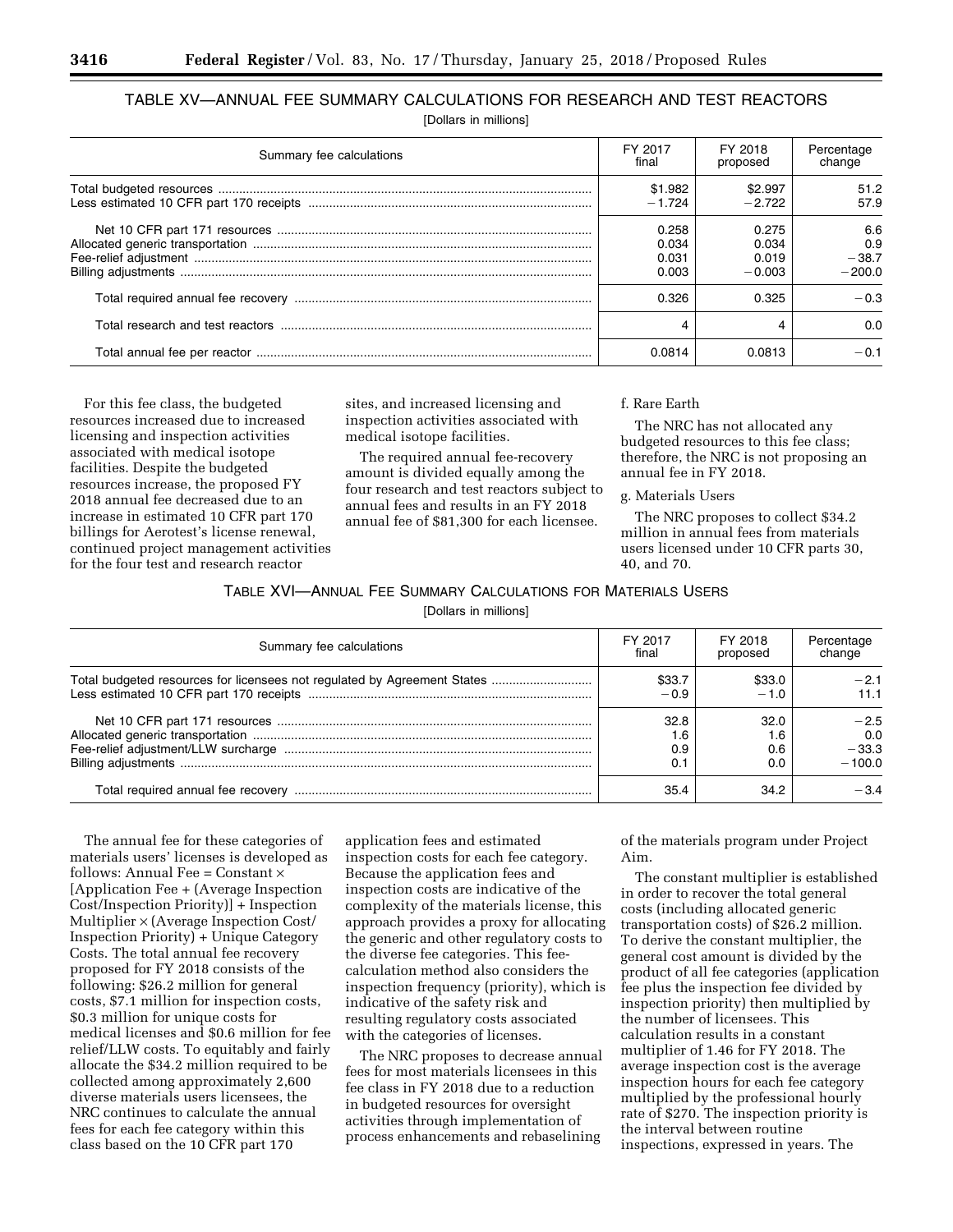inspection multiplier is established in order to recover the \$7.1 million in inspection costs. To derive the inspection multiplier, the inspection costs amount is divided by the product of all fee categories (inspection fee divided by inspection priority) then multiplied by the number of licensees. This calculation results in an inspection multiplier of 1.38 for FY 2018. The unique category costs are any special costs that the NRC has budgeted for a specific category of licenses. For FY 2018, unique category costs include approximately \$0.3 million in budgeted costs for the implementation of revised 10 CFR part 35, ''Medical Use of

Byproduct Material,'' which has been allocated to holders of NRC human-use licenses. These unique category costs include the budgeted resources for the medical program of \$20 million, adjusted for the percentage of Agreement State licensees. The remainder is divided by the number of licensees within fee categories 7A, 7C and 17. Please see the work papers for more detail about this classification.

The annual fee assessed to each licensee also includes a share of the \$0.6 million fee-relief surcharge assessment of approximately \$0.2 million allocated to the materials users fee class (see Table IV, ''Allocation of Fee-Relief

Adjustment and LLW Surcharge, FY 2018,'' in Section III, ''Discussion,'' of this document), and for certain categories of these licensees, a share of the approximately \$0.4 million LLW surcharge costs allocated to the fee class. The proposed annual fee for each fee category is shown in the proposed revision to § 171.16(d).

#### h. Transportation

The NRC proposes to collect \$5.9 million in annual fees to recover generic transportation budgeted resources. The FY 2017 values are shown for comparison purposes.

#### TABLE XVII—ANNUAL FEE SUMMARY CALCULATIONS FOR TRANSPORTATION

[Dollars in millions]

| Summary fee calculations | FY 2017                     | FY 2018                                 | Percentage        |
|--------------------------|-----------------------------|-----------------------------------------|-------------------|
|                          | final                       | proposed                                | change            |
|                          | \$8.9                       | \$8.8                                   | $-1.1$            |
|                          | $-3.1$                      | $-2.9$                                  | $-6.5$            |
|                          | 5.8<br>$-4.5$<br>0.2<br>0.0 | 5.9<br>$-4.5$<br>0. <sub>C</sub><br>0.0 | 0.0<br>0.0<br>0.0 |
|                          | . .5                        | . .4                                    | -72               |

In comparison to FY 2017, the total budgeted resources for FY 2018 for generic transportation activities decreased due to an anticipated reduction in the Certificates of Compliance (CoCs) for DOE (from 22 to 21) and a decreased anticipated workload due to the expected number of major licensing actions to be completed in FY 2018. There was also a decline in budgeted resources within licensing and rulemaking support due to a reclassification of certain budgeted resources to the spent fuel storage/ reactor decommissioning fee class.

Consistent with the policy established in the NRC's FY 2006 final fee rule (71 FR 30721; May 30, 2006), the NRC

recovers generic transportation costs unrelated to DOE by including those costs in the annual fees for licensee fee classes. The NRC continues to assess a separate annual fee under § 171.16, fee category 18.A. for DOE transportation activities. The amount of the allocated generic resources is calculated by multiplying the percentage of total CoCs used by each fee class (and DOE) by the total generic transportation resources to be recovered. The proposed annual fee decrease for DOE is mainly due to an anticipated decrease in CoCs from 22 to 21 in FY 2018.

This resource distribution to the licensee fee classes and DOE is shown in Table XVIII. Note that for the research

and test reactors fee class, the NRC allocates the distribution to only those licensees that are subject to annual fees. Although four CoCs benefit the entire research and test reactor class, only 4 out of 31 research and test reactors are subject to annual fees. Consequently, the number of CoCs used to determine the proportion of generic transportation resources allocated to research and test reactors annual fees has been adjusted to 0.5 so the research and test reactors subject to annual fees are charged a fair and equitable portion of the total. For more information, see the work papers.

#### TABLE XVIII—DISTRIBUTION OF TRANSPORTATION RESOURCES, FY 2018

[Dollars in millions]

| Licensee fee class/DOE | Number of CoCs<br>benefiting fee<br>class or DOE | Percentage<br>of total<br>CoCs | Allocated generic<br>transportation<br>resources |
|------------------------|--------------------------------------------------|--------------------------------|--------------------------------------------------|
|                        | 25.0                                             | 27.9                           | \$1.7                                            |
|                        | 5.0                                              | 5.6                            | 0.3                                              |
|                        | 14.0                                             | 15.6                           | 0.9                                              |
|                        | 0.5                                              | 0.6                            | 0.0                                              |
|                        | 24.0                                             | 26.8                           | 1.6                                              |
|                        | 68.5                                             | 76.5                           | 4.5                                              |

7New line item added to enhance clarify.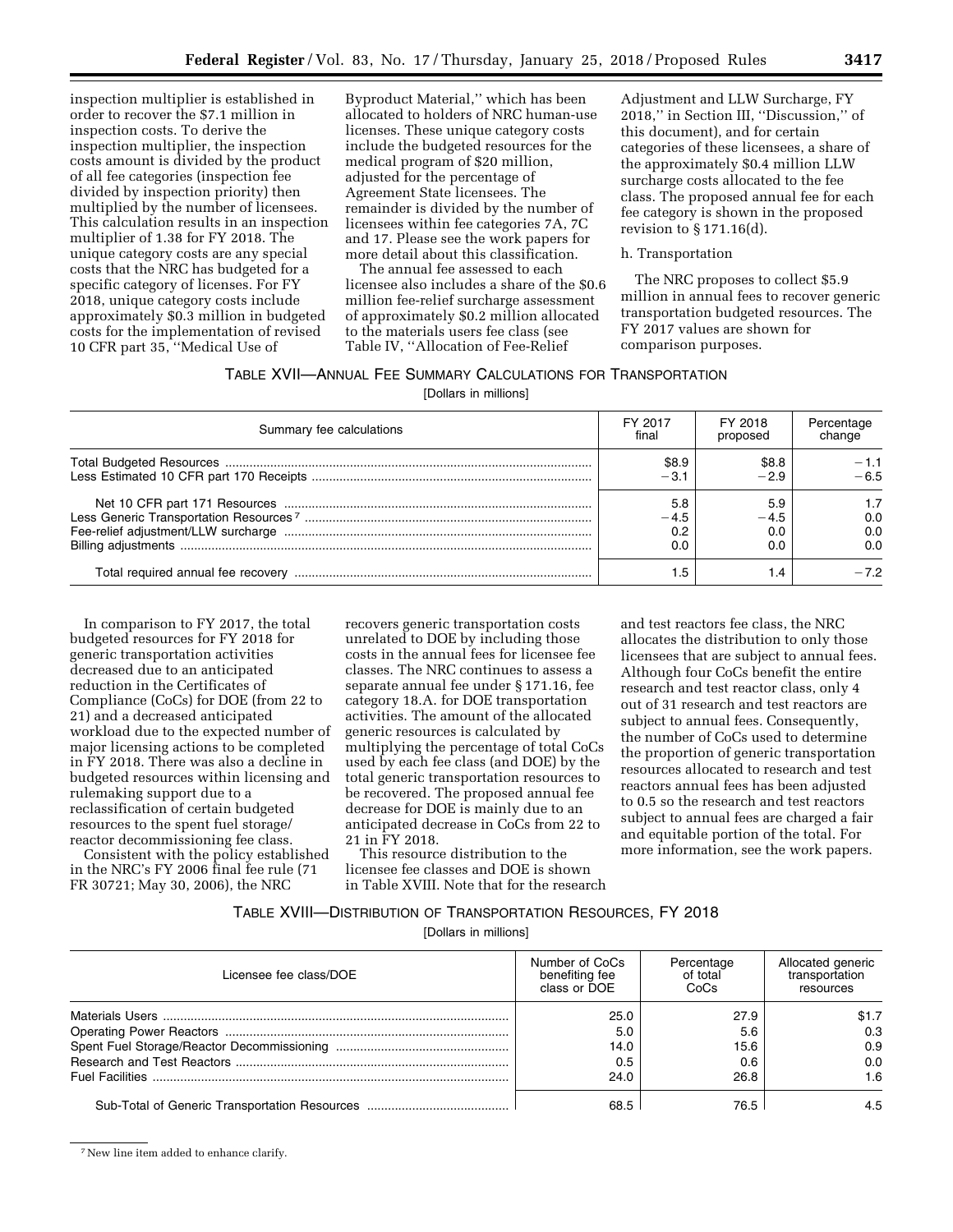### TABLE XVIII—DISTRIBUTION OF TRANSPORTATION RESOURCES, FY 2018—Continued [Dollars in millions]

| Licensee fee class/DOE | Number of CoCs<br>benefiting fee<br>class or DOE | Percentage<br>of total<br>CoCs | Allocated generic<br>transportation<br>resources |
|------------------------|--------------------------------------------------|--------------------------------|--------------------------------------------------|
| <b>DOE</b>             | 21.0                                             | 23.5                           |                                                  |
| Total                  | 89.5                                             | 100.0                          | 5.9                                              |

The NRC assesses an annual fee to DOE based on the 10 CFR part 71 CoCs it holds. The NRC, therefore, does not allocate these DOE-related resources to other licensees' annual fees because these resources specifically support DOE.

*FY 2018—Policy Change* 

The NRC proposes one policy change for FY 2018:

Changes to Small Materials Users Fee Categories for Locations of Use

The NRC proposes to add seven new fee subcategories under 10 CFR 170.31, ''Schedule of Fees for Materials Licenses and Other Regulatory Services, Including Inspections, and Import and Export Licenses,'' and 10 CFR 171.16, ''Annual Fees: Materials Licensees, Holders of Certificates of Compliance, Holders of Sealed Source and Device Registrations, Holders of Quality Assurance Program Approvals, and Government Agencies Licensed by the NRC.'' Generally speaking, 10 CFR 170.31 assigns the same fee to each licensee in the fee category, regardless of the amount of locations that the licensee is authorized to use. Yet for some of these fee categories, the NRC staff recently determined that it spends a disproportionate amount of time on licensees with six or more locations compared to licensees in the same fee category with fewer than six locations. Therefore, the NRC is proposing to revise its fee categories so that these fees better align with the actual costs of providing regulatory services.

Previously—in the FY 2015 final fee rule—the NRC added three fee subcategories under one fee category, 3.L. (research and development broad scope) for licenses with six or more locations of use. Although there are 14 additional fee categories that could be modified, the NRC determined that most affected licenses are covered under only 7 of the 14 fee categories. Accordingly, the NRC is proposing to add subcategories to these seven fee categories:

• Manufacturing broad scope licenses under fee category 3.A.

• Other manufacturing licenses under fee category 3.B.

• Medical product distribution licenses under fee category 3.C.

• Industrial radiography licenses under fee category 3.O.

• Other byproduct licenses (*e.g.,*  portable and fixed gauges, measuring systems) under fee category 3.P.

• Medical licenses under fee categories 7.A. and 7.B.

To more accurately reflect the cost of services provided by the NRC, this change would result in each fee category having subcategories for 1–5, 6–20, and more than 20 locations of use.

#### *FY 2018—Administrative Changes*

The NRC also proposes eleven administrative changes:

1. *Revise the methodology of charging licensees for overhead time for project managers (PMs) and resident inspectors (RIs).* 

The NRC proposes to revise the methodology of charging licensees for overhead time for PMs and RIs. Currently, the NRC includes an overhead cost of 6 percent of direct billable costs to all licensees' invoices. The overhead charge is intended to recover the full cost for PM and RI activities that provide a direct benefit to the assigned licensee or site.

In FY 2015 to FY 2017, this 6-percent value was based on the analysis of 4 years of billing data (FY 2011 to FY 2014) for overhead activities recorded in the time and labor system by a PM or RI and billed to the dockets to which the PM or the RI were officially assigned. The NRC has reviewed the process and, as a process enhancement, created docket-related fee-billable cost activity codes. Once the FY 2018 final fee rule is effective, the licensee invoices will no longer include the 6-percent overhead allocation. Instead, the licensee invoices will include the actual hours for activities that support and directly benefit the assigned licensee or site.

2. *Add definitions for inputs in the professional hourly rate calculation in 10 CFR part 170,* ''*Fees for Facilities, Materials, Import and Export Licenses, and Other Regulatory Services under the Atomic Energy Act of 1954, as Amended.*''

In response to the recommendations in the U.S. Government Accountability Office (GAO) report titled ''Nuclear Regulatory Commission: Regulatory Fee-Setting Calculations Need Greater Transparency'' (GAO–17–232), dated February 2, 2017, the NRC committed to adding definitions for the professional hourly rate components in 10 CFR part 170 during the FY 2018 fee rulemaking. The NRC therefore proposes to add definitions for ''agency support (corporate support and the IG),'' ''mission-direct program salaries and benefits,'' and ''mission-indirect program support'' to 10 CFR 170.3, ''Definitions.''

3. *Delete the definition of* ''*overhead and general and administrative costs*'' *from 10 CFR 170.3 and 10 CFR 171.5.* 

The term ''overhead and general and administrative costs'' is currently defined in 10 CFR 170.3 and 10 CFR 171.5, but it is not used in 10 CFR parts 170 and 171. Nor do the subordinate elements of the definition— ''Government benefits,'' ''travel costs,'' ''overhead,'' ''administrative support costs,'' and ''indirect costs''—appear

elsewhere in parts 170 and 171. The NRC therefore proposes to delete these definitions for clarity purposes.

4. *Amend language under 10 CFR 170.11,* ''*Exemptions,*'' *to add a new paragraph to include the timeframe in which a request for a fee exemption must be submitted to the Chief Financial Officer (CFO) under 10 CFR part 170.* 

The NRC proposes to revise language to provide that a request for a fee exemption under 10 CFR 170.11(a)(1) must be submitted to the CFO within 90 days of the date of the NRC's receipt of the work.

5. *Amend language under 10 CFR 170.31,* ''*Schedule of Fees for Materials Licenses and Other Regulatory Services, Including Inspections, and Import and Export Licenses,*'' *and 10 CFR 171.16,*  ''*Annual Fees: Materials Licensees, Holders of Certificates of Compliance, Holders of Sealed Source and Device Registrations, Holders of Quality Assurance Program Approvals, and Government Agencies Licensed by the NRC,*'' *to enhance clarity.*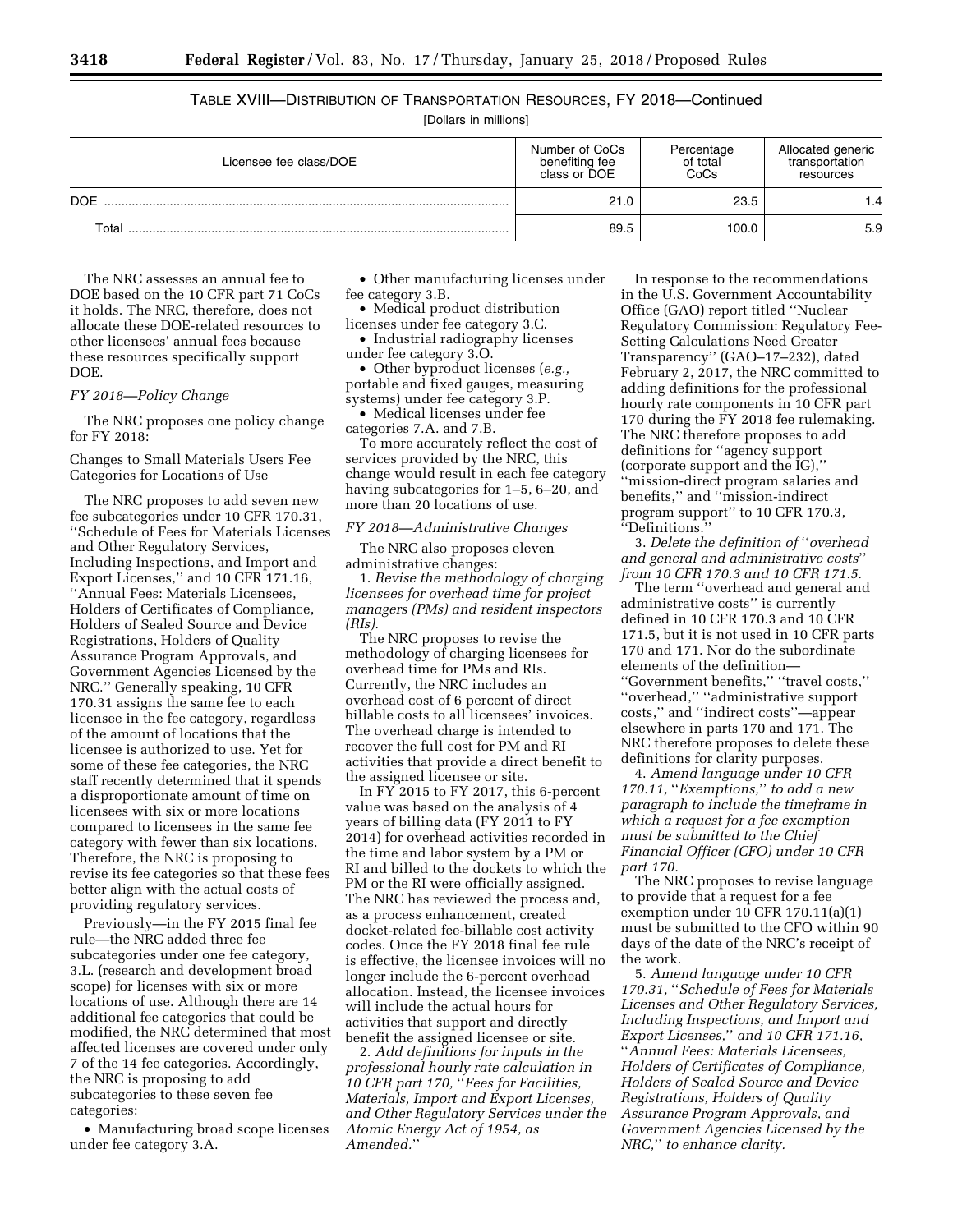When a materials license (or part of a materials license) changes from operational to decommissioning status, it transitions to fee category 14.A. There are two aspects of the fee treatment that follows transition to fee category 14.A. First, the materials license (or part of a materials license) that transitions to fee category 14.A is assessed full cost fees under 10 CFR part 170, even if, before the transition to this fee category, the licensee was assessed flat fees under 10 CFR part 170. Second, the materials license (or part of a materials license) that transitions to fee category 14.A is not assessed annual fees under 10 CFR part 171. If only part of a materials license is transitioned to fee category 14.A, the licensee may be charged annual fees (and any applicable 10 CFR part 170 fees) for other activities authorized under the license that are not in decommissioning status. The NRC is proposing to add a new footnote to the table in 10 CFR 170.31 and to the table in 10 CFR 171.16 to emphasize the fee treatment that follows a transition to fee category 14.A.

The NRC also proposes to add new language to the description of fee category 14.A. in both 10 CFR 170.31 and 171.16 in order to enhance clarity regarding when a materials license (or part of a materials license) transitions to fee category 14.A. Specifically, this transition occurs when a licensee has permanently ceased principal activities. For guidance on what constitutes ''permanently ceasing principal activities,'' please see Regulatory Issue Summary 2015–19 (Sept. 27, 2016) (ADAMS Accession No. ML16008A242).

6. *Amend language under 10 CFR 171.3 and 10 CFR 171.16(a) to clarify when the assessment of annual fees begins for uranium recovery and fuel facility licensees.* 

Both uranium recovery and fuel facilities licenses include a condition that the NRC must complete a postconstruction, pre-operational inspection to authorize a licensee to possess and use source material. In the FY 2007 final fee rule, the NRC added language to 10 CFR 171.3 and 10 CFR 171.16(a) to codify its policy that annual fees for uranium enrichment facilities will be assessed after the NRC verifies through inspection that the facility has been constructed in accordance with the requirements of the license. The NRC proposes to amend those sections to codify the policy that the assessment of annual fees for uranium recovery or fuel facility licensees, including uranium enrichment facility licensees, begins after the NRC inspection verifies that the facility has been constructed in

accordance with the requirements of the license.

7. *Amend footnote 9 to the table in 10 CFR 171.16(d) for clarity.* 

The NRC proposes to revise footnote 9 to clarify that nuclear medicine licensees under fee category 7.A. would not be assessed a separate annual fee for pacemaker licenses.

8. *Delete footnote 15 to the table in 10 CFR 171.16(d).* 

The NRC proposes to delete footnote 15 because footnote 16 is more comprehensive and already includes the relevant information from footnote 15. The current footnote 16 would be renumbered as footnote 15, and the footnotes that follow current footnote 16 would be renumbered. All references to these footnotes in fee categories will be adjusted accordingly.

9. *Amend footnote 16 to the table in 10 CFR 171.16(d) for clarity.* 

The NRC proposes to renumber footnote 16 as footnote 15, as indicated, and revise it to clarify that licensees paying fees under fee category 17 are not be subject to additional fees listed in the table.

10. *Add a new footnote to the table in 10 CFR 171.16(d) for clarity.* 

The NRC proposes to add a new footnote (as footnote 20) to clarify when licensees are exempt from paying annual fees under a specific fee category when they are licensed under multiple fee categories. The NRC currently follows this guidance and would add references to the new footnote 20 to fee categories 2.B., 3.N., and 3.P. to enhance clarity.

11. *Amend language under 10 CFR 171.17,* ''*Proration,*'' *to add a new sentence on the proration of fees.* 

The NRC proposes to revise language regarding (1) reactors, (2) licensees under 10 CFR part 72, ''Licensing Requirements for the Independent Storage of Spent Nuclear Fuel, High-Level Radioactive Waste, and Reactor-Related Greater Than Class C Waste,'' who do not hold 10 CFR part 50, ''Domestic Licensing of Production and Utilization Facilities,'' licenses and (3) materials licensees with annual fees of \$100,000 or greater for a single fee category. The NRC proposes to base the proration of annual fees for terminated and downgraded licensees on the fee rule in effect at the time the termination or downgrade action is official. The NRC will base the determinations on the proration requirements under 10 CFR 171.17(a)(2) and (3).

Under the current regulations, proration is based on the fee rule for the current fiscal year. This prevents the NRC from accurately billing the licensee at the time the termination or

downgrade action is official based on the proration requirements under 10 CFR 171.17(a)(2) and (3). The NRC has to wait until the current year's fee rule is effective (typically during the fourth quarter of a fiscal year) to either bill additional amounts or process refunds to the licensee based on the new fee rule amount.

This amendment would allow the NRC to prorate annual fees based on the fee rule in effect at the time the termination or downgrade action is official based on the proration requirements under 10 CFR 171.17(a)(2) and (3), thereby allowing the licensees to know that their fee amounts would not have to be adjusted in the fourth quarter of the fiscal year. This change would support the fair and equitable assessment of fees because it ties annual fee proration to when the license actually becomes downgraded or terminated.

Update to the Fees Transformation Initiative

The Staff Requirements Memorandum, dated October 19, 2016, for SECY–16–0097, ''Fee Setting Improvements and Fiscal Year 2017 Proposed Fee Rule,'' directed staff to explore, as a voluntary pilot, whether a flat fee structure could be established for routine licensing matters in the area uranium recovery, and to accelerate the fees setting process improvements including the transition to an electronic billing system. With respect to the voluntary flat fees pilot, the staff has developed a project plan and is on target to complete this activity by September 2020. With respect to the fees setting process improvements, all 14 of the activities scheduled for FY 2017 and an additional 3 scheduled for FY 2018 were completed in FY 2017. These improvements included adding additional content to the FY 2018 CBJ to help licensees understand how the planned workload in the budget impacted fees, validating the budgeting process by comparing budgeted amounts with actual amounts in the CBJ, posting the estimated cost of various licensing actions for both the Reactors and Materials programs on the NRC's public website, and modifying the calculation of full-cost fees to facilitate publishing the proposed and final fee rules earlier. For the remaining process changes recommended for future consideration, the NRC is wellpositioned to complete them on schedule. In addition, the NRC is considering alternatives to accelerate the transition to an electronic billing system and for opportunities to enhance the detail contained in our invoices. For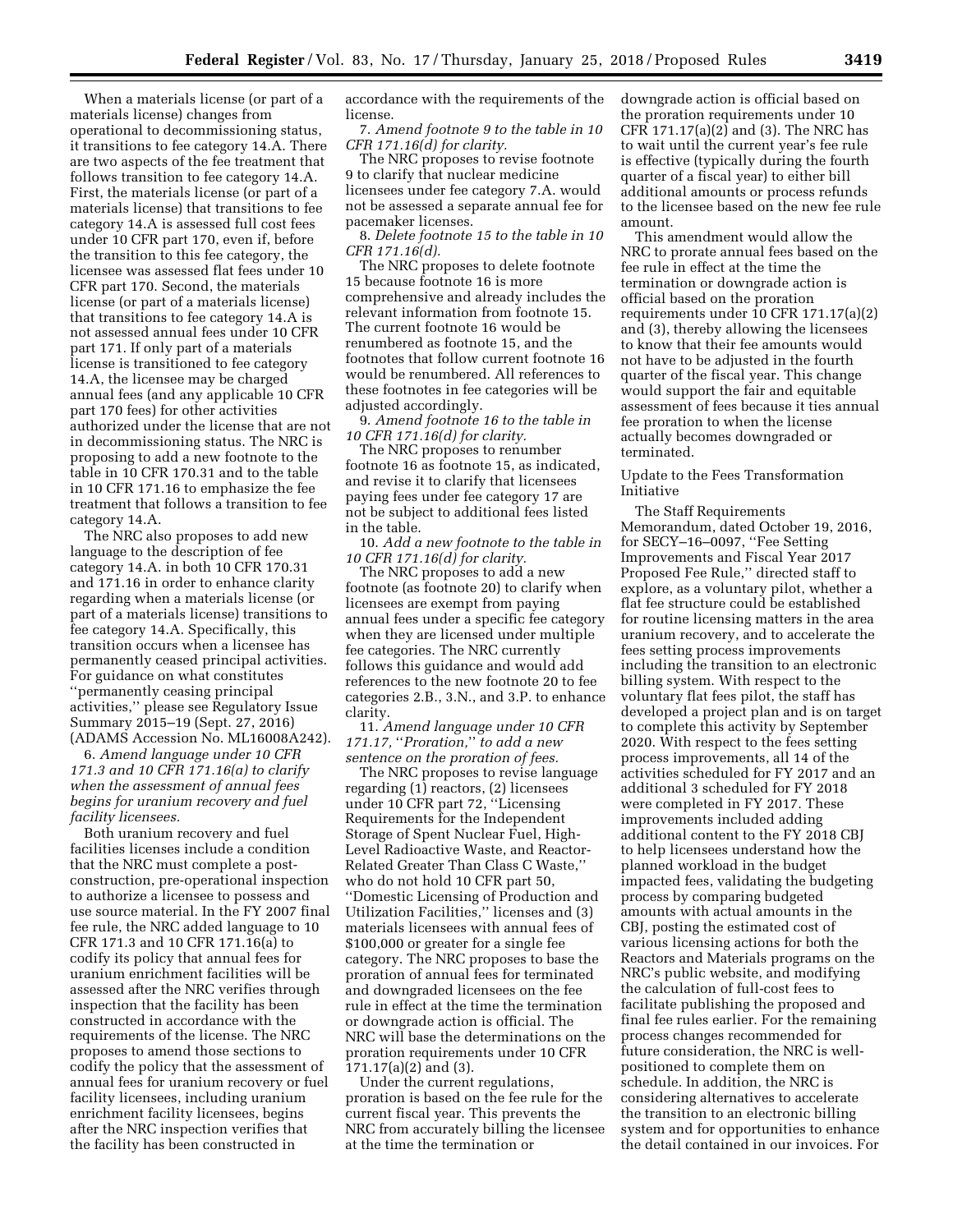more information, please see our fees transformation accomplishments schedule, located on our license fees website at: *[https://www.nrc.gov/about](https://www.nrc.gov/about-nrc/regulatory/licensing/fees-transformation-accomplishments.html)[nrc/regulatory/licensing/fees](https://www.nrc.gov/about-nrc/regulatory/licensing/fees-transformation-accomplishments.html)[transformation-accomplishments.html.](https://www.nrc.gov/about-nrc/regulatory/licensing/fees-transformation-accomplishments.html)* 

#### **IV. Regulatory Flexibility Certification**

As required by the Regulatory Flexibility Act of 1980, as amended (RFA),8 the NRC has prepared a regulatory flexibility analysis relating to this proposed rule. The regulatory flexibility analysis is available as indicated in Section XIII, Availability of Documents, of this document.

#### **V. Regulatory Analysis**

Under OBRA–90, the NRC is required to recover approximately 90 percent of its budget authority in FY 2018. The NRC established fee methodology guidelines for 10 CFR part 170 in 1978, and established additional fee methodology guidelines for 10 CFR part 171 in 1986. In subsequent rulemakings, the NRC has adjusted its fees without changing the underlying principles of its fee policy to ensure that the NRC continues to comply with the statutory requirements for cost recovery in OBRA–90.

In this rulemaking, the NRC continues this long-standing approach. Therefore, the NRC did not identify any alternatives to the current fee structure guidelines and did not prepare a regulatory analysis for this rulemaking.

#### **VI. Backfitting and Issue Finality**

The NRC has determined that the backfit rule, 10 CFR 50.109, does not apply to this proposed rule and that a backfit analysis is not required. A backfit analysis is not required because these amendments do not require the modification of, or addition to, systems, structures, components, or the design of a facility, or the design approval or manufacturing license for a facility, or the procedures or organization required to design, construct, or operate a facility.

#### **VII. Plain Writing**

The Plain Writing Act of 2010 (Pub. L. 111–274) requires Federal agencies to write documents in a clear, concise, and well-organized manner. The NRC has written this document to be consistent with the Plain Writing Act as well as the Presidential Memorandum, ''Plain Language in Government Writing,'' published June 10, 1998 (63 FR 31885). The NRC requests comment on the proposed rule with respect to the clarity and effectiveness of the language used.

#### **VIII. National Environmental Policy Act**

The NRC has determined that this rule will amend NRC's administrative requirements in 10 CFR part 170 and 10 CFR part 171. Therefore, this action is categorically excluded from needing environmental review as described in 10 CFR 51.22(c)(1). Consequently, neither an environmental impact statement nor an environmental assessment has been prepared for this proposed rule.

#### **IX. Paperwork Reduction Act**

This proposed rule does not contain a collection of information as defined in the Paperwork Reduction Act of 1995 (44 U.S.C. 3501 *et seq.*) and, therefore, is not subject to the requirements of the Paperwork Reduction Act of 1995.

#### *Public Protection Notification*

The NRC may not conduct or sponsor, and a person is not required to respond to, a collection of information unless the document requesting or requiring the collection displays a currently valid OMB control number.

#### **X. Voluntary Consensus Standards**

The National Technology Transfer and Advancement Act of 1995, Public Law 104–113, requires that Federal agencies use technical standards that are developed or adopted by voluntary consensus standards bodies unless the use of such a standard is inconsistent with applicable law or otherwise impractical. In this proposed rule, the NRC proposes to amend the licensing, inspection, and annual fees charged to its licensees and applicants, as necessary, to recover approximately 90 percent of its budget authority in FY 2018, as required by OBRA–90. This

action does not constitute the establishment of a standard that contains generally applicable requirements.

#### **XI. Availability of Guidance**

The Small Business Regulatory Enforcement Fairness Act requires all Federal agencies to prepare a written compliance guide for each rule for which the agency is required by 5 U.S.C. 604 to prepare a regulatory flexibility analysis. The NRC, in compliance with the law, prepared the ''Small Entity Compliance Guide'' for the FY 2017 proposed fee rule. The NRC plans to continue to use this compliance guide for FY 2018 and has relabeled the compliance guide to reflect the current fiscal year. The FY 2018 version of the compliance guide is available as indicated in Section XIII, Availability of Documents, of this document. The next compliance guide will be developed when the NRC completes the next small entity biennial review in FY 2019.

#### **XII. Public Meeting**

The NRC will conduct a public meeting on the proposed rule for the purpose of describing the proposed rule and answering questions from the public on the proposed rule. The NRC will publish a notice of the location, time, and agenda of the meeting on the NRC's public meeting website within at least 10 calendar days before the meeting. In addition, the agenda for the meeting will be posted on *[www.regulations.gov](http://www.regulations.gov)* under Docket ID NRC–2017–0026. For instructions to receive alerts when changes or additions occur in a docket folder, see Section XIII, Availability of Documents, of this document. Stakeholders should monitor the NRC's public meeting website for information about the public meeting at: *[http://www.nrc.gov/public-involve/](http://www.nrc.gov/public-involve/public-meetings/index.cfm)  [public-meetings/index.cfm.](http://www.nrc.gov/public-involve/public-meetings/index.cfm)* 

#### **XIII. Availability of Documents**

The documents identified in the following table are available to interested persons through one or more of the following methods, as indicated.

| Document                                                                                                                                                                                 | ADAMS accession No./weblink |
|------------------------------------------------------------------------------------------------------------------------------------------------------------------------------------------|-----------------------------|
| SECY-16-0009, "Recommendations Resulting from the Integrated Prioritization and ML16104A158<br>Re-Baselining of Agency Activities," February 9, 2016.                                    |                             |
| SECY-16-0097, "Fee Setting Improvements and Fiscal Year 2017 Proposed Fee   ML16194A365<br>Rule," August 22, 2016.                                                                       |                             |
| SECY-17-0026, "Policy Considerations and Recommendations for Remediation of ML17130A783<br>Non-Military, Unlicensed Historic Radium Sites in Non-Agreement States" February<br>22. 2017. |                             |

<sup>8</sup> 5 U.S.C. 603. The RFA, 5 U.S.C. 601–612, has been amended by the Small Business Regulatory

Enforcement Fairness Act of 1996, Public Law 104– 121, Title II, 110 Stat. 847 (1996).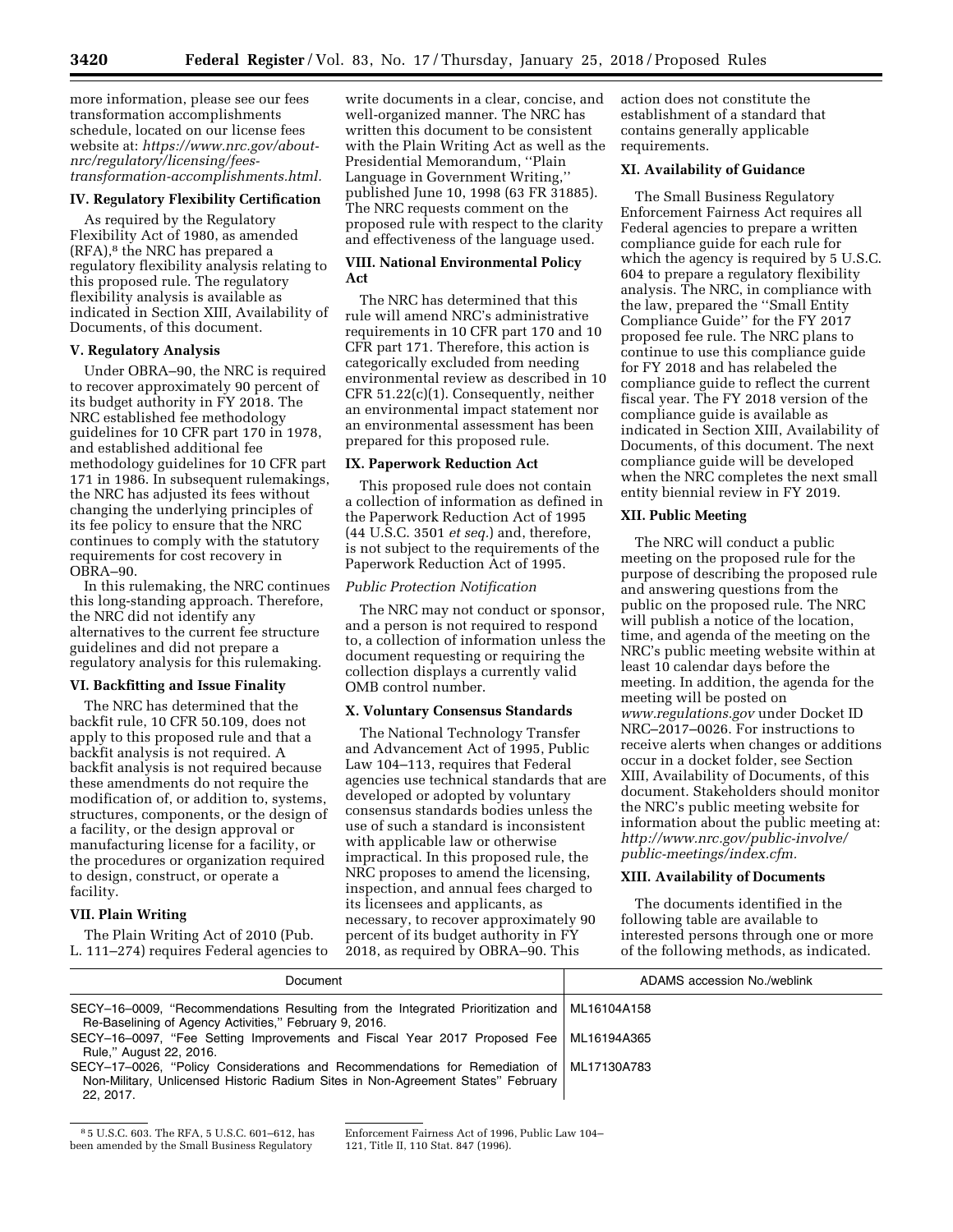| Document                                                                                                                                                                                          | ADAMS accession No./weblink                                                                    |
|---------------------------------------------------------------------------------------------------------------------------------------------------------------------------------------------------|------------------------------------------------------------------------------------------------|
| Staff Requirements Memorandum September 7, 2017, for SECY-17-0026                                                                                                                                 | ML17250A841                                                                                    |
|                                                                                                                                                                                                   | ML17348A377                                                                                    |
|                                                                                                                                                                                                   | ML17319A288                                                                                    |
| FY 2018 U.S. Nuclear Regulatory Commission Small Entity Compliance Guide                                                                                                                          | ML17319A291                                                                                    |
| U.S. Government Accountability Office (GAO) report titled "Nuclear Regulatory Com-<br>mission: Regulatory Fee-Setting Calculations Need Greater Transparency" (GAO-<br>17-232), February 2, 2017. | http://www.gao.gov/products/GAO17-232                                                          |
| Regulatory Issue Summary 2015-19, "Decommissioning Timeliness Rule Implementa-<br>tion and Associated Regulatory Relief," September 27, 2016.                                                     | ML16008A242                                                                                    |
| NUREG-1100, Volume 33, "Congressional Budget Justification: Fiscal Year 2018"<br>(May 2017).                                                                                                      | ML17137A246                                                                                    |
| NRC Form 526, Certification of Small Entity Status for the Purposes of Annual Fees<br>Imposed under 10 CFR Part 171.                                                                              | http://www.nrc.gov/reading-rm/doc-collections/forms/<br>nrc526.pdf                             |
| SECY-05-0164, "Annual Fee Calculation Method," dated September 15, 2005                                                                                                                           | ML052580332                                                                                    |
|                                                                                                                                                                                                   | https://www.whitehouse.gov/omb/circulars_default                                               |
|                                                                                                                                                                                                   | https://www.nrc.gov/about-nrc/regulatory/licensing/fees-<br>transformaton-accomplishments.html |

Throughout the development of this rule, the NRC may post documents related to this rule, including public comments, on the Federal Rulemaking website at *<http://www.regulations.gov>*  under Docket ID NRC–2017–0026. The Federal Rulemaking website allows you to receive alerts when changes or additions occur in a docket folder. To subscribe: (1) Navigate to the docket folder NRC–2017–0026; (2) click the ''Sign up for Email Alerts'' link; and (3) enter your email address and select how frequently you would like to receive emails (daily, weekly, or monthly).

#### **List of Subjects**

#### *10 CFR Part 170*

Byproduct material, Import and export licenses, Intergovernmental relations, Non-payment penalties, Nuclear energy, Nuclear materials, Nuclear power plants and reactors, Source material, Special nuclear material.

#### *10 CFR Part 171*

Annual charges, Approvals, Byproduct material, Holders of certificates, Intergovernmental relations, Nonpayment penalties, Nuclear materials, Nuclear power plants and reactors, Registrations, Source material, Special nuclear material.

For the reasons set out in the preamble and under the authority of the Atomic Energy Act of 1954, as amended; the Energy Reorganization Act of 1974, as amended; and 5 U.S.C. 552 and 553, the NRC is proposing to adopt the following amendments to 10 CFR parts 170 and 171:

#### **PART 170—FEES FOR FACILITIES, MATERIALS, IMPORT AND EXPORT LICENSES, AND OTHER REGULATORY SERVICES UNDER THE ATOMIC ENERGY ACT OF 1954, AS AMENDED**

■ 1. The authority citation for part 170 continues to read as follows:

**Authority:** Atomic Energy Act of 1954, secs. 11, 161(w) (42 U.S.C. 2014, 2201(w)); Energy Reorganization Act of 1974, sec. 201 (42 U.S.C. 5841); 42 U.S.C. 2214; 31 U.S.C. 901, 902, 9701; 44 U.S.C. 3504 note.

■ 2. In § 170.3, add the definitions for *Agency support (corporate support and the IG), Mission-direct program salaries and benefits,* and *Mission-indirect program support* in alphabetical order and remove the definition of *Overhead and general administrative costs.* 

The additions read as follows:

#### **§ 170.3 Definitions.**

\* \* \* \* \* *Agency support (corporate support and the IG)* means resources located in executive, administrative, and other support offices such as the Office of the Commission, the Office of the Secretary, the Office of the Executive Director for Operations, the Offices of Congressional and Public Affairs, the Office of the Inspector General, the Office of Administration, the Office of the Chief Financial Officer, the Office of the Chief Information Officer, the Office of the Chief Human Capital Officer and the Office of Small Business and Civil Rights. These resources administer the corporate or shared efforts that more broadly support the activities of the agency. These resources also include information technology services, human capital services, financial management, and administrative support.

\* \* \* \* \* *Mission-direct program salaries and benefits* means resources that are

allocated to perform core work activities committed to fulfilling the agency's mission of protecting the public health and safety, promoting the common defense and security, and protecting the environment. These resources include the majority of the resources assigned under the direct business lines (Operating Reactors, New Reactors, Fuel Facilities, Nuclear Materials Users, Decommissioning and Low-Level Waste, and Spent Fuel Storage and Transportation).

*Mission-indirect program support*  means resources that support the core mission-direct activities. These resources include supervisory and nonsupervisory support and mission travel and training. Supervisory and nonsupervisory support and mission travel and training resources assigned under direct business line structure are considered mission-indirect due to their supporting role of the core mission activities.

 $\blacksquare$  3. In § 170.11, add paragraph (c) to read as follows:

### **§ 170.11 Exemptions.**  \* \* \* \* \*

\* \* \* \* \*

(c) For purposes of § 170.11(a)(1), a request for a fee exemption must be submitted to the CFO within 90 days of the date of the NRC's receipt of the work.

■ 4. Revise § 170.20 to read as follows:

#### **§ 170.20 Average cost per professional staff-hour.**

Fees for permits, licenses, amendments, renewals, special projects, 10 CFR part 55 re-qualification and replacement examinations and tests, other required reviews, approvals, and inspections under §§ 170.21 and 170.31 will be calculated using the professional staff-hour rate of \$270 per hour.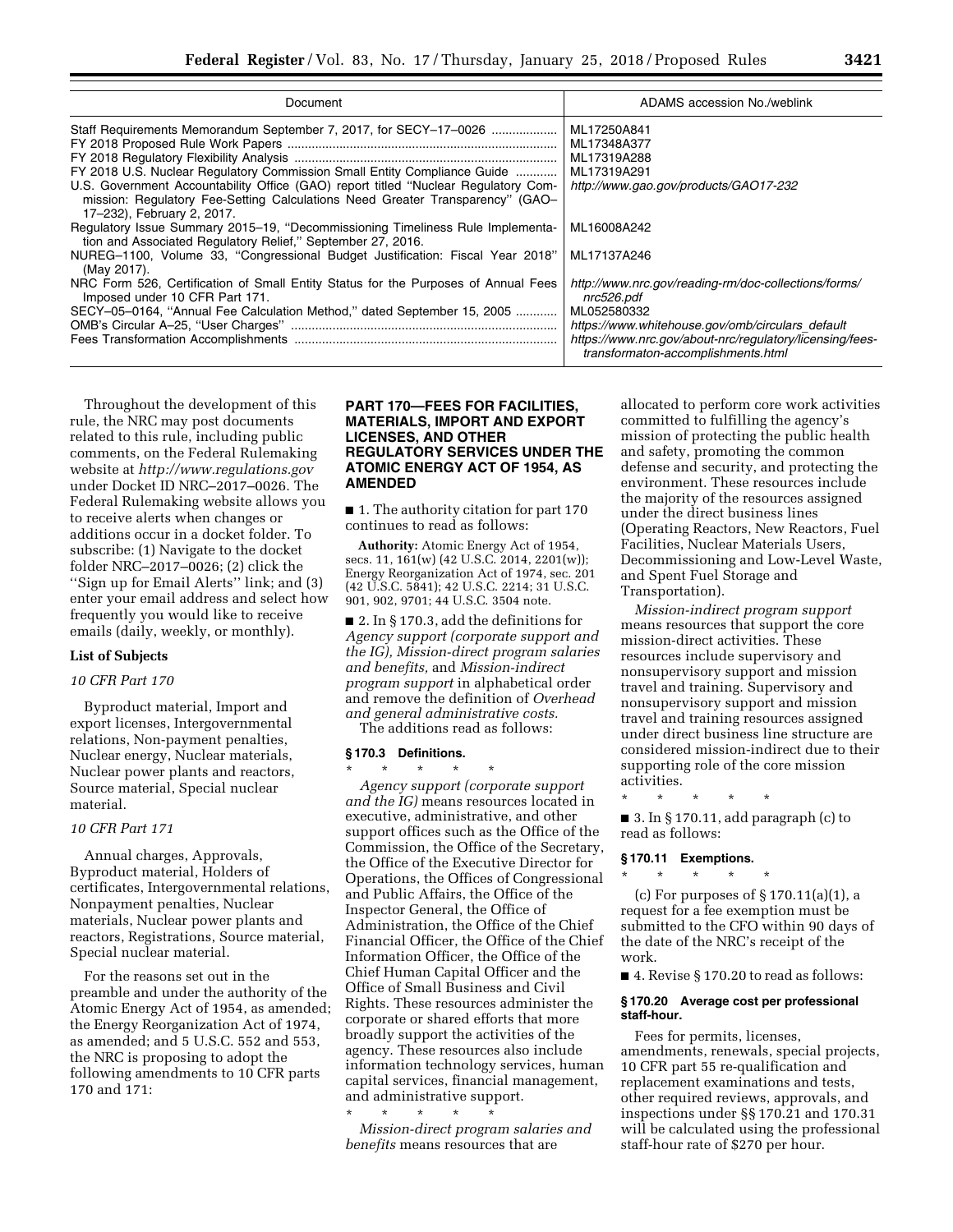$\blacksquare$  5. In § 170.21, in the table, revise fee category K. to read as follows:

**§ 170.21 Schedule of fees for production or utilization facilities, review of standard referenced design approvals, special projects, inspections, and import and export licenses.** 

SCHEDULE OF FACILITY FEES

\* \* \* \* \*

[See footnotes at end of table]

| K. Import and export licenses:<br>Licenses for the import and export only of production or utilization facilities or the export only of components for production<br>or utilization facilities issued under 10 CFR part 110.<br>1. Application for import or export of production or utilization facilities <sup>4</sup> (including reactors and other facilities) and ex-<br>ports of components requiring Commission and Executive Branch review, for example, actions under 10 CFR<br>Application-new license, or amendment; or license exemption request.<br>2. Application for export of reactor and other components requiring Executive Branch review, for example, those ac- |           |
|--------------------------------------------------------------------------------------------------------------------------------------------------------------------------------------------------------------------------------------------------------------------------------------------------------------------------------------------------------------------------------------------------------------------------------------------------------------------------------------------------------------------------------------------------------------------------------------------------------------------------------------------------------------------------------------|-----------|
|                                                                                                                                                                                                                                                                                                                                                                                                                                                                                                                                                                                                                                                                                      |           |
|                                                                                                                                                                                                                                                                                                                                                                                                                                                                                                                                                                                                                                                                                      |           |
|                                                                                                                                                                                                                                                                                                                                                                                                                                                                                                                                                                                                                                                                                      |           |
|                                                                                                                                                                                                                                                                                                                                                                                                                                                                                                                                                                                                                                                                                      |           |
|                                                                                                                                                                                                                                                                                                                                                                                                                                                                                                                                                                                                                                                                                      |           |
|                                                                                                                                                                                                                                                                                                                                                                                                                                                                                                                                                                                                                                                                                      |           |
|                                                                                                                                                                                                                                                                                                                                                                                                                                                                                                                                                                                                                                                                                      | \$18,900. |
|                                                                                                                                                                                                                                                                                                                                                                                                                                                                                                                                                                                                                                                                                      |           |
|                                                                                                                                                                                                                                                                                                                                                                                                                                                                                                                                                                                                                                                                                      | 9,500.    |
| Application-new license, or amendment; or license exemption request.                                                                                                                                                                                                                                                                                                                                                                                                                                                                                                                                                                                                                 |           |
| 3. Application for export of components requiring the assistance of the Executive Branch to obtain foreign government                                                                                                                                                                                                                                                                                                                                                                                                                                                                                                                                                                |           |
|                                                                                                                                                                                                                                                                                                                                                                                                                                                                                                                                                                                                                                                                                      | 4,600.    |
| Application—new license, or amendment; or license exemption request.                                                                                                                                                                                                                                                                                                                                                                                                                                                                                                                                                                                                                 |           |
| 4. Application for export of facility components and equipment not requiring Commission or Executive Branch review,                                                                                                                                                                                                                                                                                                                                                                                                                                                                                                                                                                  |           |
|                                                                                                                                                                                                                                                                                                                                                                                                                                                                                                                                                                                                                                                                                      | 4.600.    |
| Application—new license, or amendment; or license exemption request.                                                                                                                                                                                                                                                                                                                                                                                                                                                                                                                                                                                                                 |           |
| 5. Minor amendment of any active export or import license, for example, to extend the expiration date, change domes-                                                                                                                                                                                                                                                                                                                                                                                                                                                                                                                                                                 |           |
| tic information, or make other revisions which do not involve any substantive changes to license terms or conditions                                                                                                                                                                                                                                                                                                                                                                                                                                                                                                                                                                 |           |
| or to the type of facility or component authorized for export and, therefore, do not require in-depth analysis or review                                                                                                                                                                                                                                                                                                                                                                                                                                                                                                                                                             |           |
| Minor amendment to license.                                                                                                                                                                                                                                                                                                                                                                                                                                                                                                                                                                                                                                                          | 2.700.    |

1Fees will not be charged for orders related to civil penalties or other civil sanctions issued by the Commission under § 2.202 of this chapter or for amendments resulting specifically from the requirements of these orders. For orders unrelated to civil penalties or other civil sanctions, fees will be charged for any resulting licensee-specific activities not otherwise exempted from fees under this chapter. Fees will be charged for approvals issued under a specific exemption provision of the Commission's regulations under title 10 of the *Code of Federal Regulations* (*e.g.,* 10 CFR 50.12, 10 CFR 73.5) and any other sections in effect now or in the future, regardless of whether the approval is in the form of a license amendment, letter of approval, safety evaluation report, or other form.<br><sup>2</sup>Full cost fees will be determined based on the professional staff time and appropriate contractual support services expended. For applications

currently on file and for which fees are determined based on the full cost expended for the review, the professional staff hours expended for the review of the application up to the effective date of the final rule will be determined at the professional rates in effect when the service was provided.

\* \* \* \* \* \* \* 4 Imports only of major components for end-use at NRC-licensed reactors are authorized under NRC general import license in 10 CFR 110.27.

\*\*\*\*\*\*\*

\* \* \* \* \*

| $\blacksquare$ 6. In § 170.31, revise the table to read<br>as follows: | \$170.31 Schedule of fees for materials<br>licenses and other regulatory services,<br>including inspections, and import and<br>export licenses. |
|------------------------------------------------------------------------|-------------------------------------------------------------------------------------------------------------------------------------------------|
|------------------------------------------------------------------------|-------------------------------------------------------------------------------------------------------------------------------------------------|

SCHEDULE OF MATERIALS FEES

| Category of materials licenses and type of fees <sup>1</sup>                                                                                                                                   | $Fee$ 23   |
|------------------------------------------------------------------------------------------------------------------------------------------------------------------------------------------------|------------|
| 1. Special nuclear material 11:                                                                                                                                                                |            |
| A. (1) Licenses for possession and use of U-235 or plutonium for fuel fabrication activities.                                                                                                  |            |
|                                                                                                                                                                                                | Full Cost. |
| (b) Low Enriched Uranium in Dispersible Form Used for Fabrication of Power Reactor Fuel [Program Code(s): 21210]                                                                               | Full Cost. |
| (2) All other special nuclear materials licenses not included in Category 1.A. (1) which are licensed for fuel cycle activities.                                                               |            |
|                                                                                                                                                                                                | Full Cost. |
|                                                                                                                                                                                                | Full Cost. |
|                                                                                                                                                                                                | Full Cost. |
| B. Licenses for receipt and storage of spent fuel and reactor-related Greater than Class C (GTCC) waste at an independent<br>spent fuel storage installation (ISFSI) [Program Code(s): 23200]. | Full Cost. |
| C. Licenses for possession and use of special nuclear material of less than a critical mass as defined in §70.4 in sealed                                                                      |            |
| sources contained in devices used in industrial measuring systems, including x-ray fluorescence analyzers. <sup>4</sup>                                                                        |            |
|                                                                                                                                                                                                | \$1.200.   |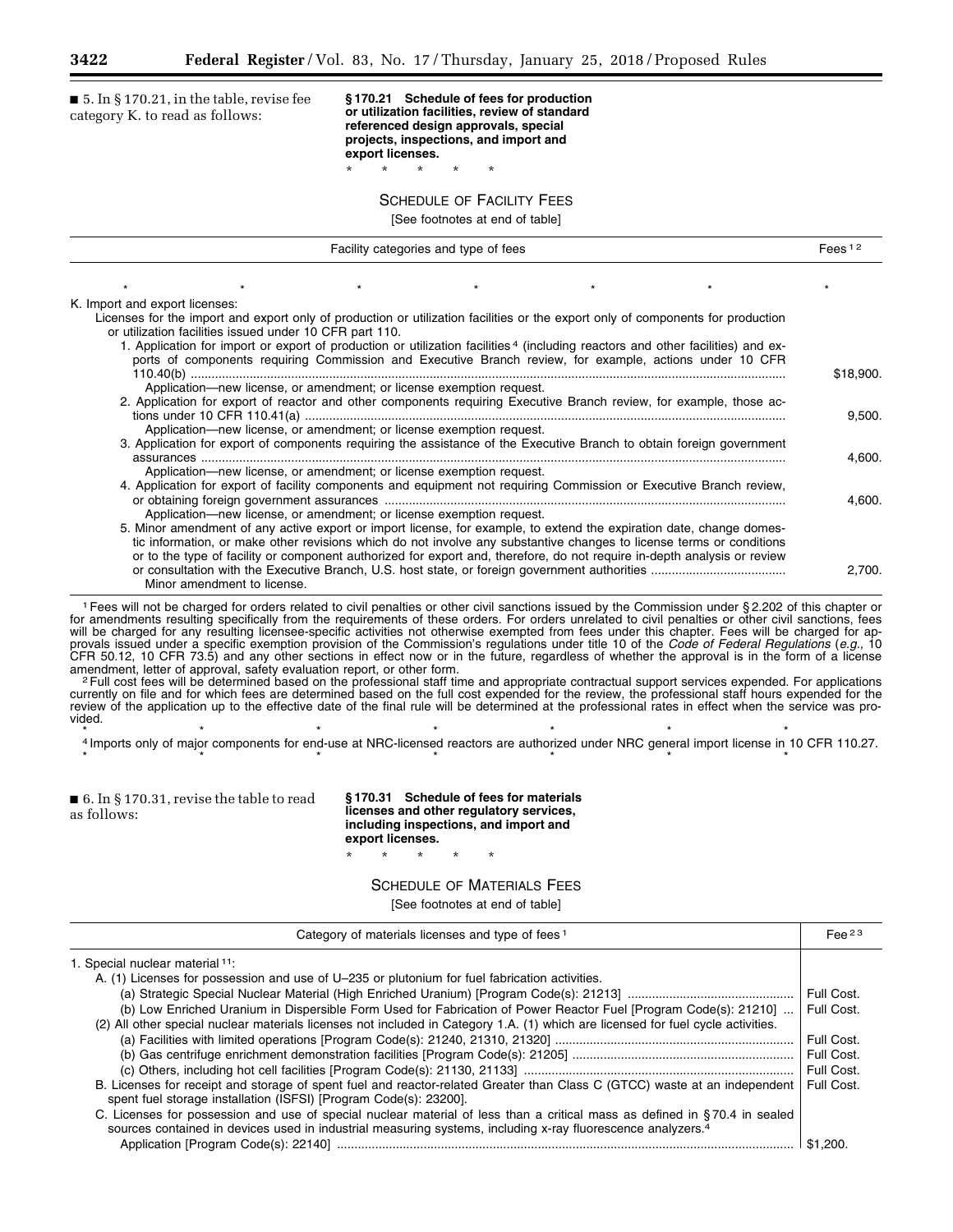# SCHEDULE OF MATERIALS FEES—Continued

| Category of materials licenses and type of fees <sup>1</sup>                                                                                                                                                                                                                                                                                                                                                                                                                                                                                                                                                                                                                                                                                                                                                               | Fee $^{23}$                                          |
|----------------------------------------------------------------------------------------------------------------------------------------------------------------------------------------------------------------------------------------------------------------------------------------------------------------------------------------------------------------------------------------------------------------------------------------------------------------------------------------------------------------------------------------------------------------------------------------------------------------------------------------------------------------------------------------------------------------------------------------------------------------------------------------------------------------------------|------------------------------------------------------|
| D. All other special nuclear material licenses, except licenses authorizing special nuclear material in sealed or unsealed form<br>in combination that would constitute a critical mass, as defined in §70.4 of this chapter, for which the licensee shall pay<br>the same fees as those under Category 1.A. <sup>4</sup>                                                                                                                                                                                                                                                                                                                                                                                                                                                                                                  |                                                      |
| Application [Program Code(s): 22110, 22111, 22120, 22131, 22136, 22150, 22151, 22161, 22170, 23100, 23300,<br>233101.                                                                                                                                                                                                                                                                                                                                                                                                                                                                                                                                                                                                                                                                                                      | \$2,500.                                             |
| E. Licenses or certificates for construction and operation of a uranium enrichment facility [Program Code(s): 21200]<br>F. Licenses for possession and use of special nuclear material greater than critical mass as defined in §70.4 of this chapter,<br>for development and testing of commercial products, and other non-fuel-cycle activities. <sup>4</sup> [ [Program Code(s): 22155].                                                                                                                                                                                                                                                                                                                                                                                                                                | Full Cost.<br>Full Cost.                             |
| 2. Source material 11:<br>A. (1) Licenses for possession and use of source material for refining uranium mill concentrates to uranium hexafluoride or<br>for deconverting uranium hexafluoride in the production of uranium oxides for disposal. [Program Code(s): 11400].<br>(2) Licenses for possession and use of source material in recovery operations such as milling, in-situ recovery, heap-<br>leaching, ore buying stations, ion-exchange facilities, and in processing of ores containing source material for extrac-<br>tion of metals other than uranium or thorium, including licenses authorizing the possession of byproduct waste mate-<br>rial (tailings) from source material recovery operations, as well as licenses authorizing the possession and mainte-<br>nance of a facility in a standby mode. | Full Cost.                                           |
|                                                                                                                                                                                                                                                                                                                                                                                                                                                                                                                                                                                                                                                                                                                                                                                                                            | Full Cost.                                           |
|                                                                                                                                                                                                                                                                                                                                                                                                                                                                                                                                                                                                                                                                                                                                                                                                                            | Full Cost.<br>Full Cost.<br>Full Cost.<br>Full Cost. |
| (3) Licenses that authorize the receipt of byproduct material, as defined in Section 11e.(2) of the Atomic Energy Act,                                                                                                                                                                                                                                                                                                                                                                                                                                                                                                                                                                                                                                                                                                     | Full Cost.<br>Full Cost.                             |
| from other persons for possession and disposal, except those licenses subject to the fees in Category 2.A.(2) or Cat-<br>egory 2.A.(4) [Program Code(s): 11600, 12000].                                                                                                                                                                                                                                                                                                                                                                                                                                                                                                                                                                                                                                                    |                                                      |
| (4) Licenses that authorize the receipt of byproduct material, as defined in Section 11e.(2) of the Atomic Energy Act,<br>from other persons for possession and disposal incidental to the disposal of the uranium waste tailings generated by<br>the licensee's milling operations, except those licenses subject to the fees in Category 2.A.(2) [Program Code(s):<br>12010].                                                                                                                                                                                                                                                                                                                                                                                                                                            | Full Cost.                                           |
| (5) Licenses that authorize the possession of source material related to removal of contaminants (source material) from<br>drinking water [Program Code(s): 11820].                                                                                                                                                                                                                                                                                                                                                                                                                                                                                                                                                                                                                                                        | Full Cost.                                           |
| B. Licenses which authorize the possession, use, and/or installation of source material for shielding. <sup>678</sup><br>C. Licenses to distribute items containing source material to persons exempt from the licensing requirements of part 40 of                                                                                                                                                                                                                                                                                                                                                                                                                                                                                                                                                                        | \$1,200.                                             |
| this chapter.<br>D. Licenses to distribute source material to persons generally licensed under part 40 of this chapter.                                                                                                                                                                                                                                                                                                                                                                                                                                                                                                                                                                                                                                                                                                    | \$2,200.                                             |
| E. Licenses for possession and use of source material for processing or manufacturing of products or materials containing                                                                                                                                                                                                                                                                                                                                                                                                                                                                                                                                                                                                                                                                                                  | \$2,700.                                             |
| source material for commercial distribution.                                                                                                                                                                                                                                                                                                                                                                                                                                                                                                                                                                                                                                                                                                                                                                               | \$2,600.                                             |
| F. All other source material licenses.<br>3. Byproduct material 11:                                                                                                                                                                                                                                                                                                                                                                                                                                                                                                                                                                                                                                                                                                                                                        | \$2,600.                                             |
| A. Licenses of broad scope for the possession and use of byproduct material issued under parts 30 and 33 of this chapter<br>for processing or manufacturing of items containing byproduct material for commercial distribution. Number of locations of<br>use: 1-5.                                                                                                                                                                                                                                                                                                                                                                                                                                                                                                                                                        |                                                      |
| Application [Program Code(s): 03211, 03212, 03213]<br>(1). Licenses of broad scope for the possession and use of byproduct material issued under parts 30 and 33 of this<br>chapter for processing or manufacturing of items containing byproduct material for commercial distribution. Number of<br>locations of use: 6-20.                                                                                                                                                                                                                                                                                                                                                                                                                                                                                               | \$12,600                                             |
| (2). Licenses of broad scope for the possession and use of byproduct material issued under parts 30 and 33 of this<br>chapter for processing or manufacturing of items containing byproduct material for commercial distribution. Number of<br>locations of use: more than 20.                                                                                                                                                                                                                                                                                                                                                                                                                                                                                                                                             | \$16,800.                                            |
| B. Other licenses for possession and use of byproduct material issued under part 30 of this chapter for processing or manu-<br>facturing of items containing byproduct material for commercial distribution. Number of locations of use: 1–5.                                                                                                                                                                                                                                                                                                                                                                                                                                                                                                                                                                              | \$21,000.                                            |
| (1). Other licenses for possession and use of byproduct material issued under part 30 of this chapter for processing or<br>manufacturing of items containing byproduct material for commercial distribution. Number of locations of use: 6–20.                                                                                                                                                                                                                                                                                                                                                                                                                                                                                                                                                                             | \$3,500.                                             |
| (2). Other licenses for possession and use of byproduct material issued under part 30 of this chapter for processing or<br>manufacturing of items containing byproduct material for commercial distribution. Number of locations of use: more<br>than 20.                                                                                                                                                                                                                                                                                                                                                                                                                                                                                                                                                                  | \$4,600.                                             |
| C. Licenses issued under §§ 32.72 and/or 32.74 of this chapter that authorize the processing or manufacturing and distribu-<br>tion or redistribution of radiopharmaceuticals, generators, reagent kits, and/or sources and devices containing byproduct<br>material. This category does not apply to licenses issued to nonprofit educational institutions whose processing or manu-                                                                                                                                                                                                                                                                                                                                                                                                                                      | \$5,800.                                             |
| facturing is exempt under $\S 170.11(a)(4)$ . Number of locations of use: 1-5.                                                                                                                                                                                                                                                                                                                                                                                                                                                                                                                                                                                                                                                                                                                                             | \$5,100.                                             |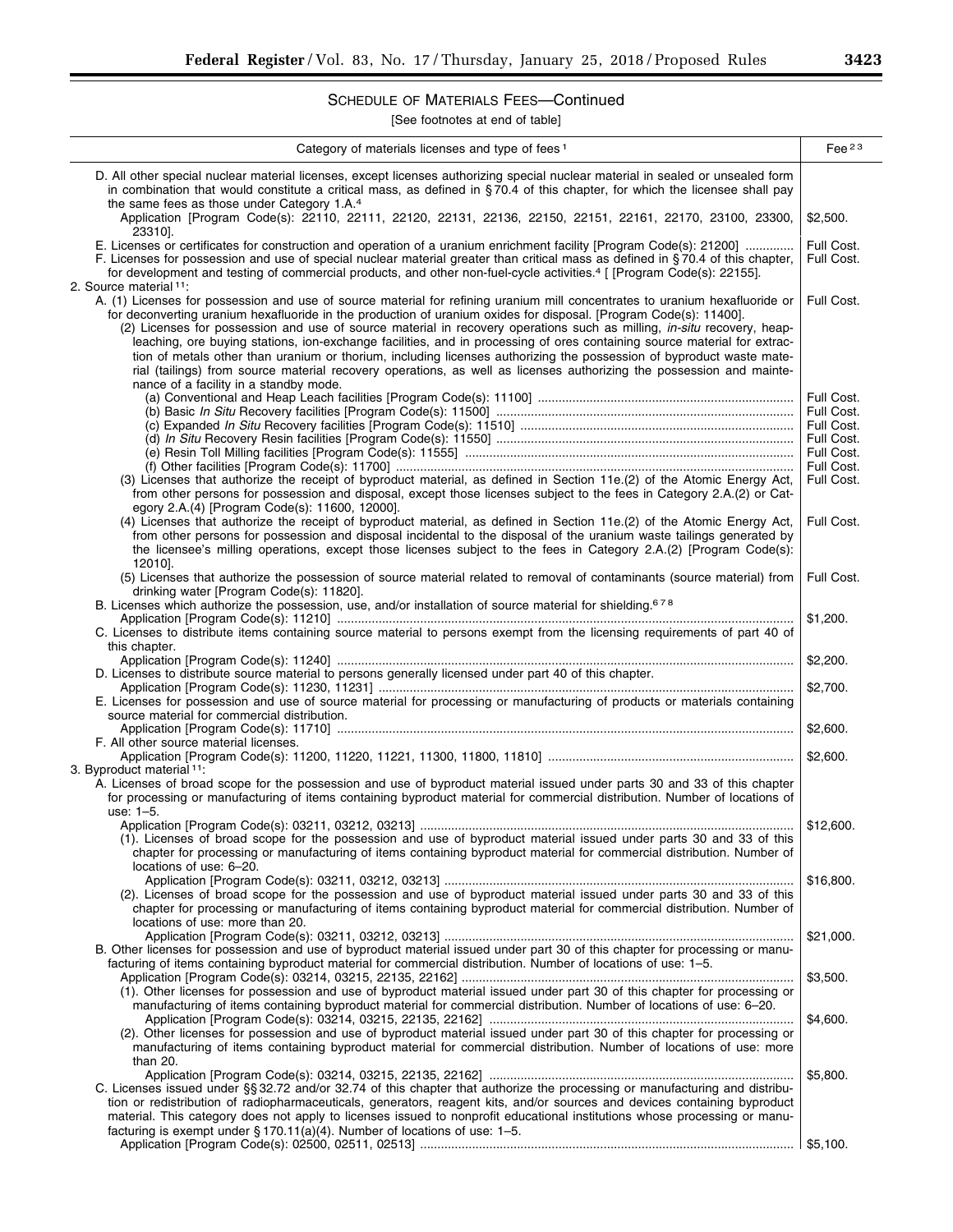۳

 $\overline{a}$  $\overline{a}$ 

# SCHEDULE OF MATERIALS FEES—Continued

| Category of materials licenses and type of fees <sup>1</sup>                                                                                                                                                                                                                                                                                                                                                                                                                                   | Fee $^{23}$ |
|------------------------------------------------------------------------------------------------------------------------------------------------------------------------------------------------------------------------------------------------------------------------------------------------------------------------------------------------------------------------------------------------------------------------------------------------------------------------------------------------|-------------|
| (1). Licenses issued under §§ 32.72 and/or 32.74 of this chapter that authorize the processing or manufacturing and dis-<br>tribution or redistribution of radiopharmaceuticals, generators, reagent kits, and/or sources and devices containing by-<br>product material. This category does not apply to licenses issued to nonprofit educational institutions whose proc-<br>essing or manufacturing is exempt under $\S 170.11(a)(4)$ . Number of locations of use: 6-20.                   | \$6,700.    |
| (2). Licenses issued under §§ 32.72 and/or 32.74 of this chapter that authorize the processing or manufacturing and dis-<br>tribution or redistribution of radiopharmaceuticals, generators, reagent kits, and/or sources and devices containing by-<br>product material. This category does not apply to licenses issued to nonprofit educational institutions whose proc-<br>essing or manufacturing is exempt under $\S 170.11(a)(4)$ . Number of locations of use: more than 20.           |             |
|                                                                                                                                                                                                                                                                                                                                                                                                                                                                                                | \$8,400.    |
| E. Licenses for possession and use of byproduct material in sealed sources for irradiation of materials in which the source is<br>not removed from its shield (self-shielded units).                                                                                                                                                                                                                                                                                                           | N/A.        |
|                                                                                                                                                                                                                                                                                                                                                                                                                                                                                                | \$3,100.    |
| F. Licenses for possession and use of less than or equal to 10,000 curies of byproduct material in sealed sources for irradia-<br>tion of materials in which the source is exposed for irradiation purposes. This category also includes underwater irradiators<br>for irradiation of materials where the source is not exposed for irradiation purposes.                                                                                                                                      |             |
|                                                                                                                                                                                                                                                                                                                                                                                                                                                                                                | \$6,300.    |
| G. Licenses for possession and use of greater than 10,000 curies of byproduct material in sealed sources for irradiation of<br>materials in which the source is exposed for irradiation purposes. This category also includes underwater irradiators for ir-<br>radiation of materials where the source is not exposed for irradiation purposes.                                                                                                                                               |             |
|                                                                                                                                                                                                                                                                                                                                                                                                                                                                                                | \$60,300.   |
| H. Licenses issued under subpart A of part 32 of this chapter to distribute items containing byproduct material that require<br>device review to persons exempt from the licensing requirements of part 30 of this chapter. The category does not include<br>specific licenses authorizing redistribution of items that have been authorized for distribution to persons exempt from the li-<br>censing requirements of part 30 of this chapter.                                               |             |
|                                                                                                                                                                                                                                                                                                                                                                                                                                                                                                | \$6,500.    |
| I. Licenses issued under subpart A of part 32 of this chapter to distribute items containing byproduct material or quantities of<br>byproduct material that do not require device evaluation to persons exempt from the licensing requirements of part 30 of<br>this chapter. This category does not include specific licenses authorizing redistribution of items that have been authorized<br>for distribution to persons exempt from the licensing requirements of part 30 of this chapter. |             |
|                                                                                                                                                                                                                                                                                                                                                                                                                                                                                                | \$9,700.    |
| J. Licenses issued under subpart B of part 32 of this chapter to distribute items containing byproduct material that require<br>sealed source and/or device review to persons generally licensed under part 31 of this chapter. This category does not in-<br>clude specific licenses authorizing redistribution of items that have been authorized for distribution to persons generally li-<br>censed under part 31 of this chapter.                                                         |             |
|                                                                                                                                                                                                                                                                                                                                                                                                                                                                                                | \$1,900.    |
| K. Licenses issued under subpart B of part 32 of this chapter to distribute items containing byproduct material or quantities<br>of byproduct material that do not require sealed source and/or device review to persons generally licensed under part 31<br>of this chapter. This category does not include specific licenses authorizing redistribution of items that have been author-                                                                                                      |             |
| ized for distribution to persons generally licensed under part 31 of this chapter.                                                                                                                                                                                                                                                                                                                                                                                                             | \$1,100.    |
| L. Licenses of broad scope for possession and use of byproduct material issued under parts 30 and 33 of this chapter for re-<br>search and development that do not authorize commercial distribution. Number of locations of use: 1–5.                                                                                                                                                                                                                                                         |             |
| Application [Program Code(s): 01100, 01110, 01120, 03610, 03611, 03612, 03613, 04610, 04611, 04612, 04613,<br>04614, 04615, 04616, 04617, 04618, 04619, 04620, 04621, 04622, 04623].<br>(1) Licenses of broad scope for possession and use of byproduct material issued under parts 30 and 33 of this chapter                                                                                                                                                                                  | \$5,300.    |
| for research and development that do not authorize commercial distribution. Number of locations of use: 6-20.<br>Application [Program Code(s): 01100, 01110, 01120, 03610, 03611, 03612, 03613, 04610, 04611, 04612, 04613,<br>04614, 04615, 04616, 04617, 04618, 04619, 04620, 04621, 04622, 04623].<br>(2) Licenses of broad scope for possession and use of byproduct material issued under parts 30 and 33 of this chapter                                                                 | \$7,100.    |
| for research and development that do not authorize commercial distribution. Number of locations of use: more than<br>20.                                                                                                                                                                                                                                                                                                                                                                       |             |
| Application [Program Code(s): 01100, 01110, 01120, 03610, 03611, 03612, 03613, 04610, 04611, 04612, 04613,<br>04614, 04615, 04616, 04617, 04618, 04619, 04620, 04621, 04622, 04623].<br>M. Other licenses for possession and use of byproduct material issued under part 30 of this chapter for research and devel-                                                                                                                                                                            | \$8,800.    |
| opment that do not authorize commercial distribution.                                                                                                                                                                                                                                                                                                                                                                                                                                          | \$6,900.    |
| N. Licenses that authorize services for other licensees, except:<br>(1) Licenses that authorize only calibration and/or leak testing services are subject to the fees specified in fee Category<br>$3.P.:$ and<br>(2) Licenses that authorize waste disposal services are subject to the fees specified in fee Categories 4.A., 4.B., and                                                                                                                                                      |             |
| 4.C.                                                                                                                                                                                                                                                                                                                                                                                                                                                                                           | \$7,100.    |
| O. Licenses for possession and use of byproduct material issued under part 34 of this chapter for industrial radiography op-<br>erations. Number of locations of use: 1-5.                                                                                                                                                                                                                                                                                                                     |             |
| (1). Licenses for possession and use of byproduct material issued under part 34 of this chapter for industrial radiography<br>operations. Number of locations of use: 6-20.                                                                                                                                                                                                                                                                                                                    | \$3,100.    |
|                                                                                                                                                                                                                                                                                                                                                                                                                                                                                                | \$4,100.    |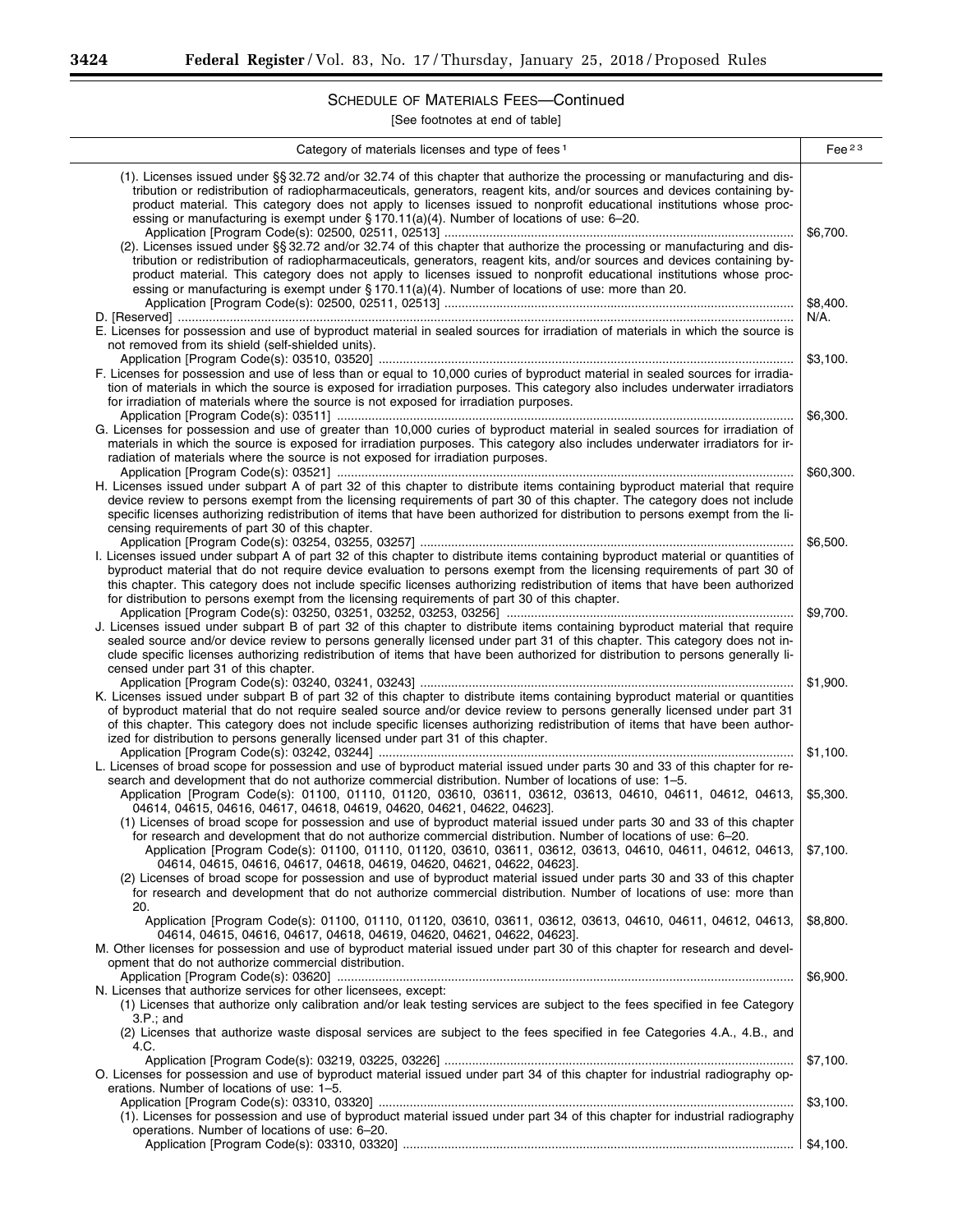# SCHEDULE OF MATERIALS FEES—Continued

| Category of materials licenses and type of fees <sup>1</sup>                                                                                                                                                                                                                                                                                                                                                                                                                                                                                                      | Fee $23$   |
|-------------------------------------------------------------------------------------------------------------------------------------------------------------------------------------------------------------------------------------------------------------------------------------------------------------------------------------------------------------------------------------------------------------------------------------------------------------------------------------------------------------------------------------------------------------------|------------|
| (2). Licenses for possession and use of byproduct material issued under part 34 of this chapter for industrial radiography<br>operations. Number of locations of use: more than 20.                                                                                                                                                                                                                                                                                                                                                                               |            |
| P. All other specific byproduct material licenses, except those in Categories 4.A. through 9.D.9 Number of locations of use:<br>$1 - 5$ .                                                                                                                                                                                                                                                                                                                                                                                                                         | \$5,100.   |
| Application [Program Code(s): 02400, 02410, 03120, 03121, 03122, 03123, 03124, 03130, 03140, 03220, 03221,<br>03222, 03800, 03810, 22130].                                                                                                                                                                                                                                                                                                                                                                                                                        | \$3,300.   |
| (1). All other specific byproduct material licenses, except those in Categories 4.A. through 9.D.9 Number of locations of<br>use: 6-20.                                                                                                                                                                                                                                                                                                                                                                                                                           |            |
| Application [Program Code(s): 02400, 02410, 03120, 03121, 03122, 03123, 03124, 03130, 03140, 03220, 03221,<br>03222, 03800, 03810, 22130].                                                                                                                                                                                                                                                                                                                                                                                                                        | \$4,500.   |
| (2). All other specific byproduct material licenses, except those in Categories 4.A. through 9.D.9 Number of locations of<br>use: more than 20.                                                                                                                                                                                                                                                                                                                                                                                                                   |            |
| Application [Program Code(s): 02400, 02410, 03120, 03121, 03122, 03123, 03124, 03130, 03140, 03220, 03221,<br>03222, 03800, 03810, 22130].                                                                                                                                                                                                                                                                                                                                                                                                                        | \$5,600.   |
| R. Possession of items or products containing radium-226 identified in 10 CFR 31.12 which exceed the number of items or                                                                                                                                                                                                                                                                                                                                                                                                                                           | \$700.     |
| limits specified in that section. <sup>5</sup> .<br>1. Possession of quantities exceeding the number of items or limits in 10 CFR 31.12(a)(4), or (5) but less than or equal                                                                                                                                                                                                                                                                                                                                                                                      |            |
| to 10 times the number of items or limits specified.                                                                                                                                                                                                                                                                                                                                                                                                                                                                                                              | \$2,500.   |
| 2. Possession of quantities exceeding 10 times the number of items or limits specified in 10 CFR 31.12(a)(4), or (5).                                                                                                                                                                                                                                                                                                                                                                                                                                             | \$2,400.   |
| S. Licenses for production of accelerator-produced radionuclides.                                                                                                                                                                                                                                                                                                                                                                                                                                                                                                 | \$13,800.  |
| 4. Waste disposal and processing 11:<br>A. Licenses specifically authorizing the receipt of waste byproduct material, source material, or special nuclear material from<br>other persons for the purpose of contingency storage or commercial land disposal by the licensee; or licenses authorizing<br>contingency storage of low-level radioactive waste at the site of nuclear power reactors; or licenses for receipt of waste<br>from other persons for incineration or other treatment, packaging of resulting waste and residues, and transfer of packages |            |
| to another person authorized to receive or dispose of waste material.<br>B. Licenses specifically authorizing the receipt of waste byproduct material, source material, or special nuclear material from<br>other persons for the purpose of packaging or repackaging the material. The licensee will dispose of the material by trans-                                                                                                                                                                                                                           | Full Cost. |
| fer to another person authorized to receive or dispose of the material.<br>C. Licenses specifically authorizing the receipt of prepackaged waste byproduct material, source material, or special nuclear                                                                                                                                                                                                                                                                                                                                                          | \$6,700.   |
| material from other persons. The licensee will dispose of the material by transfer to another person authorized to receive<br>or dispose of the material.                                                                                                                                                                                                                                                                                                                                                                                                         |            |
| 5. Well logging 11:                                                                                                                                                                                                                                                                                                                                                                                                                                                                                                                                               | \$4,900.   |
| A. Licenses for possession and use of byproduct material, source material, and/or special nuclear material for well logging,<br>well surveys, and tracer studies other than field flooding tracer studies.                                                                                                                                                                                                                                                                                                                                                        | \$4,500.   |
| B. Licenses for possession and use of byproduct material for field flooding tracer studies.                                                                                                                                                                                                                                                                                                                                                                                                                                                                       | Full Cost. |
| 6. Nuclear laundries <sup>11</sup> :<br>A. Licenses for commercial collection and laundry of items contaminated with byproduct material, source material, or special<br>nuclear material.                                                                                                                                                                                                                                                                                                                                                                         |            |
| 7. Medical licenses 11:                                                                                                                                                                                                                                                                                                                                                                                                                                                                                                                                           | \$21,500.  |
| A. Licenses issued under parts 30, 35, 40, and 70 of this chapter for human use of byproduct material, source material, or<br>special nuclear material in sealed sources contained in gamma stereotactic radiosurgery units, teletherapy devices, or                                                                                                                                                                                                                                                                                                              |            |
| similar beam therapy devices. Number of locations of use: 1–5.                                                                                                                                                                                                                                                                                                                                                                                                                                                                                                    | \$10,800.  |
| (1). Licenses issued under parts 30, 35, 40, and 70 of this chapter for human use of byproduct material, source mate-<br>rial, or special nuclear material in sealed sources contained in gamma stereotactic radiosurgery units, teletherapy de-<br>vices, or similar beam therapy devices. Number of locations of use: 6–20.                                                                                                                                                                                                                                     |            |
| (2). Licenses issued under parts 30, 35, 40, and 70 of this chapter for human use of byproduct material, source mate-<br>rial, or special nuclear material in sealed sources contained in gamma stereotactic radiosurgery units, teletherapy de-<br>vices, or similar beam therapy devices. Number of locations of use: more than 20.                                                                                                                                                                                                                             | \$14,400.  |
| B. Licenses of broad scope issued to medical institutions or two or more physicians under parts 30, 33, 35, 40, and 70 of<br>this chapter authorizing research and development, including human use of byproduct material, except licenses for byprod-<br>uct material, source material, or special nuclear material in sealed sources contained in teletherapy devices. This category<br>also includes the possession and use of source material for shielding when authorized on the same license. <sup>10</sup> Number of                                      | \$17,900.  |
| locations of use: 1-5.                                                                                                                                                                                                                                                                                                                                                                                                                                                                                                                                            | \$8,400.   |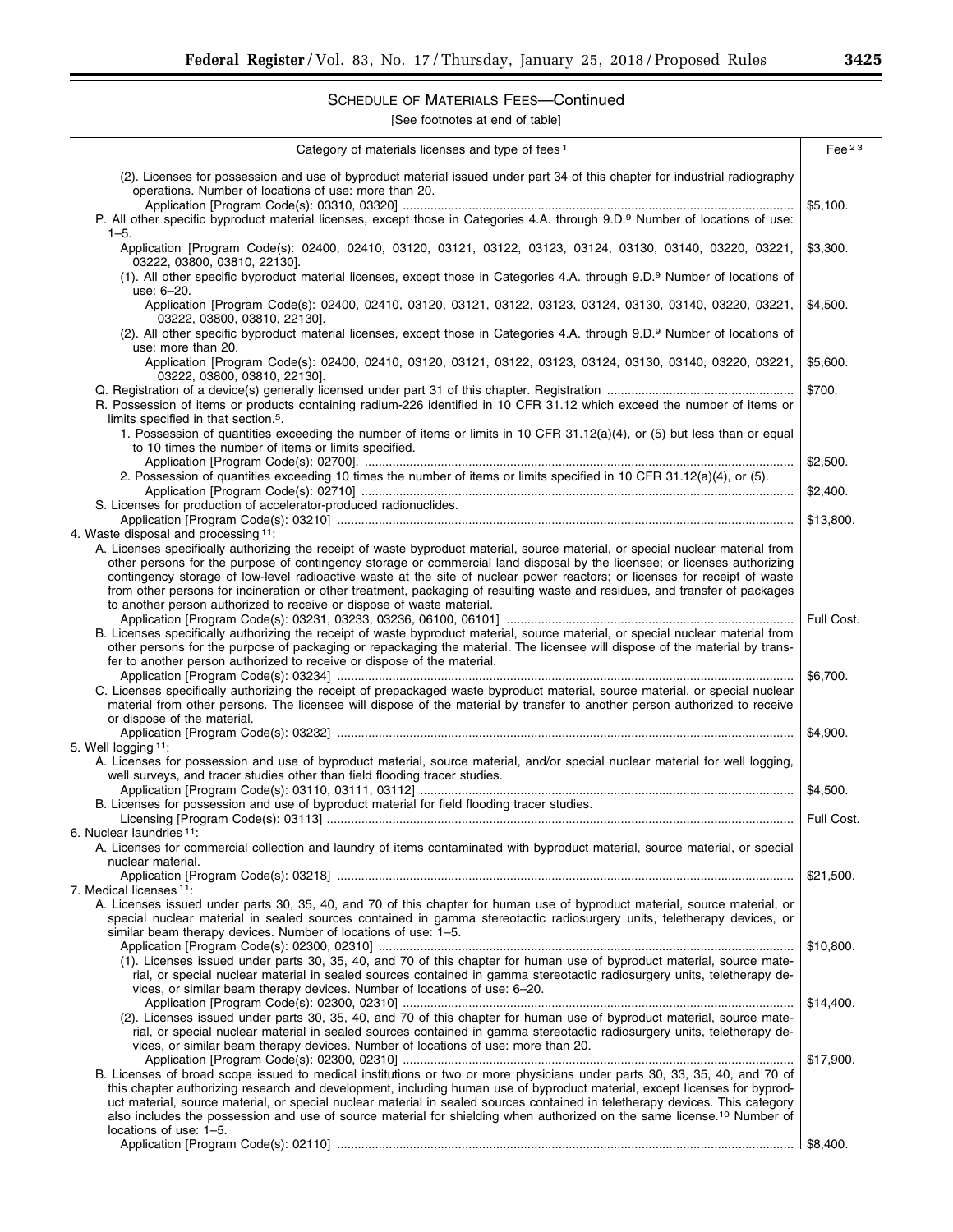Ξ

# SCHEDULE OF MATERIALS FEES—Continued

| (1). Licenses of broad scope issued to medical institutions or two or more physicians under parts 30, 33, 35, 40, and 70<br>of this chapter authorizing research and development, including human use of byproduct material, except licenses for<br>byproduct material, source material, or special nuclear material in sealed sources contained in teletherapy devices.<br>This category also includes the possession and use of source material for shielding when authorized on the same li-<br>cense. <sup>10</sup> Number of locations of use: 6-20.<br>\$11.200.<br>(2). Licenses of broad scope issued to medical institutions or two or more physicians under parts 30, 33, 35, 40, and 70<br>of this chapter authorizing research and development, including human use of byproduct material, except licenses for<br>byproduct material, source material, or special nuclear material in sealed sources contained in teletherapy devices.<br>This category also includes the possession and use of source material for shielding when authorized on the same li-<br>cense. <sup>10</sup> Number of locations of use: more than 20.<br>\$14,000.<br>C. Other licenses issued under parts 30, 35, 40, and 70 of this chapter for human use of byproduct material, source mate-<br>rial, and/or special nuclear material, except licenses for byproduct material, source material, or special nuclear material in<br>sealed sources contained in teletherapy devices.<br>\$5,400.<br>8. Civil defense 11:<br>A. Licenses for possession and use of byproduct material, source material, or special nuclear material for civil defense activi-<br>ties.<br>\$2,500.<br>9. Device, product, or sealed source safety evaluation:<br>A. Safety evaluation of devices or products containing byproduct material, source material, or special nuclear material, ex-<br>cept reactor fuel devices, for commercial distribution.<br>\$5,300.<br>B. Safety evaluation of devices or products containing byproduct material, source material, or special nuclear material manu-<br>factured in accordance with the unique specifications of, and for use by, a single applicant, except reactor fuel devices.<br>Application—each device members and according to the device of the series of the series of the series and according to the series of the series of the series of the series of the series of the series of the series of the s<br>\$8,800.<br>C. Safety evaluation of sealed sources containing byproduct material, source material, or special nuclear material, except re-<br>actor fuel, for commercial distribution.<br>\$5,100.<br>D. Safety evaluation of sealed sources containing byproduct material, source material, or special nuclear material, manufac-<br>tured in accordance with the unique specifications of, and for use by, a single applicant, except reactor fuel.<br>\$1,030.<br>10. Transportation of radioactive material:<br>A. Evaluation of casks, packages, and shipping containers.<br>Full Cost.<br>Full Cost.<br>B. Quality assurance program approvals issued under part 71 of this chapter.<br>1. Users and Fabricators.<br>\$4,100.<br>Full Cost.<br>2. Users.<br>\$4,100.<br>Full Cost.<br>C. Evaluation of security plans, route approvals, route surveys, and transportation security devices (including immobilization<br>Full Cost.<br>devices).<br>Full Cost.<br>12. Special projects: Including approvals, pre-application/licensing activities, and inspections.<br>Full Cost.<br>Full Cost.<br>Full Cost.<br>14. Decommissioning/Reclamation <sup>11</sup> :<br>A. Byproduct, source, or special nuclear material licenses and other approvals authorizing decommissioning, decontamina-<br>Full Cost.<br>tion, reclamation, or site restoration activities under parts 30, 40, 70, 72, and 76 of this chapter, including master materials<br>licenses (MMLs). The transition to this fee category occurs when a licensee has permanently ceased principal activities.<br>[Program Code(s): 03900, 11900, 21135, 21215, 21240, 21325, 22200].<br>B. Site-specific decommissioning activities associated with unlicensed sites, including MMLs, regardless of whether or not<br>Full Cost.<br>the sites have been previously licensed.<br>15. Import and Export licenses: Licenses issued under part 110 of this chapter for the import and export only of special nuclear<br>material, source material, tritium and other byproduct material, and the export only of heavy water, or nuclear grade graphite<br>(fee categories 15.A. through 15.E.).<br>A. Application for export or import of nuclear materials, including radioactive waste requiring Commission and Executive<br>Branch review, for example, those actions under 10 CFR 110.40(b).<br>\$18,900.<br>B. Application for export or import of nuclear material, including radioactive waste, requiring Executive Branch review, but not<br>Commission review. This category includes applications for the export and import of radioactive waste and requires the<br>NRC to consult with domestic host state authorities (i.e., Low-Level Radioactive Waste Compact Commission, the U.S.<br>Environmental Protection Agency, etc.).<br>\$9,500.<br>C. Application for export of nuclear material, for example, routine reloads of low enriched uranium reactor fuel and/or natural<br>uranium source material requiring the assistance of the Executive Branch to obtain foreign government assurances. | Category of materials licenses and type of fees <sup>1</sup> | Fee $^{23}$ |
|--------------------------------------------------------------------------------------------------------------------------------------------------------------------------------------------------------------------------------------------------------------------------------------------------------------------------------------------------------------------------------------------------------------------------------------------------------------------------------------------------------------------------------------------------------------------------------------------------------------------------------------------------------------------------------------------------------------------------------------------------------------------------------------------------------------------------------------------------------------------------------------------------------------------------------------------------------------------------------------------------------------------------------------------------------------------------------------------------------------------------------------------------------------------------------------------------------------------------------------------------------------------------------------------------------------------------------------------------------------------------------------------------------------------------------------------------------------------------------------------------------------------------------------------------------------------------------------------------------------------------------------------------------------------------------------------------------------------------------------------------------------------------------------------------------------------------------------------------------------------------------------------------------------------------------------------------------------------------------------------------------------------------------------------------------------------------------------------------------------------------------------------------------------------------------------------------------------------------------------------------------------------------------------------------------------------------------------------------------------------------------------------------------------------------------------------------------------------------------------------------------------------------------------------------------------------------------------------------------------------------------------------------------------------------------------------------------------------------------------------------------------------------------------------------------------------------------------------------------------------------------------------------------------------------------------------------------------------------------------------------------------------------------------------------------------------------------------------------------------------------------------------------------------------------------------------------------------------------------------------------------------------------------------------------------------------------------------------------------------------------------------------------------------------------------------------------------------------------------------------------------------------------------------------------------------------------------------------------------------------------------------------------------------------------------------------------------------------------------------------------------------------------------------------------------------------------------------------------------------------------------------------------------------------------------------------------------------------------------------------------------------------------------------------------------------------------------------------------------------------------------------------------------------------------------------------------------------------------------------------------------------------------------------------------------------------------------------------------------------------------------------------------------------------------------------------------------------------------------------------------------------------------------------------------------------------------------------------------------------------------------------------------------------------------------------------------------------------------------------------------------------------------------------------------------------------------------------------------------------------------------------------------------------------------------------------------------------------------------------------------------------------------------------------------------------------------------------------------------------------------------------------------------------------------------------------------------------------------------------------------------------------------------------------------------------------------------------------------------------------------------------------------------------------------------------------------------------------------------------------------------------------------------|--------------------------------------------------------------|-------------|
|                                                                                                                                                                                                                                                                                                                                                                                                                                                                                                                                                                                                                                                                                                                                                                                                                                                                                                                                                                                                                                                                                                                                                                                                                                                                                                                                                                                                                                                                                                                                                                                                                                                                                                                                                                                                                                                                                                                                                                                                                                                                                                                                                                                                                                                                                                                                                                                                                                                                                                                                                                                                                                                                                                                                                                                                                                                                                                                                                                                                                                                                                                                                                                                                                                                                                                                                                                                                                                                                                                                                                                                                                                                                                                                                                                                                                                                                                                                                                                                                                                                                                                                                                                                                                                                                                                                                                                                                                                                                                                                                                                                                                                                                                                                                                                                                                                                                                                                                                                                                                                                                                                                                                                                                                                                                                                                                                                                                                                                                                                                                |                                                              |             |
|                                                                                                                                                                                                                                                                                                                                                                                                                                                                                                                                                                                                                                                                                                                                                                                                                                                                                                                                                                                                                                                                                                                                                                                                                                                                                                                                                                                                                                                                                                                                                                                                                                                                                                                                                                                                                                                                                                                                                                                                                                                                                                                                                                                                                                                                                                                                                                                                                                                                                                                                                                                                                                                                                                                                                                                                                                                                                                                                                                                                                                                                                                                                                                                                                                                                                                                                                                                                                                                                                                                                                                                                                                                                                                                                                                                                                                                                                                                                                                                                                                                                                                                                                                                                                                                                                                                                                                                                                                                                                                                                                                                                                                                                                                                                                                                                                                                                                                                                                                                                                                                                                                                                                                                                                                                                                                                                                                                                                                                                                                                                |                                                              |             |
|                                                                                                                                                                                                                                                                                                                                                                                                                                                                                                                                                                                                                                                                                                                                                                                                                                                                                                                                                                                                                                                                                                                                                                                                                                                                                                                                                                                                                                                                                                                                                                                                                                                                                                                                                                                                                                                                                                                                                                                                                                                                                                                                                                                                                                                                                                                                                                                                                                                                                                                                                                                                                                                                                                                                                                                                                                                                                                                                                                                                                                                                                                                                                                                                                                                                                                                                                                                                                                                                                                                                                                                                                                                                                                                                                                                                                                                                                                                                                                                                                                                                                                                                                                                                                                                                                                                                                                                                                                                                                                                                                                                                                                                                                                                                                                                                                                                                                                                                                                                                                                                                                                                                                                                                                                                                                                                                                                                                                                                                                                                                |                                                              |             |
|                                                                                                                                                                                                                                                                                                                                                                                                                                                                                                                                                                                                                                                                                                                                                                                                                                                                                                                                                                                                                                                                                                                                                                                                                                                                                                                                                                                                                                                                                                                                                                                                                                                                                                                                                                                                                                                                                                                                                                                                                                                                                                                                                                                                                                                                                                                                                                                                                                                                                                                                                                                                                                                                                                                                                                                                                                                                                                                                                                                                                                                                                                                                                                                                                                                                                                                                                                                                                                                                                                                                                                                                                                                                                                                                                                                                                                                                                                                                                                                                                                                                                                                                                                                                                                                                                                                                                                                                                                                                                                                                                                                                                                                                                                                                                                                                                                                                                                                                                                                                                                                                                                                                                                                                                                                                                                                                                                                                                                                                                                                                |                                                              |             |
|                                                                                                                                                                                                                                                                                                                                                                                                                                                                                                                                                                                                                                                                                                                                                                                                                                                                                                                                                                                                                                                                                                                                                                                                                                                                                                                                                                                                                                                                                                                                                                                                                                                                                                                                                                                                                                                                                                                                                                                                                                                                                                                                                                                                                                                                                                                                                                                                                                                                                                                                                                                                                                                                                                                                                                                                                                                                                                                                                                                                                                                                                                                                                                                                                                                                                                                                                                                                                                                                                                                                                                                                                                                                                                                                                                                                                                                                                                                                                                                                                                                                                                                                                                                                                                                                                                                                                                                                                                                                                                                                                                                                                                                                                                                                                                                                                                                                                                                                                                                                                                                                                                                                                                                                                                                                                                                                                                                                                                                                                                                                |                                                              |             |
|                                                                                                                                                                                                                                                                                                                                                                                                                                                                                                                                                                                                                                                                                                                                                                                                                                                                                                                                                                                                                                                                                                                                                                                                                                                                                                                                                                                                                                                                                                                                                                                                                                                                                                                                                                                                                                                                                                                                                                                                                                                                                                                                                                                                                                                                                                                                                                                                                                                                                                                                                                                                                                                                                                                                                                                                                                                                                                                                                                                                                                                                                                                                                                                                                                                                                                                                                                                                                                                                                                                                                                                                                                                                                                                                                                                                                                                                                                                                                                                                                                                                                                                                                                                                                                                                                                                                                                                                                                                                                                                                                                                                                                                                                                                                                                                                                                                                                                                                                                                                                                                                                                                                                                                                                                                                                                                                                                                                                                                                                                                                |                                                              |             |
|                                                                                                                                                                                                                                                                                                                                                                                                                                                                                                                                                                                                                                                                                                                                                                                                                                                                                                                                                                                                                                                                                                                                                                                                                                                                                                                                                                                                                                                                                                                                                                                                                                                                                                                                                                                                                                                                                                                                                                                                                                                                                                                                                                                                                                                                                                                                                                                                                                                                                                                                                                                                                                                                                                                                                                                                                                                                                                                                                                                                                                                                                                                                                                                                                                                                                                                                                                                                                                                                                                                                                                                                                                                                                                                                                                                                                                                                                                                                                                                                                                                                                                                                                                                                                                                                                                                                                                                                                                                                                                                                                                                                                                                                                                                                                                                                                                                                                                                                                                                                                                                                                                                                                                                                                                                                                                                                                                                                                                                                                                                                |                                                              |             |
|                                                                                                                                                                                                                                                                                                                                                                                                                                                                                                                                                                                                                                                                                                                                                                                                                                                                                                                                                                                                                                                                                                                                                                                                                                                                                                                                                                                                                                                                                                                                                                                                                                                                                                                                                                                                                                                                                                                                                                                                                                                                                                                                                                                                                                                                                                                                                                                                                                                                                                                                                                                                                                                                                                                                                                                                                                                                                                                                                                                                                                                                                                                                                                                                                                                                                                                                                                                                                                                                                                                                                                                                                                                                                                                                                                                                                                                                                                                                                                                                                                                                                                                                                                                                                                                                                                                                                                                                                                                                                                                                                                                                                                                                                                                                                                                                                                                                                                                                                                                                                                                                                                                                                                                                                                                                                                                                                                                                                                                                                                                                |                                                              |             |
|                                                                                                                                                                                                                                                                                                                                                                                                                                                                                                                                                                                                                                                                                                                                                                                                                                                                                                                                                                                                                                                                                                                                                                                                                                                                                                                                                                                                                                                                                                                                                                                                                                                                                                                                                                                                                                                                                                                                                                                                                                                                                                                                                                                                                                                                                                                                                                                                                                                                                                                                                                                                                                                                                                                                                                                                                                                                                                                                                                                                                                                                                                                                                                                                                                                                                                                                                                                                                                                                                                                                                                                                                                                                                                                                                                                                                                                                                                                                                                                                                                                                                                                                                                                                                                                                                                                                                                                                                                                                                                                                                                                                                                                                                                                                                                                                                                                                                                                                                                                                                                                                                                                                                                                                                                                                                                                                                                                                                                                                                                                                |                                                              |             |
|                                                                                                                                                                                                                                                                                                                                                                                                                                                                                                                                                                                                                                                                                                                                                                                                                                                                                                                                                                                                                                                                                                                                                                                                                                                                                                                                                                                                                                                                                                                                                                                                                                                                                                                                                                                                                                                                                                                                                                                                                                                                                                                                                                                                                                                                                                                                                                                                                                                                                                                                                                                                                                                                                                                                                                                                                                                                                                                                                                                                                                                                                                                                                                                                                                                                                                                                                                                                                                                                                                                                                                                                                                                                                                                                                                                                                                                                                                                                                                                                                                                                                                                                                                                                                                                                                                                                                                                                                                                                                                                                                                                                                                                                                                                                                                                                                                                                                                                                                                                                                                                                                                                                                                                                                                                                                                                                                                                                                                                                                                                                |                                                              |             |
|                                                                                                                                                                                                                                                                                                                                                                                                                                                                                                                                                                                                                                                                                                                                                                                                                                                                                                                                                                                                                                                                                                                                                                                                                                                                                                                                                                                                                                                                                                                                                                                                                                                                                                                                                                                                                                                                                                                                                                                                                                                                                                                                                                                                                                                                                                                                                                                                                                                                                                                                                                                                                                                                                                                                                                                                                                                                                                                                                                                                                                                                                                                                                                                                                                                                                                                                                                                                                                                                                                                                                                                                                                                                                                                                                                                                                                                                                                                                                                                                                                                                                                                                                                                                                                                                                                                                                                                                                                                                                                                                                                                                                                                                                                                                                                                                                                                                                                                                                                                                                                                                                                                                                                                                                                                                                                                                                                                                                                                                                                                                |                                                              |             |
|                                                                                                                                                                                                                                                                                                                                                                                                                                                                                                                                                                                                                                                                                                                                                                                                                                                                                                                                                                                                                                                                                                                                                                                                                                                                                                                                                                                                                                                                                                                                                                                                                                                                                                                                                                                                                                                                                                                                                                                                                                                                                                                                                                                                                                                                                                                                                                                                                                                                                                                                                                                                                                                                                                                                                                                                                                                                                                                                                                                                                                                                                                                                                                                                                                                                                                                                                                                                                                                                                                                                                                                                                                                                                                                                                                                                                                                                                                                                                                                                                                                                                                                                                                                                                                                                                                                                                                                                                                                                                                                                                                                                                                                                                                                                                                                                                                                                                                                                                                                                                                                                                                                                                                                                                                                                                                                                                                                                                                                                                                                                |                                                              |             |
|                                                                                                                                                                                                                                                                                                                                                                                                                                                                                                                                                                                                                                                                                                                                                                                                                                                                                                                                                                                                                                                                                                                                                                                                                                                                                                                                                                                                                                                                                                                                                                                                                                                                                                                                                                                                                                                                                                                                                                                                                                                                                                                                                                                                                                                                                                                                                                                                                                                                                                                                                                                                                                                                                                                                                                                                                                                                                                                                                                                                                                                                                                                                                                                                                                                                                                                                                                                                                                                                                                                                                                                                                                                                                                                                                                                                                                                                                                                                                                                                                                                                                                                                                                                                                                                                                                                                                                                                                                                                                                                                                                                                                                                                                                                                                                                                                                                                                                                                                                                                                                                                                                                                                                                                                                                                                                                                                                                                                                                                                                                                |                                                              |             |
|                                                                                                                                                                                                                                                                                                                                                                                                                                                                                                                                                                                                                                                                                                                                                                                                                                                                                                                                                                                                                                                                                                                                                                                                                                                                                                                                                                                                                                                                                                                                                                                                                                                                                                                                                                                                                                                                                                                                                                                                                                                                                                                                                                                                                                                                                                                                                                                                                                                                                                                                                                                                                                                                                                                                                                                                                                                                                                                                                                                                                                                                                                                                                                                                                                                                                                                                                                                                                                                                                                                                                                                                                                                                                                                                                                                                                                                                                                                                                                                                                                                                                                                                                                                                                                                                                                                                                                                                                                                                                                                                                                                                                                                                                                                                                                                                                                                                                                                                                                                                                                                                                                                                                                                                                                                                                                                                                                                                                                                                                                                                |                                                              |             |
|                                                                                                                                                                                                                                                                                                                                                                                                                                                                                                                                                                                                                                                                                                                                                                                                                                                                                                                                                                                                                                                                                                                                                                                                                                                                                                                                                                                                                                                                                                                                                                                                                                                                                                                                                                                                                                                                                                                                                                                                                                                                                                                                                                                                                                                                                                                                                                                                                                                                                                                                                                                                                                                                                                                                                                                                                                                                                                                                                                                                                                                                                                                                                                                                                                                                                                                                                                                                                                                                                                                                                                                                                                                                                                                                                                                                                                                                                                                                                                                                                                                                                                                                                                                                                                                                                                                                                                                                                                                                                                                                                                                                                                                                                                                                                                                                                                                                                                                                                                                                                                                                                                                                                                                                                                                                                                                                                                                                                                                                                                                                |                                                              |             |
|                                                                                                                                                                                                                                                                                                                                                                                                                                                                                                                                                                                                                                                                                                                                                                                                                                                                                                                                                                                                                                                                                                                                                                                                                                                                                                                                                                                                                                                                                                                                                                                                                                                                                                                                                                                                                                                                                                                                                                                                                                                                                                                                                                                                                                                                                                                                                                                                                                                                                                                                                                                                                                                                                                                                                                                                                                                                                                                                                                                                                                                                                                                                                                                                                                                                                                                                                                                                                                                                                                                                                                                                                                                                                                                                                                                                                                                                                                                                                                                                                                                                                                                                                                                                                                                                                                                                                                                                                                                                                                                                                                                                                                                                                                                                                                                                                                                                                                                                                                                                                                                                                                                                                                                                                                                                                                                                                                                                                                                                                                                                |                                                              |             |
|                                                                                                                                                                                                                                                                                                                                                                                                                                                                                                                                                                                                                                                                                                                                                                                                                                                                                                                                                                                                                                                                                                                                                                                                                                                                                                                                                                                                                                                                                                                                                                                                                                                                                                                                                                                                                                                                                                                                                                                                                                                                                                                                                                                                                                                                                                                                                                                                                                                                                                                                                                                                                                                                                                                                                                                                                                                                                                                                                                                                                                                                                                                                                                                                                                                                                                                                                                                                                                                                                                                                                                                                                                                                                                                                                                                                                                                                                                                                                                                                                                                                                                                                                                                                                                                                                                                                                                                                                                                                                                                                                                                                                                                                                                                                                                                                                                                                                                                                                                                                                                                                                                                                                                                                                                                                                                                                                                                                                                                                                                                                |                                                              |             |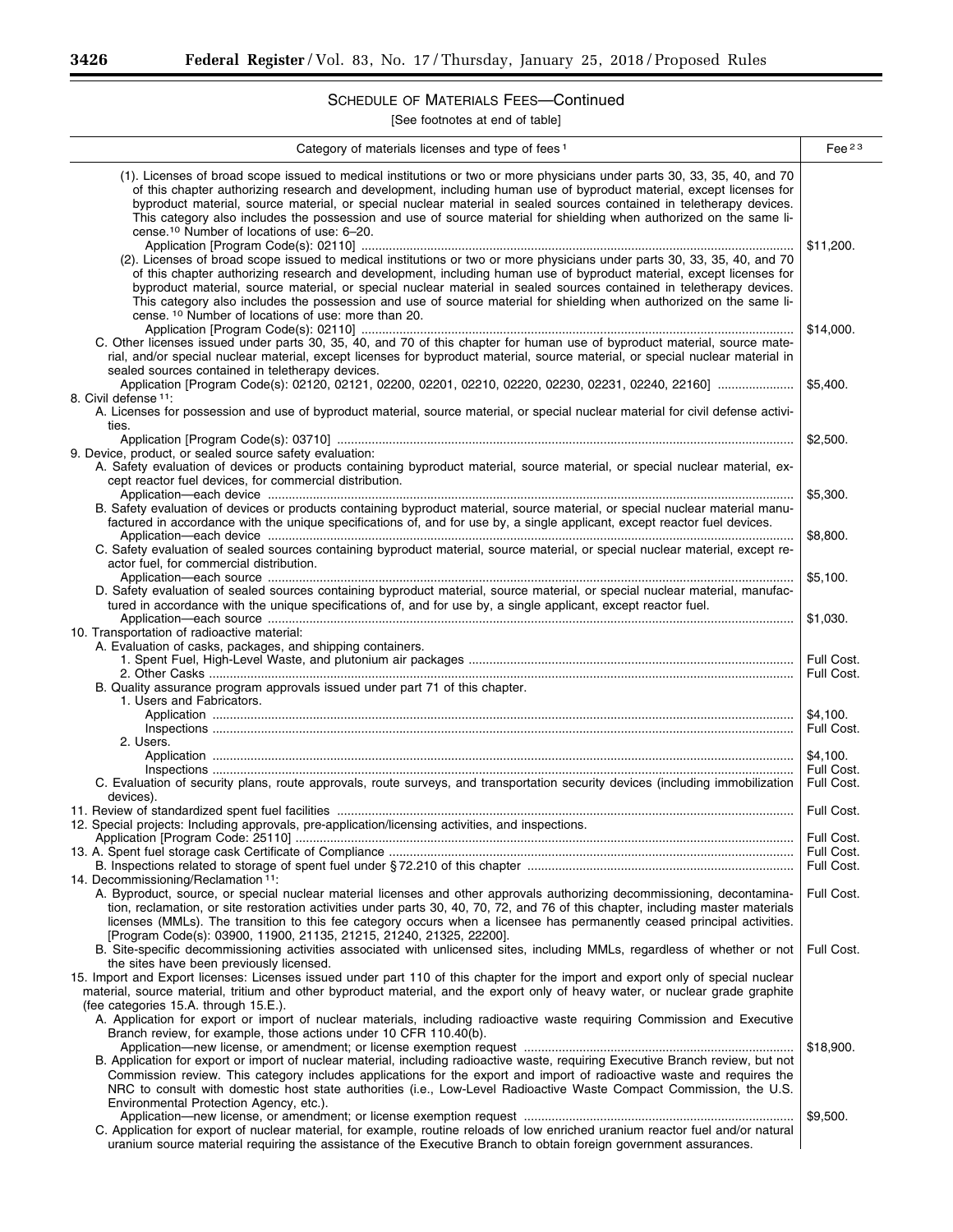## SCHEDULE OF MATERIALS FEES—Continued

[See footnotes at end of table]

| Category of materials licenses and type of fees <sup>1</sup>                                                                                                  | Fee $^{23}$         |
|---------------------------------------------------------------------------------------------------------------------------------------------------------------|---------------------|
| D. Application for export or import of nuclear material not requiring Commission or Executive Branch review, or obtaining for-<br>eign government assurances. | \$4,600.            |
|                                                                                                                                                               | \$4,600.            |
| E. Minor amendment of any active export or import license, for example, to extend the expiration date, change domestic in-                                    |                     |
| formation, or make other revisions which do not involve any substantive changes to license terms and conditions or to the                                     |                     |
| type/quantity/chemical composition of the material authorized for export and, therefore, do not require in-depth analysis,                                    |                     |
| review, or consultations with other Executive Branch, U.S. host state, or foreign government authorities.                                                     |                     |
|                                                                                                                                                               | \$2,700.            |
| Licenses issued under part 110 of this chapter for the import and export only of Category 1 and Category 2 quantities of radio-                               |                     |
| active material listed in appendix P to part 110 of this chapter (fee categories 15.F. through 15.R.).                                                        |                     |
| Category 1 (Appendix P. 10 CFR Part 110) Exports:                                                                                                             |                     |
| F. Application for export of appendix P Category 1 materials requiring Commission review (e.g. exceptional circumstance re-                                   |                     |
| view under 10 CFR 110.42(e)(4)) and to obtain one government-to-government consent for this process. For additional                                           |                     |
| consent see fee category 15.l.                                                                                                                                |                     |
|                                                                                                                                                               | \$14,900.           |
| G. Application for export of appendix P Category 1 materials requiring Executive Branch review and to obtain one govern-                                      |                     |
| ment-to-government consent for this process. For additional consents see fee category 15.1.                                                                   |                     |
|                                                                                                                                                               | \$8,100.            |
| H. Application for export of appendix P Category 1 materials and to obtain one government-to-government consent for this                                      |                     |
| process. For additional consents see fee category 15.I.                                                                                                       |                     |
|                                                                                                                                                               | \$4,100.            |
| I. Requests for each additional government-to-government consent in support of an export license application or active ex-                                    |                     |
| port license.                                                                                                                                                 |                     |
|                                                                                                                                                               | \$300.              |
| Category 2 (Appendix P. 10 CFR Part 110) Exports:                                                                                                             |                     |
| J. Application for export of appendix P Category 2 materials requiring Commission review (e.g. exceptional circumstance re-                                   |                     |
| view under 10 CFR 110.42(e)(4)).                                                                                                                              |                     |
|                                                                                                                                                               | \$14,900.           |
| K. Applications for export of appendix P Category 2 materials requiring Executive Branch review.                                                              |                     |
|                                                                                                                                                               | \$8,100.            |
| L. Application for the export of Category 2 materials.                                                                                                        |                     |
|                                                                                                                                                               | \$3,200.<br>$N/A$ . |
|                                                                                                                                                               | N/A.                |
|                                                                                                                                                               | $N/A$ .             |
|                                                                                                                                                               | $N/A$ .             |
|                                                                                                                                                               | $N/A$ .             |
| Minor Amendments (Category 1 and 2, Appendix P, 10 CFR Part 110, Export):                                                                                     |                     |
| R. Minor amendment of any active export license, for example, to extend the expiration date, change domestic information,                                     | \$1,400.            |
| or make other revisions which do not involve any substantive changes to license terms and conditions or to the type/quan-                                     |                     |
| tity/chemical composition of the material authorized for export and, therefore, do not require in-depth analysis, review, or                                  |                     |
| consultations with other Executive Branch, U.S. host state, or foreign authorities. Minor amendment.                                                          |                     |
| 16. Reciprocity: Agreement State licensees who conduct activities under the reciprocity provisions of 10 CFR 150.20.                                          |                     |
|                                                                                                                                                               | \$1,800.            |
| 17. Master materials licenses of broad scope issued to Government agencies.                                                                                   |                     |
|                                                                                                                                                               | Full Cost.          |
| 18. Department of Energy.                                                                                                                                     |                     |
| A. Certificates of Compliance. Evaluation of casks, packages, and shipping containers (including spent fuel, high-level waste,                                | Full Cost.          |
| and other casks, and plutonium air packages).                                                                                                                 |                     |
|                                                                                                                                                               | Full Cost.          |
|                                                                                                                                                               |                     |

1*Types of fees*—Separate charges, as shown in the schedule, will be assessed for pre-application consultations and reviews; applications for new licenses, approvals, or license terminations; possession-only licenses; issuances of new licenses and approvals; certain amendments and renewals to existing licenses and approvals; safety evaluations of sealed sources and devices; generally licensed device registrations; and certain inspections. The following guidelines apply to these charges:

(a) *Application and registration fees.* Applications for new materials licenses and export and import licenses; applications to reinstate expired, terminated, or inactive licenses, except those subject to fees assessed at full costs; applications filed by Agreement State licensees to register under the general license provisions of 10 CFR 150.20; and applications for amendments to materials licenses that would place the license in a higher fee category or add a new fee category must be accompanied by the prescribed application fee for each category

(1) Applications for licenses covering more than one fee category of special nuclear material or source material must be accompanied by the prescribed application fee for the highest fee category.

(2) Applications for new licenses that cover both byproduct material and special nuclear material in sealed sources for use in gauging devices will pay the appropriate application fee for fee category 1.C. only.

(b) *Licensing fees.* Fees for reviews of applications for new licenses, renewals, and amendments to existing licenses, pre-application consultations and other documents submitted to the NRC for review, and project manager time for fee categories subject to full cost fees are due upon notification by the Commission in accordance with § 170.12(b).

(c) *Amendment fees.* Applications for amendments to export and import licenses must be accompanied by the prescribed amendment fee for each license affected. An application for an amendment to an export or import license or approval classified in more than one fee category must be accompanied by the prescribed amendment fee for the category affected by the amendment, unless the amendment is applicable to two or more fee categories, in which case the amendment fee for the highest fee category would apply.

(d) *Inspection fees.* Inspections resulting from investigations conducted by the Office of Investigations and nonroutine inspections that result from third-party allegations are not subject to fees. Inspection fees are due upon notification by the Commission in accordance with § 170.12(c).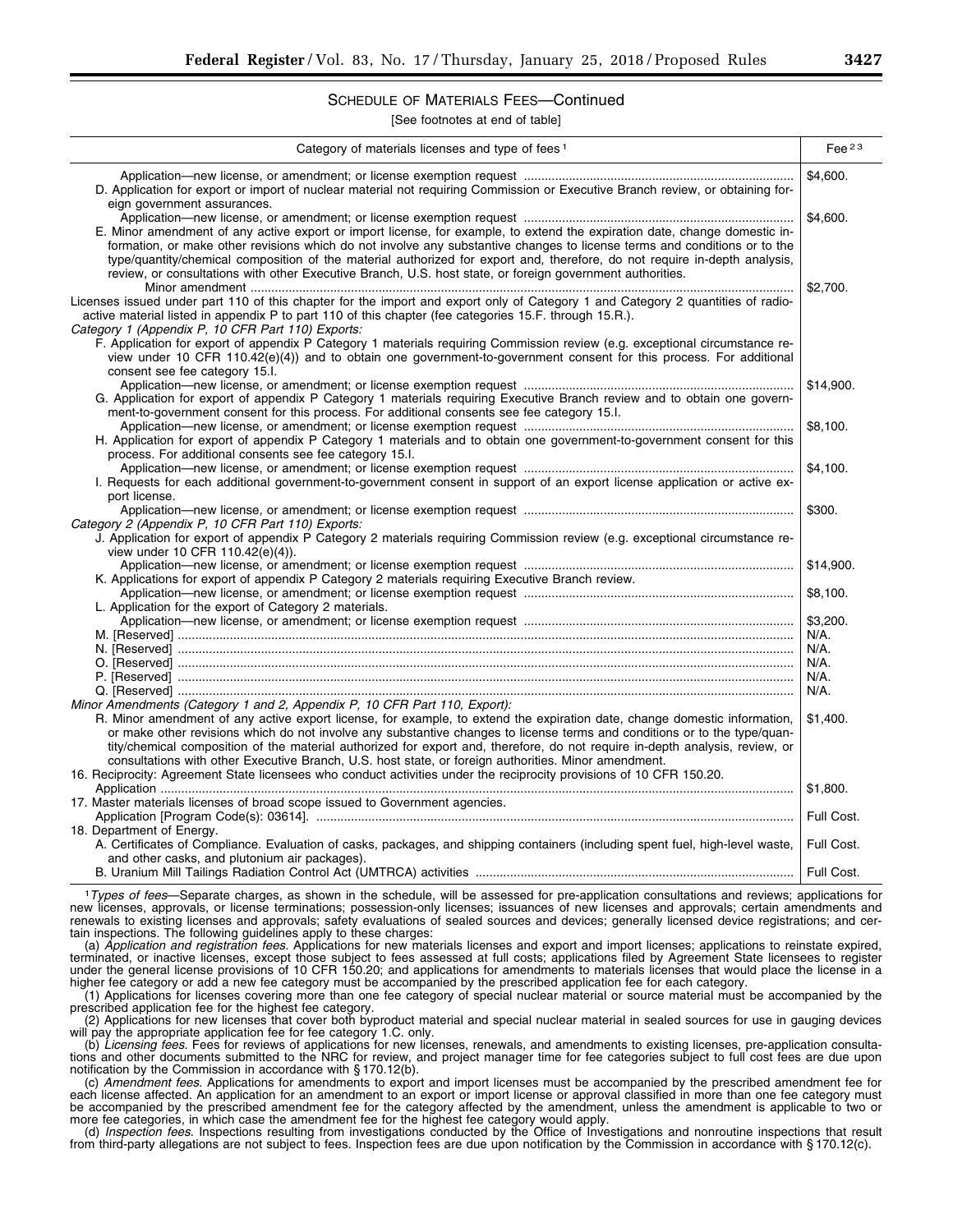(e) *Generally licensed device registrations under 10 CFR 31.5.* Submittals of registration information must be accompanied by the prescribed

fee. 2.202 or for each order or other civil sanctions issued by the Commission under 10 CFR 2.202 or for commission in the charged for orders related to civil penalties or other civil sanctions issued by the Commission und amendments resulting specifically from the requirements of these orders. For orders unrelated to civil penalties or other civil sanctions, fees will be charged for any resulting licensee-specific activities not otherwise exempted from fees under this chapter. Fees will be charged for approvals issued under a specific exemption provision of the Commission's regulations under title 10 of the *Code of Federal Regulations* (*e.g.,* 10 CFR 30.11, 40.14, 70.14, 73.5, and any other sections in effect now or in the future), regardless of whether the approval is in the form of a license amendment, letter of approval, safety evaluation report, or other form. In addition to the fee shown, an applicant may be assessed an additional fee for sealed source and device evaluations as shown in fee categories 9.A. through 9.D.<br><sup>3</sup> Full cost fees will be determined based on the professional staff time multiplied by the appropriate professional hourly rate es

§ 170.20 in effect when the service is provided, and the appropriate contractual support services expended.<br><sup>4</sup> Licensees paying fees under categories 1.A., 1.B., and 1.E. are not subject to fees under categories 1.C., 1.D

<sup>5</sup> Persons who possess radium sources that are used for operational purposes in another fee category are not also subject to the fees in this category. (This exception does not apply if the radium sources are possessed fo

<sup>6</sup> Licensees subject to fees under fee categories 1.A., 1.B., 1.E., or 2.A. must pay the largest applicable fee and are not subject to additional fees listed in this table.

<sup>7</sup> Licensees paying fees under 3.C. are not subject to fees under 2.B. for possession and shielding authorized on the same license.<br><sup>8</sup> Licensees paying fees under 7.C. are not subject to fees under 2.B. for possession an

cense.<br><sup>10</sup> Licensees paying fees under 7.B. are not subject to paying fees under 7.C. for broad scope licenses issued under parts 30, 35, 40, and 70<br>course paying from the individual society and the particle and/or specia of this chapter for human use of byproduct material, source material, and/or special nuclear material, except licenses for byproduct material,<br>source material, or special nuclear material in sealed sources contained in tel

<sup>11</sup> A materials license (or part of a materials license) that transitions to fee category 14.A is assessed full-cost fees under 10 CFR part 170, but is not assessed an annual fee under 10 CFR part 171. If only part of a materials license is transitioned to fee category 14.A, the licensee may be charged annual fees (and any applicable 10 CFR part 170 fees) for other activities authorized under the license that are not in decommissioning status.

#### **PART 171—ANNUAL FEES FOR REACTOR LICENSES AND FUEL CYCLE LICENSES AND MATERIALS LICENSES, INCLUDING HOLDERS OF CERTIFICATES OF COMPLIANCE, REGISTRATIONS, AND QUALITY ASSURANCE PROGRAM APPROVALS AND GOVERNMENT AGENCIES LICENSED BY THE NRC**

■ 7. The authority citation for part 171 continues to read as follows:

**Authority:** Atomic Energy Act of 1954, secs. 11, 161(w), 223, 234 (42 U.S.C. 2014, 2201(w), 2273, 2282); Energy Reorganization Act of 1974, sec. 201 (42 U.S.C. 5841); 42 U.S.C. 2214; 44 U.S.C. 3504 note.

■ 8. In § 171.3, revise the last sentence to read as follows:

#### **§ 171.3 Scope.**

\* \* \* Notwithstanding the other provisions in this section, the regulations in this part do not apply to uranium recovery and fuel facility licensees until after the Commission verifies through inspection that the facility has been constructed in accordance with the requirements of the license.

#### **§ 171.5 [Amended]**

■ 9. In § 171.5, remove the definition of *Overhead and general and administrative costs.* 

■ 10. In § 171.15, revise paragraphs  $(b)(1)$ ,  $(b)(2)$  introductory text,  $(c)(1)$ ,  $(c)(2)$  introductory text,  $(d)(1)$ introductory text, (d)(2) and (3), and (f) to read as follows:

#### **§ 171.15 Annual fees: Reactor licenses and independent spent fuel storage licenses.**

\* \* \* \* \*

(b)(1) The FY 2018 annual fee for each operating power reactor that must be collected by September 30, 2018, is \$4,559,000.

(2) The FY 2018 annual fees are comprised of a base annual fee for power reactors licensed to operate, a base spent fuel storage/reactor decommissioning annual fee, and associated additional charges (fee-relief adjustment). The activities comprising the spent fuel storage/reactor decommissioning base annual fee are shown in paragraphs (c)(2)(i) and (ii) of this section. The activities comprising the FY 2018 fee-relief adjustment are shown in paragraph (d)(1) of this section. The activities comprising the FY 2018 base annual fee for operating power reactors are as follows:

\* \* \* \* \* (c)(1) The FY 2018 annual fee for each power reactor holding a 10 CFR part 50 license that is in a decommissioning or possession-only status and has spent fuel onsite, and for each independent spent fuel storage 10 CFR part 72 licensee who does not hold a 10 CFR part 50 license, is \$225,000.

(2) The FY 2018 annual fee is comprised of a base spent fuel storage/ reactor decommissioning annual fee (which is also included in the operating power reactor annual fee shown in paragraph (b) of this section) and a feerelief adjustment. The activities comprising the FY 2018 fee-relief adjustment are shown in paragraph (d)(1) of this section. The activities comprising the FY 2018 spent fuel storage/reactor decommissioning rebaselined annual fee are:

\* \* \* \* \*

(d)(1) The fee-relief adjustment allocated to annual fees includes a surcharge for the activities listed in paragraph (d)(1)(i) of this section, plus the amount remaining after total budgeted resources for the activities included in paragraphs (d)(1)(ii) and (iii) of this section are reduced by the appropriations the NRC receives for these types of activities. If the NRC's appropriations for these types of activities are greater than the budgeted resources for the activities included in paragraphs (d)(1)(ii) and (iii) of this section for a given fiscal year, annual fees will be reduced. The activities comprising the FY 2018 fee-relief adjustment are as follows:

\* \* \* \* \* (2) The total FY 2018 fee-relief adjustment allocated to the operating power reactor class of licenses is a \$5,761,255 fee-relief surcharge, not including the amount allocated to the spent fuel storage/reactor decommissioning class. The FY 2018 operating power reactor fee-relief adjustment to be assessed to each operating power reactor is approximately a \$58,195 fee-relief surcharge. This amount is calculated by dividing the total operating power reactor fee-relief surplus adjustment, \$5,761,255, by the number of operating power reactors (99).

(3) The FY 2018 fee-relief adjustment allocated to the spent fuel storage/ reactor decommissioning class of licenses is a \$225,000 fee-relief surcharge. The FY 2018 spent fuel storage/reactor decommissioning fee relief adjustment to be assessed to each operating power reactor, each power reactor in decommissioning or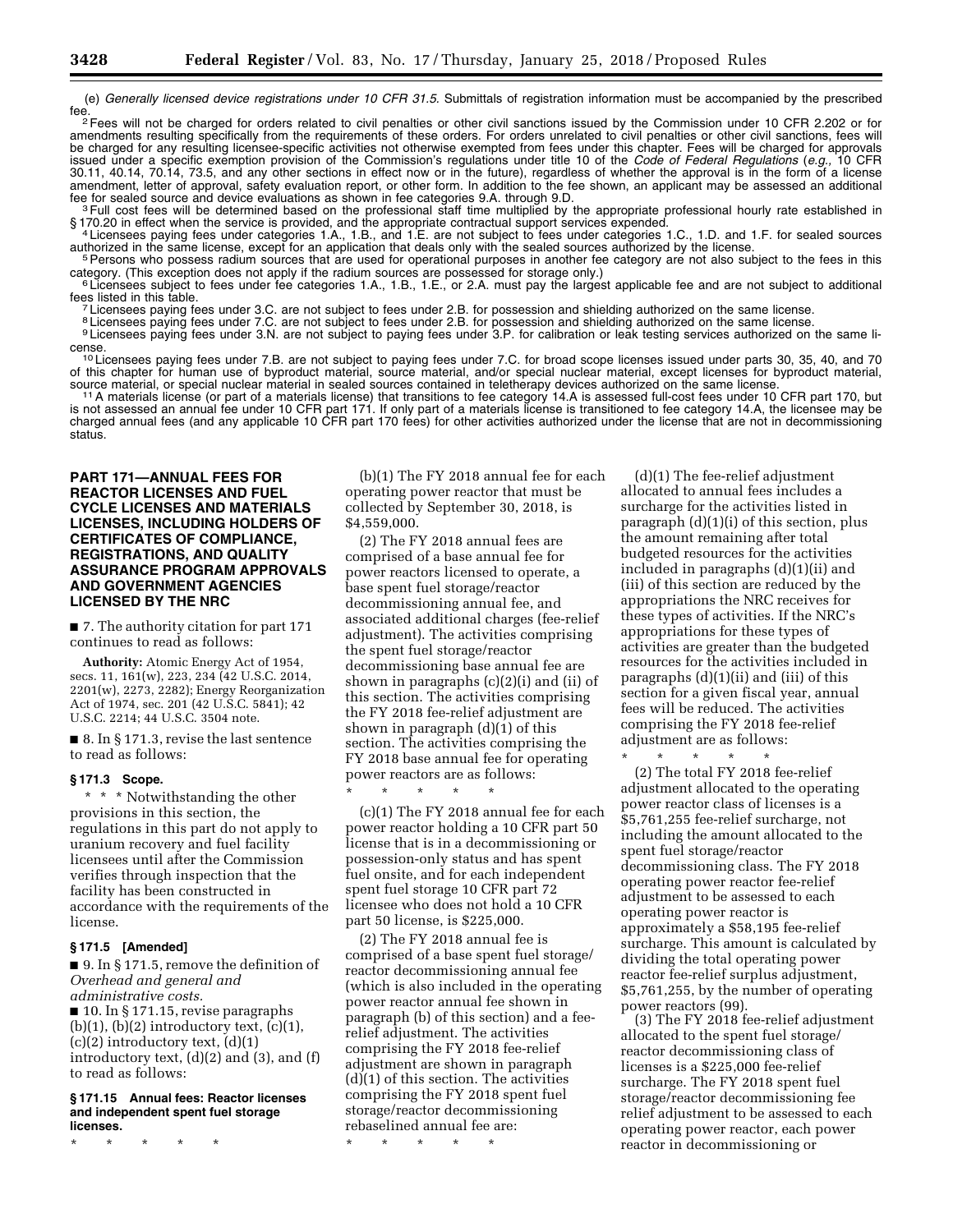possession-only status that has spent fuel onsite, and to each independent spent fuel storage 10 CFR part 72 licensee who does not hold a 10 CFR part 50 license, is a \$1,844 fee-relief assessment. This amount is calculated by dividing the total fee-relief adjustment costs allocated to this class by the total number of power reactors licenses, except those that permanently ceased operations and have no fuel onsite, and 10 CFR part 72 licensees who do not hold a 10 CFR part 50 license.

\* \* \* \* \*

(f) The FY 2018 annual fees for licensees authorized to operate a research or test (non-power) reactor licensed under 10 CFR part 50, unless the reactor is exempted from fees under § 171.11(a), are as follows:

| \$81.300 |
|----------|
| 81.300   |

■ 11. In § 171.16, revise paragraphs  $(a)(2)$ ,  $(d)$ , and  $(e)$  introductory text to read as follows:

**§ 171.16 Annual fees: Materials licensees, holders of certificates of compliance, holders of sealed source and device registrations, holders of quality assurance program approvals, and government agencies licensed by the NRC.** 

 $(a) * * * *$ 

(2) Notwithstanding the other provisions in this section, the regulations in this part do not apply to

uranium recovery and fuel facility licensees until after the Commission verifies through inspection that the facility has been constructed in accordance with the requirements of the license.

\* \* \* \* \*

(d) The FY 2018 annual fees are comprised of a base annual fee and an allocation for fee-relief adjustment. The activities comprising the FY 2018 feerelief adjustment are shown for convenience in paragraph (e) of this section. The FY 2018 annual fees for materials licensees and holders of certificates, registrations, or approvals subject to fees under this section are shown in the following table:

SCHEDULE OF MATERIALS ANNUAL FEES AND FEES FOR GOVERNMENT AGENCIES LICENSED BY NRC

| Category of materials licenses                                                                                                                                                                                                                                                                                                                                                                                                                                                                                                                                                                                                                                                                                                                                                              | Annual<br>$f$ ees $123$         |
|---------------------------------------------------------------------------------------------------------------------------------------------------------------------------------------------------------------------------------------------------------------------------------------------------------------------------------------------------------------------------------------------------------------------------------------------------------------------------------------------------------------------------------------------------------------------------------------------------------------------------------------------------------------------------------------------------------------------------------------------------------------------------------------------|---------------------------------|
| 1. Special nuclear material:                                                                                                                                                                                                                                                                                                                                                                                                                                                                                                                                                                                                                                                                                                                                                                |                                 |
| A. (1) Licenses for possession and use of U-235 or plutonium for fuel fabrication activities.<br>(b) Low Enriched Uranium in Dispersible Form Used for Fabrication of Power Reactor Fuel [Program Code(s): 21210]<br>(2) All other special nuclear materials licenses not included in Category 1.A.(1) which are licensed for fuel cycle activities.                                                                                                                                                                                                                                                                                                                                                                                                                                        | \$7,726,000<br>2,799,000<br>N/A |
| B. Licenses for receipt and storage of spent fuel and reactor-related Greater than Class C (GTCC) waste at an inde-                                                                                                                                                                                                                                                                                                                                                                                                                                                                                                                                                                                                                                                                         | N/A<br>N/A                      |
| C. Licenses for possession and use of special nuclear material of less than a critical mass, as defined in §70.4 of this                                                                                                                                                                                                                                                                                                                                                                                                                                                                                                                                                                                                                                                                    | 11 N/A                          |
| chapter, in sealed sources contained in devices used in industrial measuring systems, including x-ray fluorescence ana-                                                                                                                                                                                                                                                                                                                                                                                                                                                                                                                                                                                                                                                                     | 3,000                           |
| D. All other special nuclear material licenses, except licenses authorizing special nuclear material in sealed or unsealed<br>form in combination that would constitute a critical mass, as defined in $\frac{5}{5}70.4$ of this chapter, for which the licensee shall<br>pay the same fees as those under Category 1.A. [Program Code(s): 22110, 22111, 22120, 22131, 22136, 22150, 22151,                                                                                                                                                                                                                                                                                                                                                                                                 | 8.400                           |
| F. Licenses for possession and use of special nuclear materials greater than critical mass, as defined in §70.4 of this                                                                                                                                                                                                                                                                                                                                                                                                                                                                                                                                                                                                                                                                     | 3,695,000                       |
| chapter, for development and testing of commercial products, and other non-fuel cycle activities. <sup>4</sup> [Program Code: 22155]<br>2. Source material:                                                                                                                                                                                                                                                                                                                                                                                                                                                                                                                                                                                                                                 | 6,400                           |
| A. (1) Licenses for possession and use of source material for refining uranium mill concentrates to uranium hexafluoride or<br>for deconverting uranium hexafluoride in the production of uranium oxides for disposal. [Program Code: 11400]<br>(2) Licenses for possession and use of source material in recovery operations such as milling, in-situ recovery, heap-<br>leaching, ore buying stations, ion-exchange facilities and in-processing of ores containing source material for extrac-<br>tion of metals other than uranium or thorium, including licenses authorizing the possession of byproduct waste mate-<br>rial (tailings) from source material recovery operations, as well as licenses authorizing the possession and mainte-<br>nance of a facility in a standby mode. | 1,596,000                       |
|                                                                                                                                                                                                                                                                                                                                                                                                                                                                                                                                                                                                                                                                                                                                                                                             | 38.800                          |
|                                                                                                                                                                                                                                                                                                                                                                                                                                                                                                                                                                                                                                                                                                                                                                                             | 49,200<br>55,600                |
| (3) Licenses that authorize the receipt of byproduct material, as defined in Section 11e.(2) of the Atomic Energy Act,                                                                                                                                                                                                                                                                                                                                                                                                                                                                                                                                                                                                                                                                      | 5 N/A<br>5 N/A                  |
| from other persons for possession and disposal, except those licenses subject to the fees in Category 2.A.(2) or                                                                                                                                                                                                                                                                                                                                                                                                                                                                                                                                                                                                                                                                            | 5 N/A                           |
| (4) Licenses that authorize the receipt of byproduct material, as defined in Section 11e.(2) of the Atomic Energy Act,<br>from other persons for possession and disposal incidental to the disposal of the uranium waste tailings generated by<br>the licensee's milling operations, except those licenses subject to the fees in Category 2.A.(2) [Program Code(s):                                                                                                                                                                                                                                                                                                                                                                                                                        |                                 |
| (5) Licenses that authorize the possession of source material related to removal of contaminants (source material)                                                                                                                                                                                                                                                                                                                                                                                                                                                                                                                                                                                                                                                                          | 22,000<br>6,500                 |
| B. Licenses that authorize possession, use, and/or installation of source material for shielding. <sup>15 16 17 20</sup> [Program Code:                                                                                                                                                                                                                                                                                                                                                                                                                                                                                                                                                                                                                                                     | 3,300                           |
| C. Licenses to distribute items containing source material to persons exempt from the licensing requirements of part 40 of                                                                                                                                                                                                                                                                                                                                                                                                                                                                                                                                                                                                                                                                  | 5,500                           |
| D. Licenses to distribute source material to persons generally licensed under part 40 of this chapter [Program Code(s):                                                                                                                                                                                                                                                                                                                                                                                                                                                                                                                                                                                                                                                                     | 6.400                           |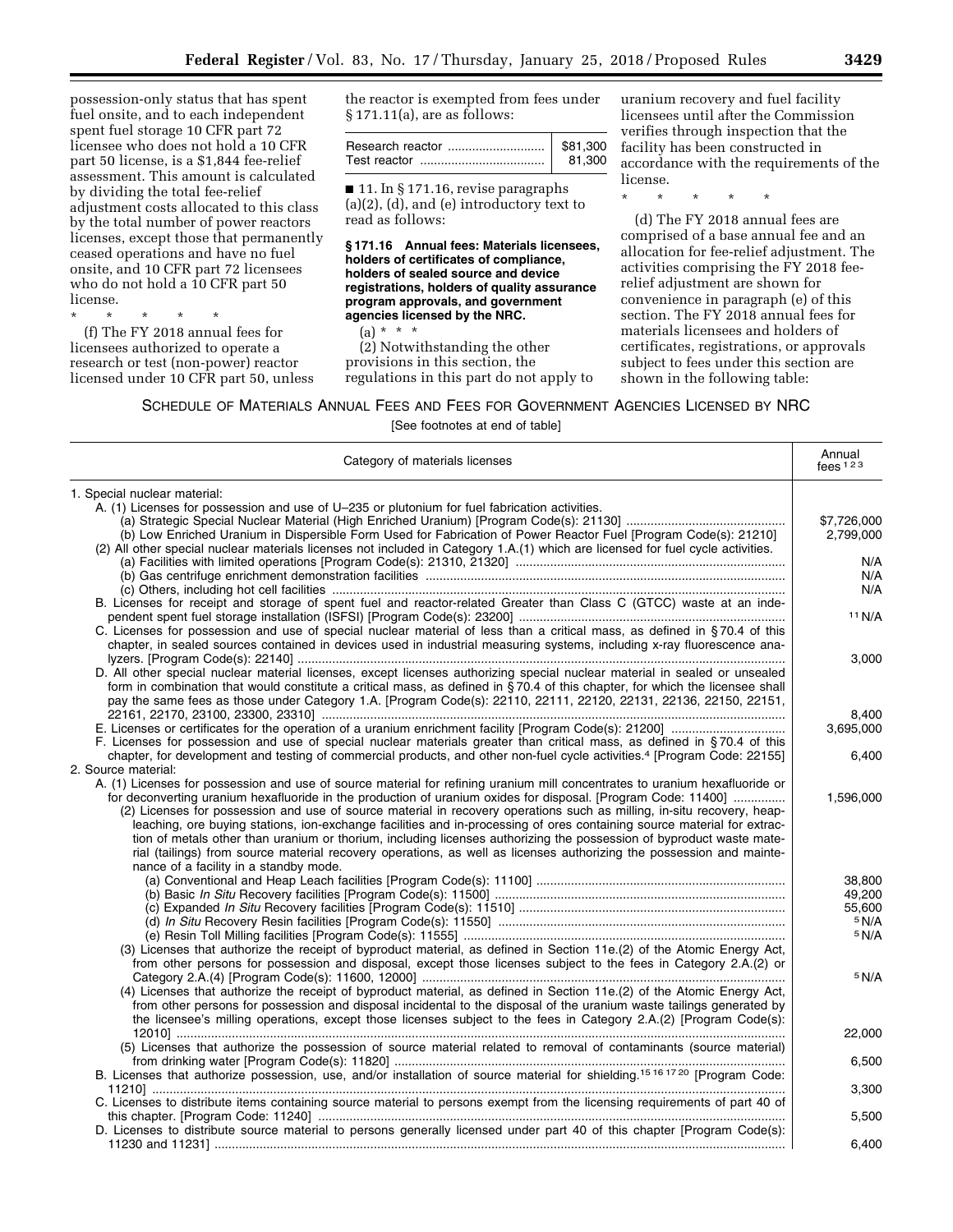▀

# SCHEDULE OF MATERIALS ANNUAL FEES AND FEES FOR GOVERNMENT AGENCIES LICENSED BY NRC—Continued [See footnotes at end of table]

| Category of materials licenses                                                                                                                                                                                                                                                                                                                                                                                                                                                                                                                                                                                                                 | Annual<br>fees $123$ |
|------------------------------------------------------------------------------------------------------------------------------------------------------------------------------------------------------------------------------------------------------------------------------------------------------------------------------------------------------------------------------------------------------------------------------------------------------------------------------------------------------------------------------------------------------------------------------------------------------------------------------------------------|----------------------|
| E. Licenses for possession and use of source material for processing or manufacturing of products or materials containing                                                                                                                                                                                                                                                                                                                                                                                                                                                                                                                      | 7,800                |
| 3. Byproduct material:                                                                                                                                                                                                                                                                                                                                                                                                                                                                                                                                                                                                                         | 10,300               |
| A. Licenses of broad scope for possession and use of byproduct material issued under parts 30 and 33 of this chapter for<br>processing or manufacturing of items containing byproduct material for commercial distribution. Number of locations of                                                                                                                                                                                                                                                                                                                                                                                             |                      |
| (1). Licenses of broad scope for the possession and use of byproduct material issued under parts 30 and 33 of this<br>chapter for processing or manufacturing of items containing byproduct material for commercial distribution. Number                                                                                                                                                                                                                                                                                                                                                                                                       | 32,800               |
| (2). Licenses of broad scope for the possession and use of byproduct material issued under parts 30 and 33 of this                                                                                                                                                                                                                                                                                                                                                                                                                                                                                                                             | 43,200               |
| chapter for processing or manufacturing of items containing byproduct material for commercial distribution. Number<br>B. Other licenses for possession and use of byproduct material issued under part 30 of this chapter for processing or man-                                                                                                                                                                                                                                                                                                                                                                                               | 53,800               |
| ufacturing of items containing byproduct material for commercial distribution. Number of locations of use: 1-5. [Program                                                                                                                                                                                                                                                                                                                                                                                                                                                                                                                       | 12,700               |
| (1). Other licenses for possession and use of byproduct material issued under part 30 of this chapter for processing or<br>manufacturing of items containing byproduct material for commercial distribution. Number of locations of use: 6-20.                                                                                                                                                                                                                                                                                                                                                                                                 | 16,400               |
| (2). Other licenses for possession and use of byproduct material issued under part 30 of this chapter for processing or<br>manufacturing of items containing byproduct material for commercial distribution. Number of locations of use: More                                                                                                                                                                                                                                                                                                                                                                                                  |                      |
| C. Licenses issued under §§ 32.72 and/or 32.74 of this chapter that authorize the processing or manufacturing and distribu-<br>tion or redistribution of radiopharmaceuticals, generators, reagent kits, and/or sources and devices containing byproduct<br>material. This category does not apply to licenses issued to nonprofit educational institutions whose processing or manu-                                                                                                                                                                                                                                                          | 20,300               |
| facturing is exempt under §170.11(a)(4). Number of locations of use: 1-5. [Program Code(s): 02500, 02511, 02513]<br>(1). Licenses issued under §§ 32.72 and/or 32.74 of this chapter that authorize the processing or manufacturing and<br>distribution or redistribution of radiopharmaceuticals, generators, reagent kits, and/or sources and devices containing<br>byproduct material. This category does not apply to licenses issued to nonprofit educational institutions whose proc-<br>essing or manufacturing is exempt under §170.11(a)(4). Number of locations of use: 6-20. [Program Code(s):                                      | 12,900               |
| (2). Licenses issued under §§ 32.72 and/or 32.74 of this chapter that authorize the processing or manufacturing and<br>distribution or redistribution of radiopharmaceuticals, generators, reagent kits, and/or sources and devices containing<br>byproduct material. This category does not apply to licenses issued to nonprofit educational institutions whose proc-<br>essing or manufacturing is exempt under §170.11(a)(4). Number of locations of use: More than 20. [Program                                                                                                                                                           | 16,600               |
|                                                                                                                                                                                                                                                                                                                                                                                                                                                                                                                                                                                                                                                | 20,500<br>5 N/A      |
| E. Licenses for possession and use of byproduct material in sealed sources for irradiation of materials in which the source<br>F. Licenses for possession and use of less than or equal to 10,000 curies of byproduct material in sealed sources for irra-<br>diation of materials in which the source is exposed for irradiation purposes. This category also includes underwater<br>irradiators for irradiation of materials in which the source is not exposed for irradiation purposes [Program Code(s):                                                                                                                                   | 10,500               |
| G. Licenses for possession and use of greater than 10,000 curies of byproduct material in sealed sources for irradiation of                                                                                                                                                                                                                                                                                                                                                                                                                                                                                                                    | 11,700               |
| materials in which the source is exposed for irradiation purposes. This category also includes underwater irradiators for<br>irradiation of materials in which the source is not exposed for irradiation purposes [Program Code(s): 03521]<br>H. Licenses issued under subpart A of part 32 of this chapter to distribute items containing byproduct material that require<br>device review to persons exempt from the licensing requirements of part 30 of this chapter, except specific licenses au-                                                                                                                                         | 96,700               |
| thorizing redistribution of items that have been authorized for distribution to persons exempt from the licensing require-<br>I. Licenses issued under subpart A of part 32 of this chapter to distribute items containing byproduct material or quantities<br>of byproduct material that do not require device evaluation to persons exempt from the licensing requirements of part 30<br>of this chapter, except for specific licenses authorizing redistribution of items that have been authorized for distribution to<br>persons exempt from the licensing requirements of part 30 of this chapter [Program Code(s): 03250, 03251, 03252, | 11,800               |
| J. Licenses issued under subpart B of part 32 of this chapter to distribute items containing byproduct material that require<br>sealed source and/or device review to persons generally licensed under part 31 of this chapter, except specific licenses<br>authorizing redistribution of items that have been authorized for distribution to persons generally licensed under part 31                                                                                                                                                                                                                                                         | 16,500               |
| K. Licenses issued under subpart B of part 32 of this chapter to distribute items containing byproduct material or quantities<br>of byproduct material that do not require sealed source and/or device review to persons generally licensed under part 31<br>of this chapter, except specific licenses authorizing redistribution of items that have been authorized for distribution to                                                                                                                                                                                                                                                       | 4,400                |
| L. Licenses of broad scope for possession and use of byproduct material issued under parts 30 and 33 of this chapter for                                                                                                                                                                                                                                                                                                                                                                                                                                                                                                                       | 3,200                |
| research and development that do not authorize commercial distribution. Number of locations of use: 1-5. [Program<br>(1) Licenses of broad scope for possession and use of product material issued under parts 30 and 33 of this chapter<br>for research and development that do not authorize commercial distribution. Number of locations of use: 6-20. [Pro-                                                                                                                                                                                                                                                                                | 16,000               |
|                                                                                                                                                                                                                                                                                                                                                                                                                                                                                                                                                                                                                                                | 20,900               |

 $\equiv$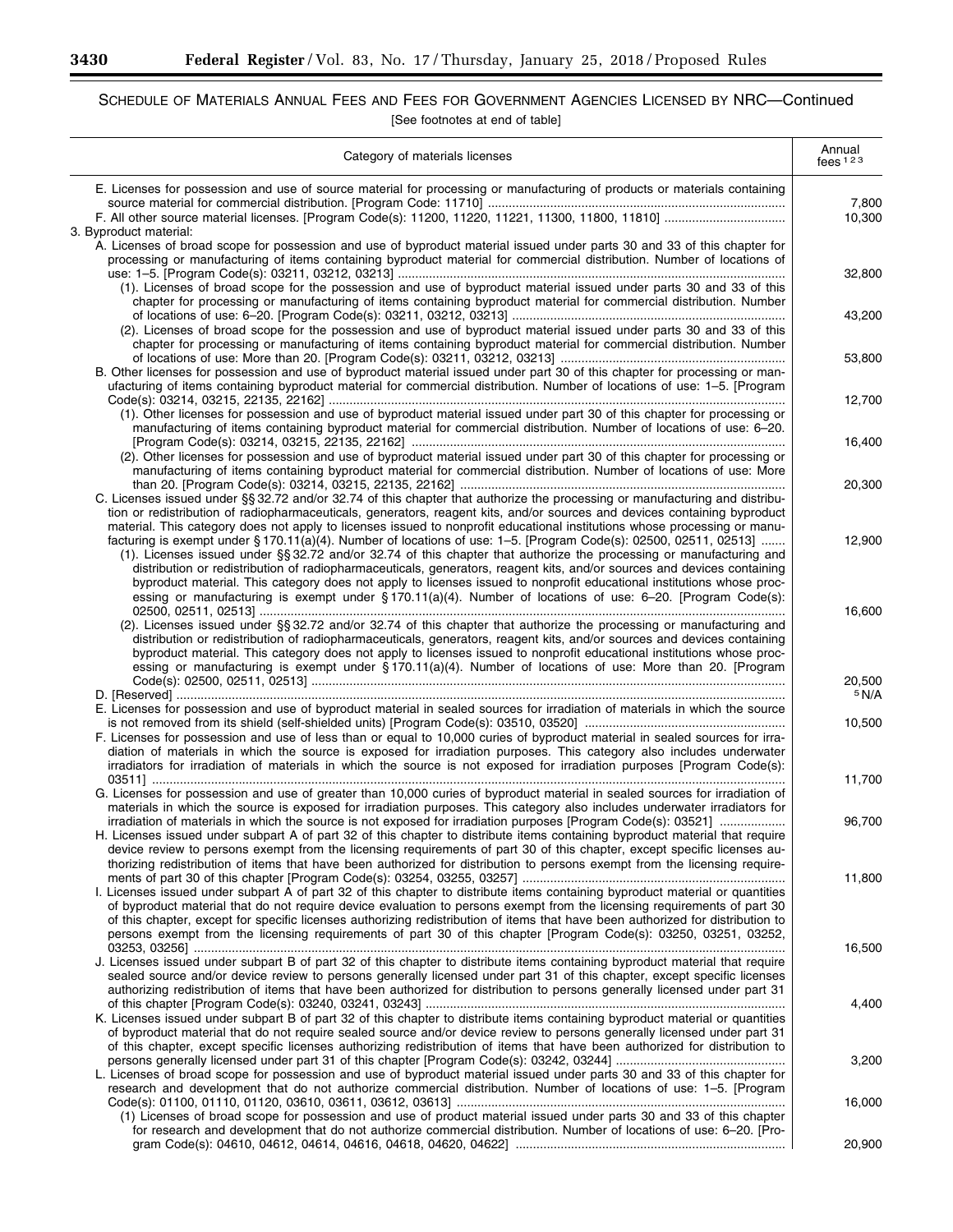# SCHEDULE OF MATERIALS ANNUAL FEES AND FEES FOR GOVERNMENT AGENCIES LICENSED BY NRC—Continued [See footnotes at end of table]

| Category of materials licenses                                                                                                                                                                                                                                                                                                                                                                                                                                                                                                                                                                                                      | Annual<br>fees $123$ |
|-------------------------------------------------------------------------------------------------------------------------------------------------------------------------------------------------------------------------------------------------------------------------------------------------------------------------------------------------------------------------------------------------------------------------------------------------------------------------------------------------------------------------------------------------------------------------------------------------------------------------------------|----------------------|
| (2) Licenses of broad scope for possession and use of byproduct material issued under parts 30 and 33 of this chapter<br>for research and development that do not authorize commercial distribution. Number of locations of use: More than                                                                                                                                                                                                                                                                                                                                                                                          | 25,700               |
| M. Other licenses for possession and use of byproduct material issued under part 30 of this chapter for research and de-<br>N. Licenses that authorize services for other licensees, except: (1) Licenses that authorize only calibration and/or leak test-                                                                                                                                                                                                                                                                                                                                                                         | 14,800               |
| ing services are subject to the fees specified in fee Category 3.P.; and (2) Licenses that authorize waste disposal serv-<br>ices are subject to the fees specified in fee categories 4.A., 4.B., and 4.C. <sup>20</sup> [Program Code(s): 03219, 03225, 03226]<br>O. Licenses for possession and use of byproduct material issued under part 34 of this chapter for industrial radiography op-<br>erations. This category also includes the possession and use of source material for shielding authorized under part 40 of                                                                                                        | 19,200               |
| this chapter when authorized on the same license Number of locations of use: 1–5. [Program Code(s): 03310, 03320]<br>(1). Licenses for possession and use of byproduct material issued under part 34 of this chapter for industrial radiog-<br>raphy operations. This category also includes the possession and use of source material for shielding authorized<br>under part 40 of this chapter when authorized on the same license. Number of locations of use: 6-20. [Program                                                                                                                                                    | 25,700               |
| (2). Licenses for possession and use of byproduct material issued under part 34 of this chapter for industrial radiog-<br>raphy operations. This category also includes the possession and use of source material for shielding authorized<br>under part 40 of this chapter when authorized on the same license. Number of locations of use: More than 20. [Pro-                                                                                                                                                                                                                                                                    | 34,300<br>42,600     |
| P. All other specific byproduct material licenses, except those in Categories 4.A. through 9.D. <sup>1820</sup> Number of locations of<br>use: 1-5. [Program Code(s): 02400, 02410, 03120, 03121, 03122, 03123, 03124, 03140, 03130, 03220, 03221, 03222,                                                                                                                                                                                                                                                                                                                                                                           |                      |
| (1). All other specific byproduct material licenses, except those in Categories 4.A. through 9.D. <sup>1820</sup> Number of loca-<br>tions of use: 6-20. [Program Code(s): 02400, 02410, 03120, 03121, 03122, 03123, 03124, 03140, 03130, 03220,                                                                                                                                                                                                                                                                                                                                                                                    | 9,000                |
| (2). All other specific byproduct material licenses, except those in Categories 4.A. through 9.D. <sup>1820</sup> Number of loca-<br>tions of use: more than 20. [Program Code(s): 02400, 02410, 03120, 03121, 03122, 03123, 03124, 03140, 03130,                                                                                                                                                                                                                                                                                                                                                                                   | 12,000               |
| R. Possession of items or products containing radium-226 identified in 10 CFR 31.12 which exceed the number of items or<br>limits specified in that section: 14                                                                                                                                                                                                                                                                                                                                                                                                                                                                     | 15,000<br>13 N/A     |
| (1). Possession of quantities exceeding the number of items or limits in 10 CFR 31.12(a)(4), or (5) but less than or<br>(2). Possession of quantities exceeding 10 times the number of items or limits specified in 10 CFR 31.12(a)(4) or (5)                                                                                                                                                                                                                                                                                                                                                                                       | 7,400                |
| 4. Waste disposal and processing:                                                                                                                                                                                                                                                                                                                                                                                                                                                                                                                                                                                                   | 7,700<br>31,700      |
| A. Licenses specifically authorizing the receipt of waste byproduct material, source material, or special nuclear material<br>from other persons for the purpose of contingency storage or commercial land disposal by the licensee; or licenses au-<br>thorizing contingency storage of low-level radioactive waste at the site of nuclear power reactors; or licenses for receipt<br>of waste from other persons for incineration or other treatment, packaging of resulting waste and residues, and transfer<br>of packages to another person authorized to receive or dispose of waste material [Program Code(s): 03231, 03233, |                      |
| B. Licenses specifically authorizing the receipt of waste byproduct material, source material, or special nuclear material<br>from other persons for the purpose of packaging or repackaging the material. The licensee will dispose of the material by                                                                                                                                                                                                                                                                                                                                                                             | 5 N/A<br>20,400      |
| C. Licenses specifically authorizing the receipt of prepackaged waste byproduct material, source material, or special nu-<br>clear material from other persons. The licensee will dispose of the material by transfer to another person authorized to                                                                                                                                                                                                                                                                                                                                                                               | 12,000               |
| 5. Well logging:<br>A. Licenses for possession and use of byproduct material, source material, and/or special nuclear material for well logging,<br>well surveys, and tracer studies other than field flooding tracer studies [Program Code(s): 03110, 03111, 03112]                                                                                                                                                                                                                                                                                                                                                                | 15,600               |
| B. Licenses for possession and use of byproduct material for field flooding tracer studies. [Program Code(s): 03113]<br>6. Nuclear laundries:                                                                                                                                                                                                                                                                                                                                                                                                                                                                                       | 5 N/A                |
| A. Licenses for commercial collection and laundry of items contaminated with byproduct material, source material, or spe-<br>7. Medical licenses:                                                                                                                                                                                                                                                                                                                                                                                                                                                                                   | 38,900               |
| A. Licenses issued under parts 30, 35, 40, and 70 of this chapter for human use of byproduct material, source material, or<br>special nuclear material in sealed sources contained in gamma stereotactic radiosurgery units, teletherapy devices, or<br>similar beam therapy devices. This category also includes the possession and use of source material for shielding when<br>(1). Licenses issued under parts 30, 35, 40, and 70 of this chapter for human use of byproduct material, source mate-<br>rial, or special nuclear material in sealed sources contained in gamma stereotactic radiosurgery units, teletherapy      | 21,700               |
| devices, or similar beam therapy devices. This category also includes the possession and use of source material for<br>shielding when authorized on the same license. Number of locations of use: 6-20. [Program Code(s): 02300, 02310]                                                                                                                                                                                                                                                                                                                                                                                             | 31,800               |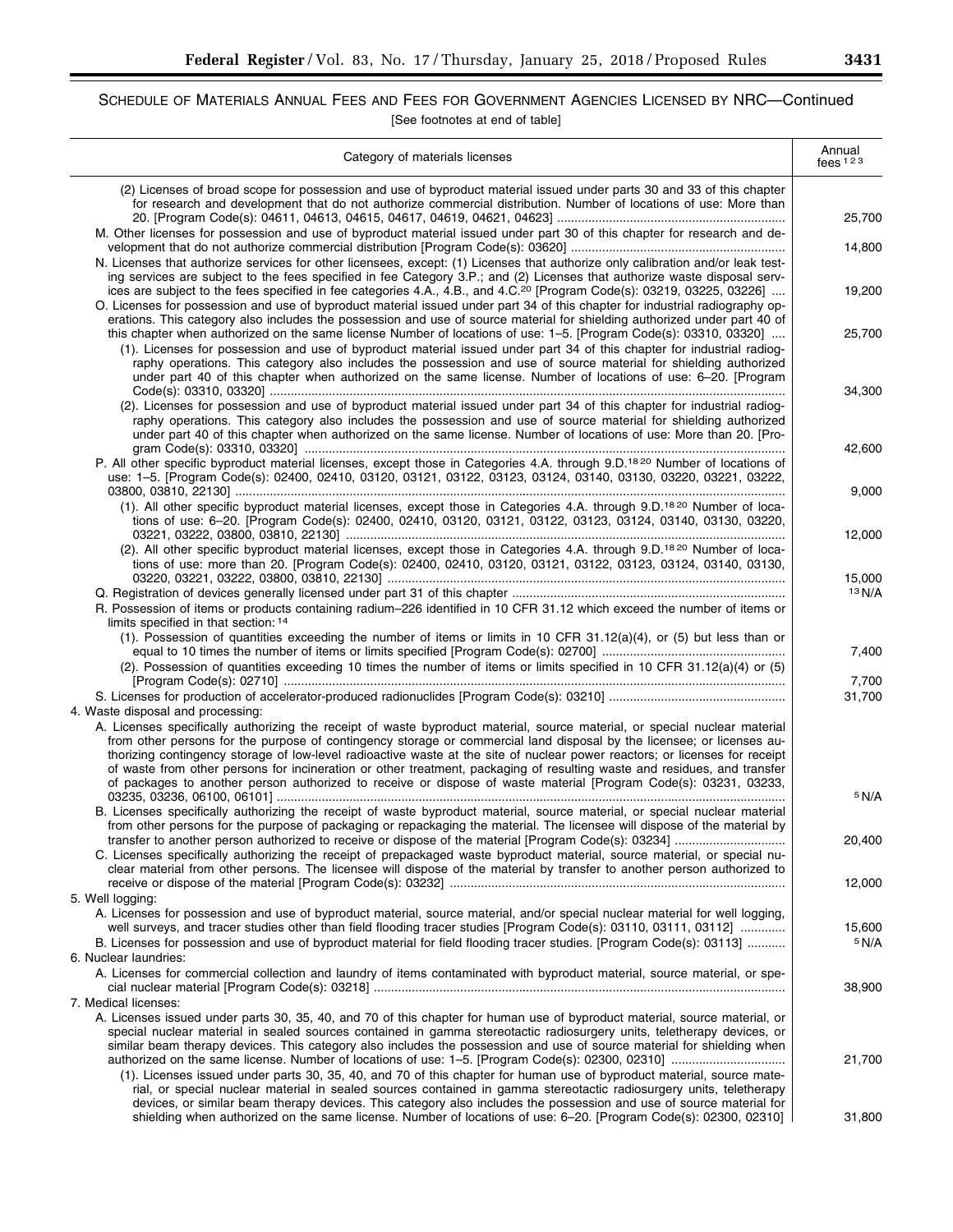۰

# SCHEDULE OF MATERIALS ANNUAL FEES AND FEES FOR GOVERNMENT AGENCIES LICENSED BY NRC—Continued [See footnotes at end of table]

| Category of materials licenses                                                                                                                                                                                                                                                                                                                                                                                                                                                                                         | Annual<br>fees $123$        |
|------------------------------------------------------------------------------------------------------------------------------------------------------------------------------------------------------------------------------------------------------------------------------------------------------------------------------------------------------------------------------------------------------------------------------------------------------------------------------------------------------------------------|-----------------------------|
| (2). Licenses issued under parts 30, 35, 40, and 70 of this chapter for human use of byproduct material, source mate-<br>rial, or special nuclear material in sealed sources contained in gamma stereotactic radiosurgery units, teletherapy<br>devices, or similar beam therapy devices. This category also includes the possession and use of source material for<br>shielding when authorized on the same license. Number of locations of use: More than 20. [Program Code(s):                                      | 35,900                      |
| B. Licenses of broad scope issued to medical institutions or two or more physicians under parts 30, 33, 35, 40, and 70 of<br>this chapter authorizing research and development, including human use of byproduct material, except licenses for by-<br>product material, source material, or special nuclear material in sealed sources contained in teletherapy devices. This<br>category also includes the possession and use of source material for shielding when authorized on the same license. <sup>9</sup>      | 32.700                      |
| (1). Licenses of broad scope issued to medical institutions or two or more physicians under parts 30, 33, 35, 40, and<br>70 of this chapter authorizing research and development, including human use of byproduct material, except li-<br>censes for byproduct material, source material, or special nuclear material in sealed sources contained in tele-<br>therapy devices. This category also includes the possession and use of source material for shielding when author-                                       |                             |
| (2). Licenses of broad scope issued to medical institutions or two or more physicians under parts 30, 33, 35, 40, and<br>70 of this chapter authorizing research and development, including human use of byproduct material, except li-<br>censes for byproduct material, source material, or special nuclear material in sealed sources contained in tele-<br>therapy devices. This category also includes the possession and use of source material for shielding when author-                                       | 43,100                      |
| C. Other licenses issued under parts 30, 35, 40, and 70 of this chapter for human use of byproduct material, source mate-<br>rial, and/or special nuclear material, except licenses for byproduct material, source material, or special nuclear material in<br>sealed sources contained in teletherapy devices. This category also includes the possession and use of source material<br>for shielding when authorized on the same license. <sup>919</sup> [Program Code(s): 02120, 02121, 02200, 02201, 02210, 02220, | 53,300                      |
| 8. Civil defense:<br>A. Licenses for possession and use of byproduct material, source material, or special nuclear material for civil defense ac-                                                                                                                                                                                                                                                                                                                                                                      | 14,500                      |
| 9. Device, product, or sealed source safety evaluation:<br>A. Registrations issued for the safety evaluation of devices or products containing byproduct material, source material, or                                                                                                                                                                                                                                                                                                                                 | 7,400                       |
| B. Registrations issued for the safety evaluation of devices or products containing byproduct material, source material, or<br>special nuclear material manufactured in accordance with the unique specifications of, and for use by, a single applicant,                                                                                                                                                                                                                                                              | 7,800                       |
| C. Registrations issued for the safety evaluation of sealed sources containing byproduct material, source material, or spe-                                                                                                                                                                                                                                                                                                                                                                                            | 12,900                      |
| D. Registrations issued for the safety evaluation of sealed sources containing byproduct material, source material, or spe-<br>cial nuclear material, manufactured in accordance with the unique specifications of, and for use by, a single applicant,                                                                                                                                                                                                                                                                | 7,500                       |
| 10. Transportation of radioactive material:<br>A. Certificates of Compliance or other package approvals issued for design of casks, packages, and shipping containers.                                                                                                                                                                                                                                                                                                                                                 | 1,500                       |
|                                                                                                                                                                                                                                                                                                                                                                                                                                                                                                                        | 6 N/A<br>6 N/A              |
| B. Quality assurance program approvals issued under part 71 of this chapter.                                                                                                                                                                                                                                                                                                                                                                                                                                           | 6 N/A<br>6 N/A              |
| C. Evaluation of security plans, route approvals, route surveys, and transportation security devices (including immobilization                                                                                                                                                                                                                                                                                                                                                                                         | 6 N/A                       |
|                                                                                                                                                                                                                                                                                                                                                                                                                                                                                                                        | <sup>6</sup> N/A<br>6 N/A   |
|                                                                                                                                                                                                                                                                                                                                                                                                                                                                                                                        | 6 N/A                       |
| 14. Decommissioning/Reclamation:                                                                                                                                                                                                                                                                                                                                                                                                                                                                                       | 12 N/A                      |
| A. Byproduct, source, or special nuclear material licenses and other approvals authorizing decommissioning, decontamina-<br>tion, reclamation, or site restoration activities under parts 30, 40, 70, 72, and 76 of this chapter, including master mate-<br>rials licenses (MMLs). The transition to this fee category occurs when a licensee has permanently ceased principal activi-                                                                                                                                 | 7210                        |
| B. Site-specific decommissioning activities associated with unlicensed sites, including MMLs, whether or not the sites have                                                                                                                                                                                                                                                                                                                                                                                            | 7 N/A                       |
|                                                                                                                                                                                                                                                                                                                                                                                                                                                                                                                        | <sup>8</sup> N/A            |
|                                                                                                                                                                                                                                                                                                                                                                                                                                                                                                                        | <sup>8</sup> N/A<br>334,000 |
| 18. Department of Energy:                                                                                                                                                                                                                                                                                                                                                                                                                                                                                              | 101,405,000                 |

Ξ